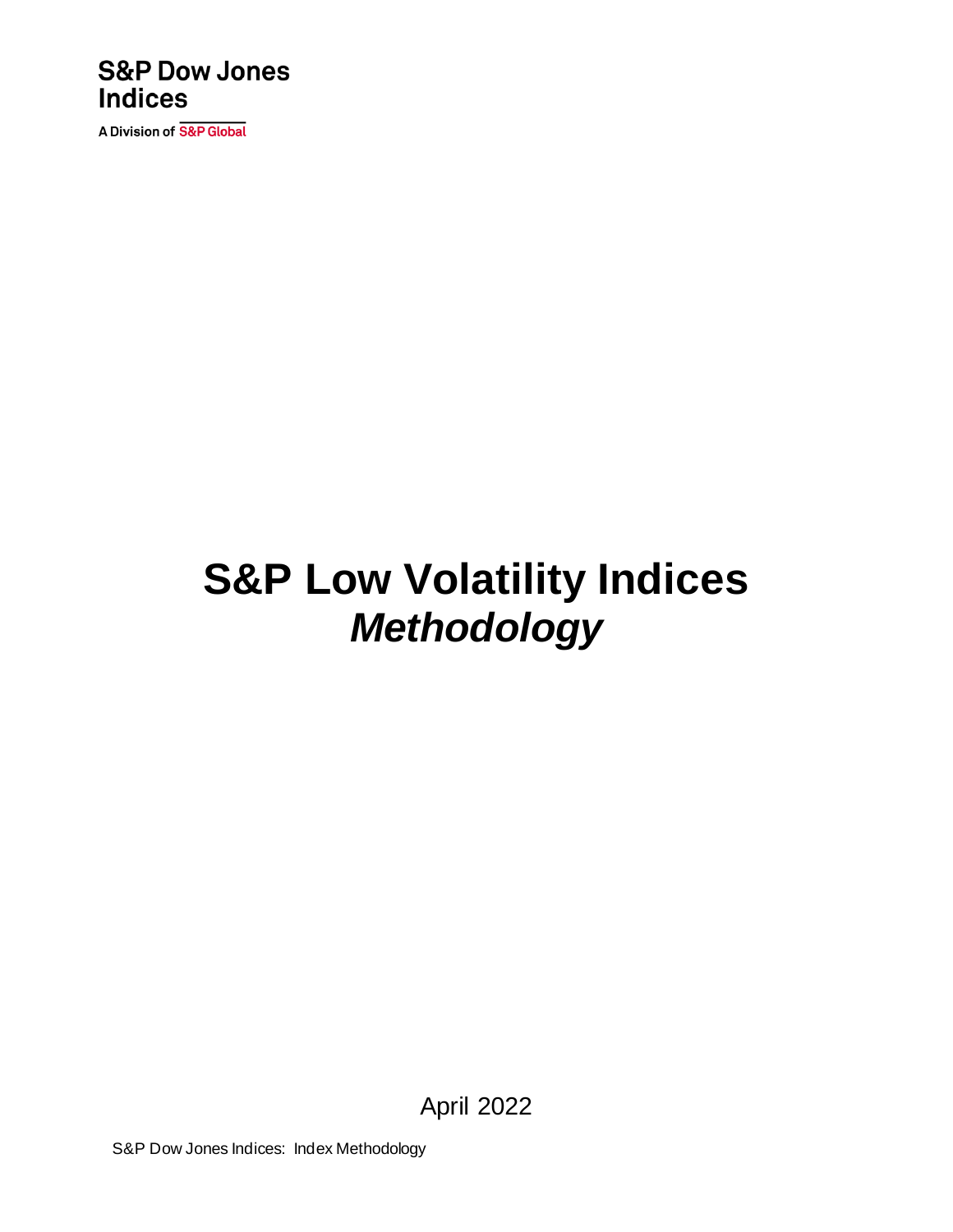# Table of Contents

| Introduction              |                                                   | 3  |
|---------------------------|---------------------------------------------------|----|
|                           | <b>Index Objective</b>                            | 3  |
|                           | <b>Highlights and Index Family</b>                | 3  |
|                           | <b>Supporting Documents</b>                       | 5  |
|                           | Eligibility Criteria and Index Construction       | 6  |
|                           | <b>Global/Regional Indices</b>                    | 6  |
|                           | <b>Eligibility Factors</b>                        | 6  |
|                           | Multiple Share Classes and Dual Listed Companies  | 7  |
|                           | <b>Eligible Markets</b>                           | 7  |
|                           | <b>Other Stocks with Zero Float</b>               | 7  |
|                           | <b>Constituent Selection</b>                      | 7  |
|                           | <b>Constituent Weightings</b>                     | 8  |
|                           | <b>Americas Indices</b>                           | 10 |
|                           | <b>Eligibility Factors</b>                        | 10 |
|                           | <b>Eligible Markets</b>                           | 10 |
|                           | <b>Constituent Selection</b>                      | 10 |
|                           | <b>Constituent Weightings</b>                     | 10 |
|                           | <b>Asia/Pacific Indices</b>                       | 12 |
|                           | <b>Eligibility Factors</b>                        | 12 |
|                           | Multiple Share Classes and Dual Listed Companies. | 12 |
|                           | <b>Eligible Markets</b>                           | 12 |
|                           | <b>Other Stocks with Zero Float</b>               | 12 |
|                           | <b>Constituent Selection</b>                      | 13 |
|                           | <b>Constituent Weightings</b>                     | 13 |
|                           | <b>Eligibility Factors</b>                        | 15 |
|                           | Multiple Share Classes and Dual Listed Companies. | 15 |
|                           | <b>Eligible Markets</b>                           | 15 |
|                           | <b>Other Stocks with Zero Float</b>               | 15 |
|                           | <b>Constituent Selection</b>                      | 15 |
|                           | <b>Constituent Weightings</b>                     | 16 |
| <b>Index Calculations</b> |                                                   | 17 |
| <b>Index Maintenance</b>  |                                                   | 18 |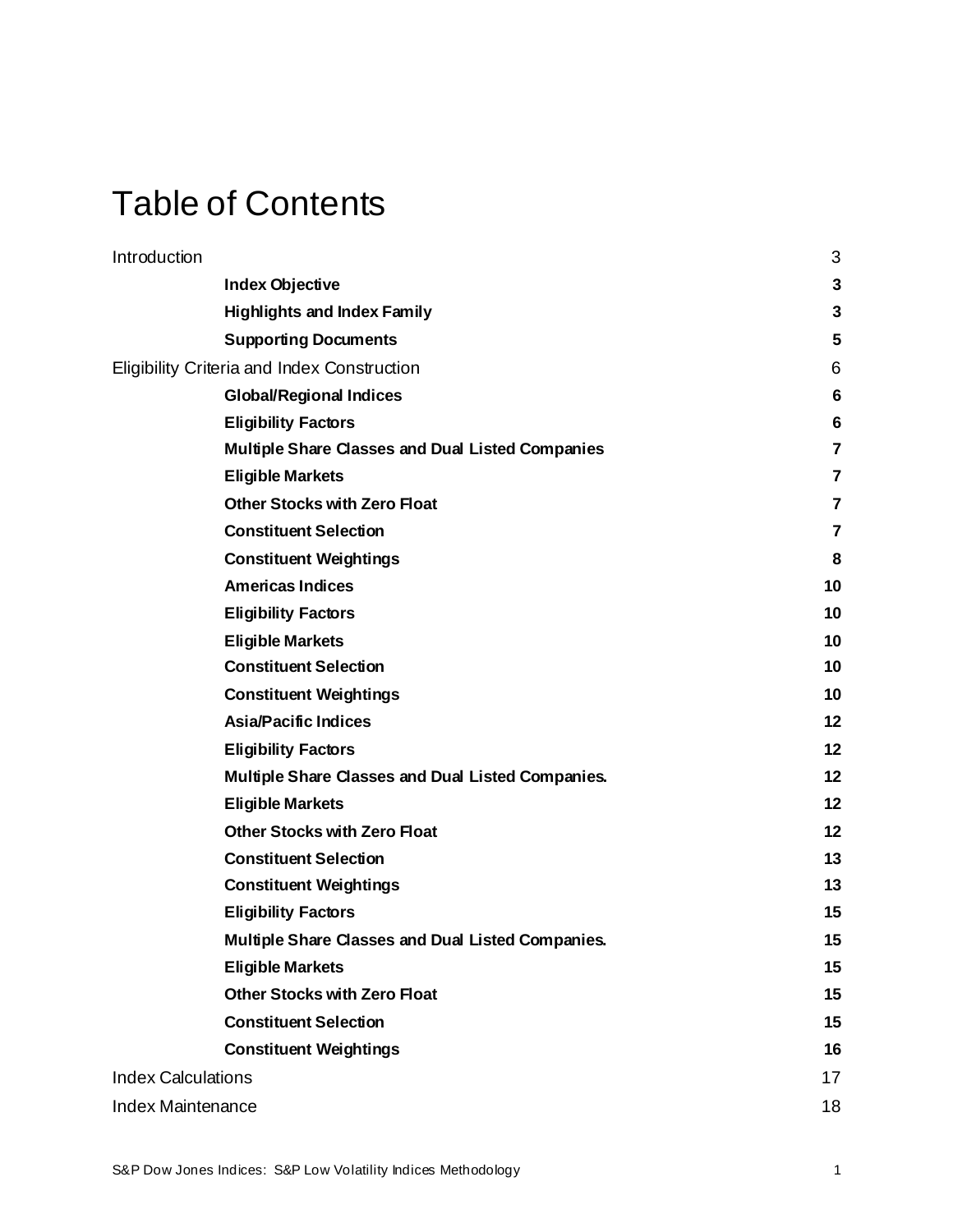| Rebalancing                                                       | 18 |
|-------------------------------------------------------------------|----|
| <b>Corporate Actions</b>                                          | 19 |
| <b>Currency of Calculation and Additional Index Return Series</b> | 20 |
| <b>Base Dates and History Availability</b>                        | 21 |
| <b>Index Data</b>                                                 | 22 |
| <b>Calculation Return Types</b>                                   | 22 |
| Index Governance                                                  | 23 |
| <b>Index Committee</b>                                            | 23 |
| <b>Index Policy</b>                                               | 24 |
| <b>Announcements</b>                                              | 24 |
| <b>Pro-forma Files</b>                                            | 24 |
| <b>Holiday Schedule</b>                                           | 24 |
| Rebalancing                                                       | 24 |
| <b>Unexpected Exchange Closures</b>                               | 24 |
| <b>Recalculation Policy</b>                                       | 24 |
| <b>Contact Information</b>                                        | 24 |
| <b>Index Dissemination</b>                                        | 25 |
| <b>Tickers</b>                                                    | 25 |
| <b>Index Data</b>                                                 | 27 |
| <b>Web site</b>                                                   | 27 |
| Appendix A - Eligible Markets per Index                           | 28 |
| Appendix B - Liquidity Weight Computation                         |    |
| Appendix D - Back-tested History                                  | 33 |
| <b>Back-tested History</b>                                        | 33 |
| Appendix C - Methodology Changes                                  | 34 |
| <b>Disclaimer</b>                                                 | 36 |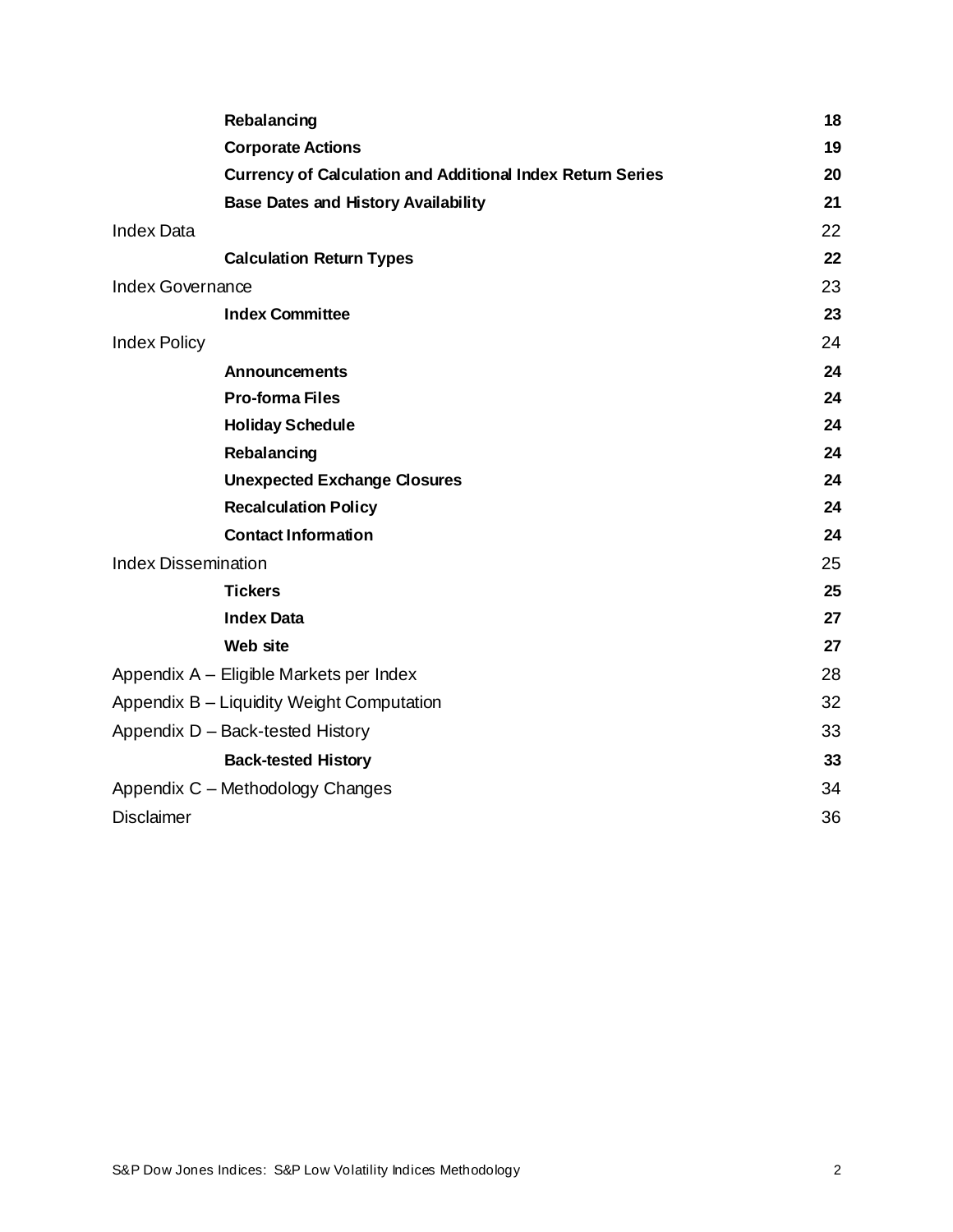# <span id="page-3-0"></span>Introduction

# <span id="page-3-1"></span>**Index Objective**

The S&P Low Volatility Indices measure the performance of the least volatile stocks within their respective underlying benchmark index. Index constituents are weighted relative to the inverse of their corresponding volatility, with the least volatile stocks receiving the highest weights, as detailed in *Eligibility Criteria and Index Construction*.

## <span id="page-3-2"></span>**Highlights and Index Family**

## *Global/Regional Indices*

- **S&P BMI Emerging Markets Low Volatility Index** measures the performance of the 200 least volatile stocks in the S&P Emerging Plus LargeMidCap Index, an S&P Global BMI sub-index.
- **S&P BMI International Developed Low Volatility Index** measures the performance of the 200 least volatile stocks in the S&P Developed Ex. US & South Korea LargeMidCap Index, an S&P Global BMI sub-index.
- **S&P Developed Asia Low Volatility Index** measures the performance of 150 of the least volatile stocks in the S&P Asia Pacific LargeMidCap Index.
- **S&P Developed Low Volatility Index** measures the performance of 200 of the least volatile stocks in the S&P Developed LargeMidCap, an S&P Global BMI sub-index.
- **S&P BMI Developed Ex.- U.S. Low Volatility Index** measures the performance of the top quintile of least volatile stocks in the S&P Developed LargeMidCap, excluding stocks domiciled in the U.S.
- **S&P Emerging Markets Low Volatility Select Index** measures the performance of the 50 least volatile stocks in the S&P Emerging Plus LargeMidCap, an S&P Global BMI sub-index.
- **S&P EPAC Ex. Korea Low Volatility Index** measures the performance of 200 of the least volatile stocks in the S&P EPAC Ex-Korea LargeMidCap Index.
- **S&P Europe 350 Carbon Efficient Select Low Volatility Index** measures the performance of 50 of the least volatile stocks in the S&P Europe 350 Carbon Efficient Select Index.
- **S&P Europe 350 Low Volatility Index** measures the performance of the 100 least volatile stocks in the S&P Europe 350 Index.
- **S&P Eurozone Low Volatility Index** measures the performance of 80 of the least volatile stocks in the S&P Eurozone BMI Index, an S&P Global BMI sub-index.
- **S&P GCC Composite Low Volatility Index** measures the performance of the least volatile stocks in the S&P GCC Composite index.
- **S&P GCC Composite Low Volatility Shariah Index measures the performance of the least** volatile stocks in the S&P GCC Composite Shariah index.
- **S&P Pan Arab Composite LargeMidCap Low Volatility Index** measures the performance of the least volatile stocks in the S&P Pan Arab Composite LargeMidCap Index.
- **S&P Pan Arab Composite LargeMidCap Shariah Low Volatility Index** measures the performance of the least volatile stocks in the S&P Pan Arab Composite LargeMidCap Shariah Index.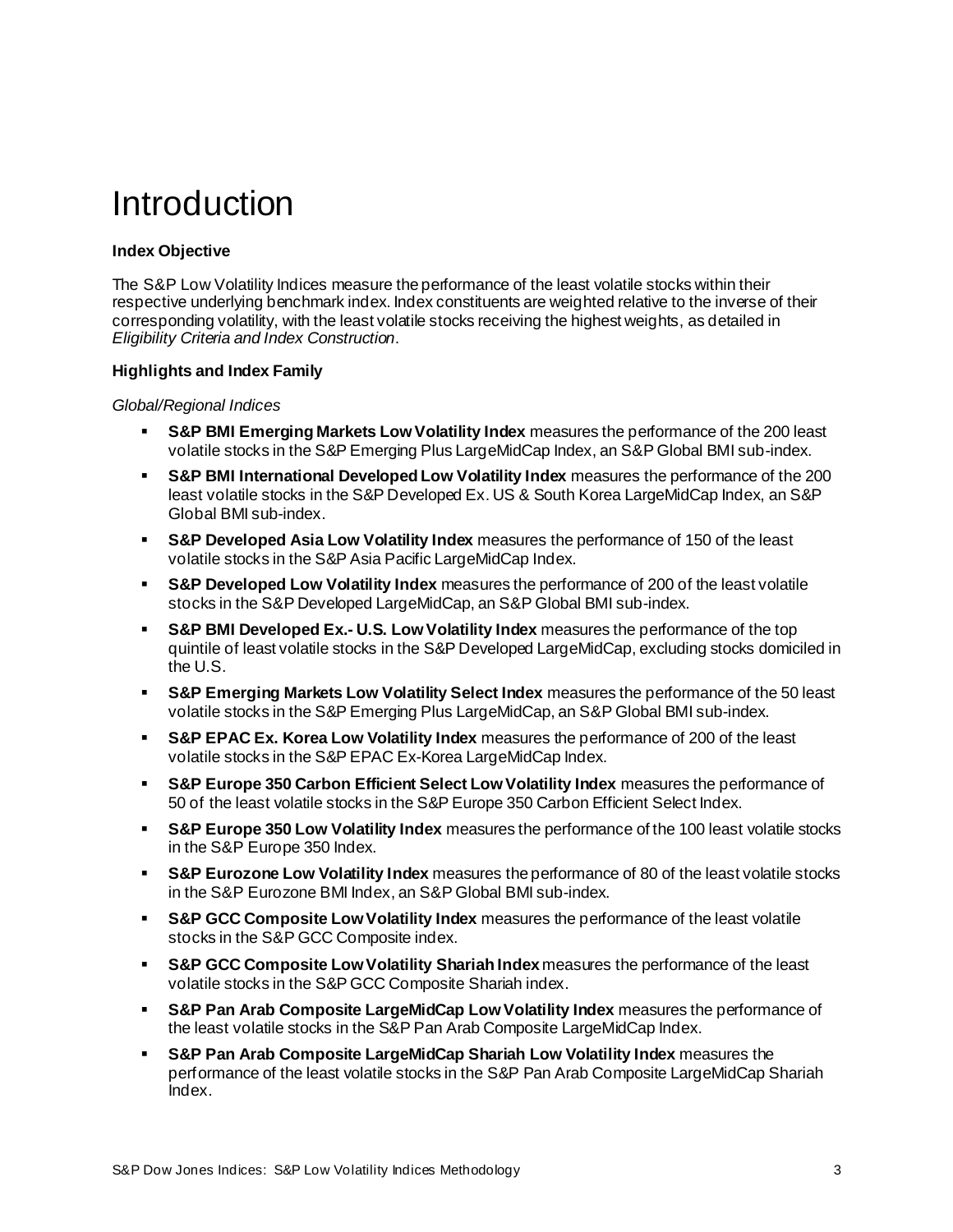- **S&P Global Low Volatility Index** measures the performance of 300 of the least volatile stocks in the S&P Global LargeMidCap, an S&P Global BMI sub-index.
- **S&P Nordic Low Volatility Index** measures the performance of the 30 least volatile stocks in the S&P Nordic BMI.
- **S&P Pan Asia Low Volatility Index** measures the performance of the 50 least volatile stocks in the S&P Pan Asia Ex-New Zealand LargeMidCap Index.
- **S&P Southern Europe Low Volatility Index** measures the performance of the 25 least volatile locally listed stocks in the S&P Italy BMI, S&P Portugal BMI and S&P Spain BMI.
- **Dow Jones Islamic Market World Low Volatility 300 Index** measures the performance of the 300 least volatile stocks in the Dow Jones Islamic Market World Index.

## *Americas*

- **S&P 500 Low Volatility Index** measures the performance of the 100 least volatile stocks in the S&P 500.
- **S&P MidCap 400 Low Volatility Index** measures the performance of the 80 least volatile stocks in the S&P MidCap 400.
- **S&P SmallCap 600 Low Volatility Index** measures the performance of the 120 least volatile stocks in the S&P SmallCap 600.

# *Asia/Pacific*

- **S&P Korea Low Volatility Index** measures the performance of the 50 least volatile stocks in the S&P Korea BMI.
- **S&P Japan 500 Low Volatility Index** measures the performance of 100 of the least volatile stocks in the S&P Japan 500.
- **S&P/ASX 200 Low Volatility Index** measures the performance of 40 of the least volatile stocks in the S&P/ASX 200.
- **S&P China A-Share Low Volatility Index** measures the performance of 100 of the least volatile stocks in the combined universe of the S&P China A Domestic BMI, excluding stocks designated as Special Treatment (ST or \*ST) by the Shanghai or Shenzhen Stock Exchanges. Subject to S&P Dow Jones Indices' compliance with the applicable law (including, without limitation, sanctions law), the index is maintained from a China based investor perspective<sup>1</sup> and may include securities that would not be eligible for inclusion if maintained from a U.S./U.K./EU investor perspective.

# *EMEA*

- **S&P South Africa Low Volatility Index** measures the performance of 40 of the least volatile stocks in the S&P South Africa Composite.
- **S&P Saudi Arabia Low Volatility Index** measures the performance of the least volatile stocks in the S&P Saudi Arabia Index..
- **S&P Saudi Arabia Shariah Low Volatility Index** measures the performance of the least volatile stocks in the S&P Saudi Arabia Shariah Index.

*For more information on the benchmark indices referred to above, please refer to the underlying index methodologies documents located on our Web site[, www.spglobal/spdji.com](http://www.spdji.com/)*.

 $^1$  The investor perspective is the viewpoint of the investor relative to the index and component securities.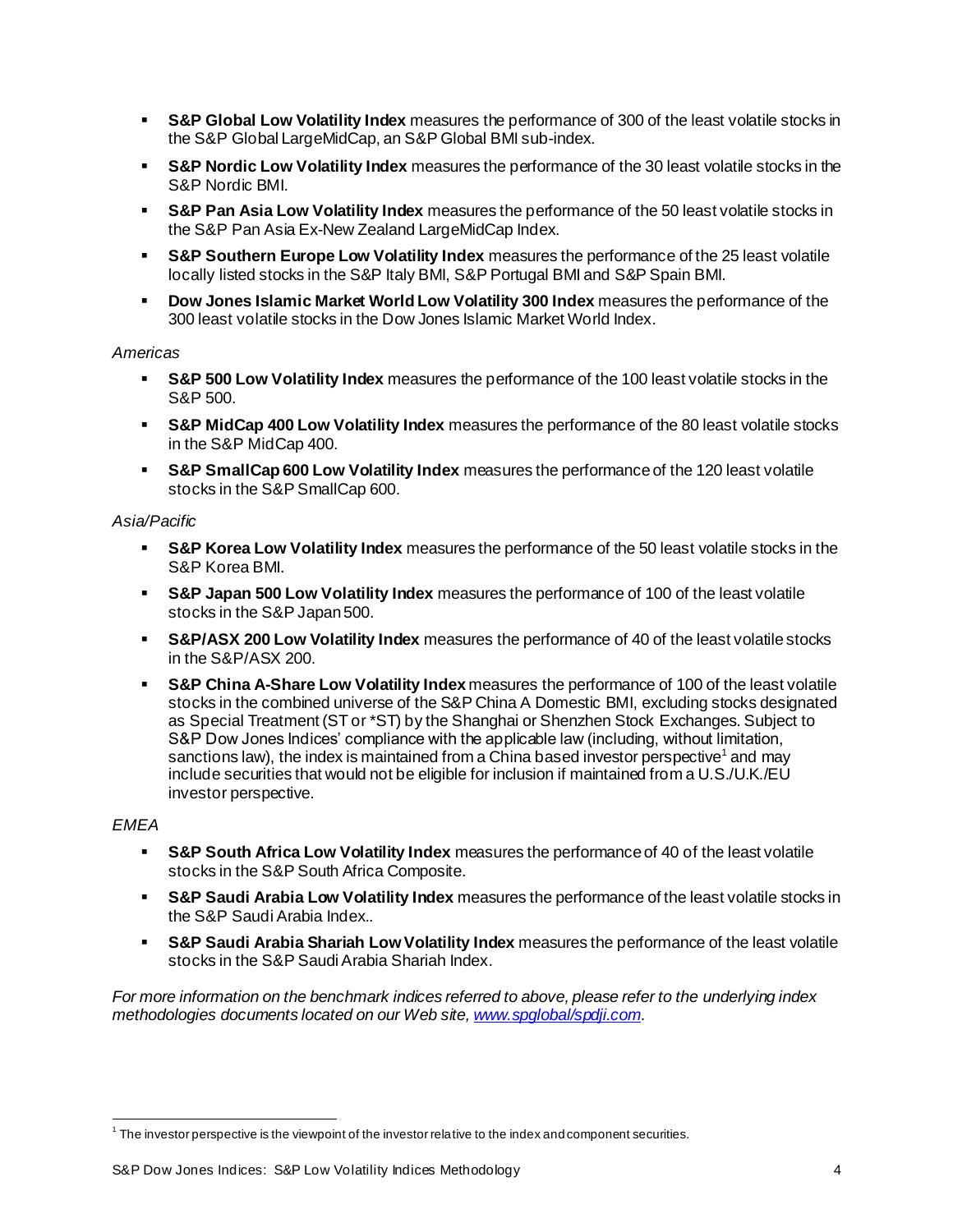# <span id="page-5-0"></span>**Supporting Documents**

This methodology is meant to be read in conjunction with supporting documents providing greater detail with respect to the policies, procedures and calculations described herein. References throughout the methodology direct the reader to the relevant supporting document for further information on a specific topic. The list of the main supplemental documents for this methodology and the hyperlinks to those documents is as follows:

| <b>Supporting Document</b>                     | <b>URL</b>                                     |
|------------------------------------------------|------------------------------------------------|
| S&P Dow Jones Indices' Equity Indices Policies | <b>Equity Indices Policies &amp; Practices</b> |
| & Practices Methodology                        |                                                |
| S&P Dow Jones Indices' Index Mathematics       | <b>Index Mathematics Methodology</b>           |
| Methodology                                    |                                                |
| S&P Dow Jones Indices' Float Adjustment        |                                                |
| Methodology                                    | <b>Float Adjustment Methodology</b>            |
| S&P Dow Jones Indices' Global Industry         | <b>GICS Methodology</b>                        |
| Classification Standard (GICS) Methodology     |                                                |
| S&P Dow Jones Indices' Country Classification  | <b>Country Classification Methodology</b>      |
| Methodology                                    |                                                |

This methodology was created by S&P Dow Jones Indices to achieve the aforementioned objective of measuring the underlying interest of each index governed by this methodology document. Any changes to or deviations from this methodology are made in the sole judgment and discretion of S&P Dow Jones Indices so that the index continues to achieve its objective.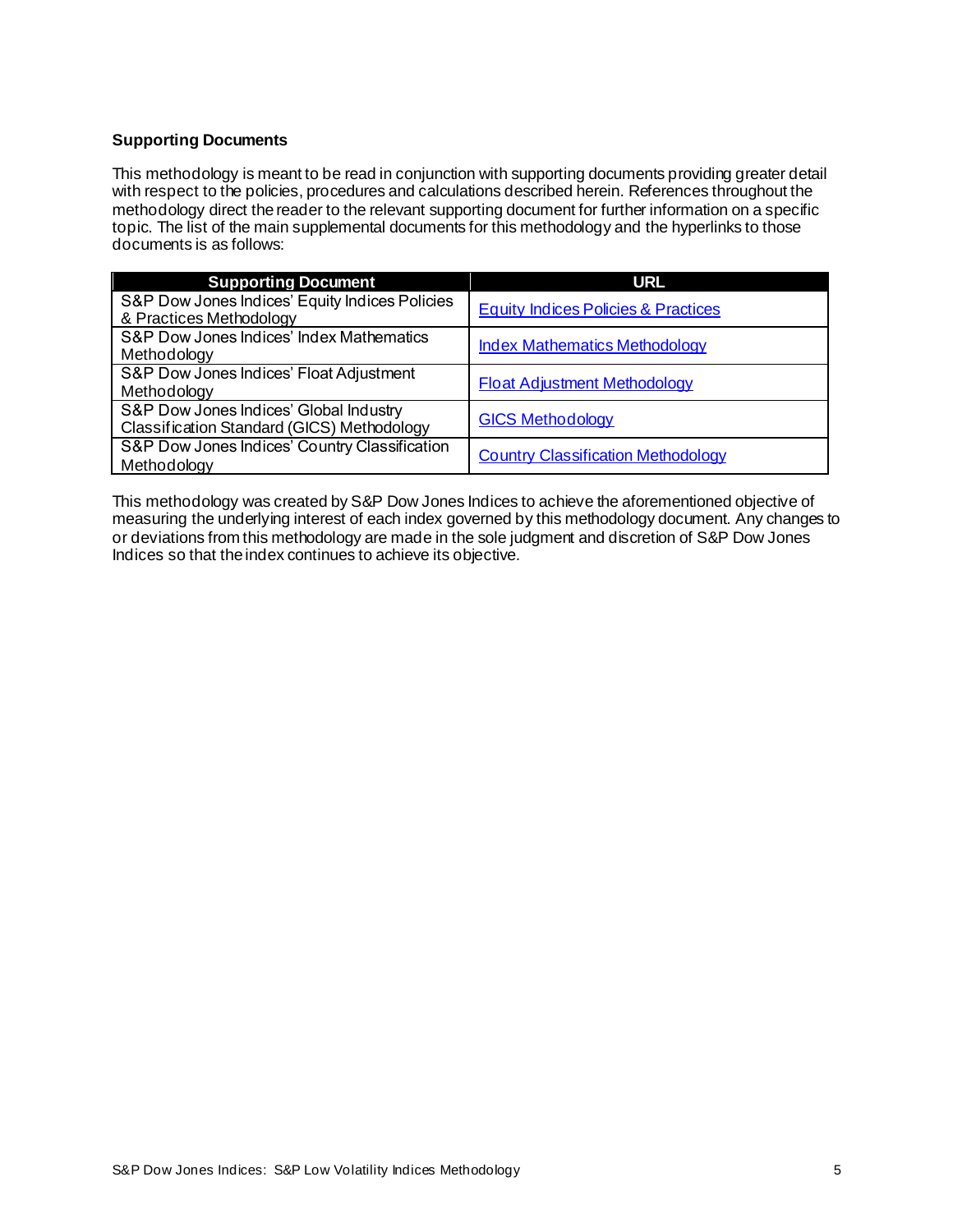# <span id="page-6-0"></span>Eligibility Criteria and Index Construction

To be eligible for index inclusion, stocks must first be constituents of the respective underlying benchmark indices.

*For information on the eligibility criteria for an underlying index, please refer to the respective underlying index methodology, available a[t www.spglobal/spdji.com](http://www.spdji.com/)*.

#### <span id="page-6-1"></span>**Global/Regional Indices**

#### <span id="page-6-2"></span>**Eligibility Factors**

Liquidity. Stocks must, as of the rebalancing reference date, have a minimum three-month average daily value traded (3M ADVT), three-month median daily value traded (3M MDVT), or six-month median daily value traded (6M MDVT) over and above their parent indices for the following indices:

|                                                         | <b>Minimum ADVT / MDVT</b>                             |
|---------------------------------------------------------|--------------------------------------------------------|
| <b>Index</b>                                            | (Buffer for Current Constituents)                      |
| S&P BMI International Developed Low Volatility          | 3M ADVT US\$ 3 million (US\$ 2.5 million)              |
| S&P BMI Emerging Markets Low Volatility                 | 3M ADVT US\$ 3 million (US\$ 2.5 million)              |
| S&P Emerging Markets Low Volatility Select              | 3M ADVT US\$7 million (US\$6 million)                  |
| <b>S&amp;P Nordic Low Volatility</b>                    | 3M ADVT US\$ 1.5 million (US\$ 1.2 million)            |
| S&P Southern Europe Low Volatility                      | 3M ADVT EUR 5 million (EUR 4 million)                  |
| <b>S&amp;P Eurozone Low Volatility</b>                  | 3M ADVT EUR 3 million (EUR 2.5 million)                |
| <b>S&amp;P Developed Asia Low Volatility</b>            | 3M ADVT US\$ 3 million (US\$ 2.5 million)              |
| S&P Pan Asia Low Volatility                             | 3M ADVT US\$ 5 million (US\$ 4 million)                |
| S&P EPAC Ex. Korea Low Volatility <sup>2</sup>          | 3M ADVT US\$ 3 million (US\$ 2.5 million)              |
| S&P Europe 350 Carbon Efficient Select Low Volatility   | 3M ADVT EUR 7 million (EUR 5.6 million)                |
| <b>S&amp;P Global Low Volatility</b>                    | 3M ADVT US\$ 3 million (US\$ 2.5 million)              |
| S&P Developed Low Volatility                            | 3M ADVT US\$ 3 million (US\$ 2.5 million)              |
| S&P GCC Composite Low Volatility Index                  | 6M MDVT US\$ 1 million (US\$ 500,000)                  |
| Dow Jones Islamic Market World Low Volatility 300 Index | 3M MDVT US\$ 3 million (US\$ 2.5 million)              |
| S&P Pan Arab Composite LargeMidCap Low Volatility       | 6M MDVT US\$ 1 million (US\$ 500,000)                  |
| Index                                                   |                                                        |
| S&P GCC Composite Low Volatility Shariah Index          | 6M MDVT US\$ 1 million (US\$ 500,000)                  |
| S&P Pan Arab Composite LargeMidCap Shariah Low          | 6M MDVT US\$ 1 million (US\$ 500,000)                  |
| <b>Volatility Index</b>                                 |                                                        |
| S&P BMI Developed Ex-U.S. Low Volatility Index          | 6M MDVT US\$ 3 million (US\$ 2.5 million) <sup>3</sup> |

**Listing and Trading History.** Each stock must have been issued and trading for at least one calendar year before becoming an index constituent. However, there is no minimum number of days that each stock must have actually traded.

For the S&P Eurozone Low Volatility Index, stocks must trade in euros on Eurozone-domiciled exchanges.

For the S&P Emerging Markets Low Volatility Select Index, local listed shares of companies domiciled in Africa, Latin America, and the Middle East are excluded, except for those from South Africa, Saudi Arabia, and Kuwait. However, those companies' developed-market listings, which include ADRs (only

 $^2$  For history prior to 2005, there was no liquidity minimum above the S&P Global BMI liquidity threshold.

 $^3$  For history prior to 2001, the MDVT threshold was US \$2 million (current constituents US \$1.5 million ).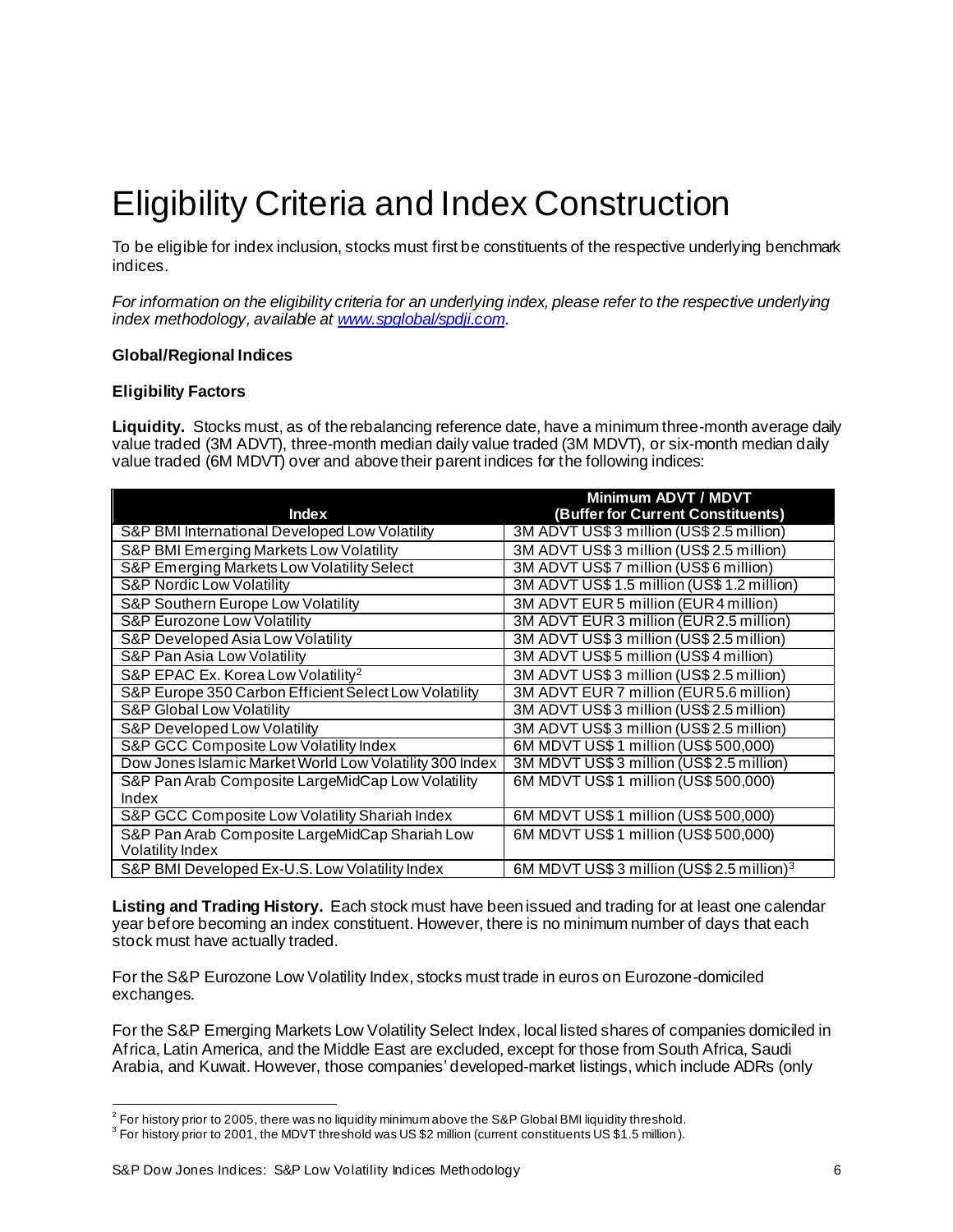levels II and III) and GDRs, are eligible. The developed-market listings are first screened to ensure that they meet the liquidity criteria as detailed in *Eligibility Criteria*. Additionally, the volatilities for these developed-market candidates are calculated and analyzed as part of the index universe.

For the S&P Nordic Low Volatility Index and S&P Southern Europe Low Volatility Index, only locally listed stocks are eligible for index inclusion.

**Size.** For the S&P Europe 350 Carbon Efficient Select Low Volatility Index, stocks must have a minimum float-adjusted market capitalization of US\$ 2.5 billion as of the rebalancing reference date.

## <span id="page-7-0"></span>**Multiple Share Classes and Dual Listed Companies**

Each company is represented once by the Designated Listing. For more information regarding the treatment of multiple share classes, please refer to Approach B within the Multiple Share Classes section of the S&P Dow Jones Indices' Equity Indices Policies & Practices Methodology.

## <span id="page-7-1"></span>**Eligible Markets**

<span id="page-7-2"></span>Please refer to *Appendix A* for index-specific information on eligible markets.

#### **Other Stocks with Zero Float**

Any stock with an IWF (Investible Weight Factor) of zero is excluded from the S&P Low Volatility Indices.

*For more information on the Investable Weight Factor (IWF), please refer to S&P Dow Jones Indices' Float Adjustment Methodology.*

# <span id="page-7-3"></span>**Constituent Selection**

The selection process of index constituents is as follows:

- 1. Using available price return data for the trailing one year of trading days leading up to and including each index rebalancing reference date, the volatilities of the constituents within each eligible universe are calculated.
- 2. Constituents meeting eligibility requirements as described under Eligibility Criteria are, then, ranked in descending order based on the inverse of the realized volatility. The top securities with the least volatility, as determined by each index's targeted constituent count (see the *Index Family* section) form the index.

The S&P Pan Asia Low Volatility Index is comprised of the 50 least volatile stocks in the eligible universe subject to a maximum number of 15 stocks per GICS Sector and a maximum number of 10 stocks per country. During each quarterly rebalancing, if a current index constituent is ranked in the top 20<sup>th</sup>percentile of the total number of eligible stocks, it remains in the index. If not, the stock is deleted and the least volatile stock, that is not an index constituent and while respecting sector and country limits mentioned above, is added.

The target stock count for the S&P GCC Composite Low Volatility, the S&P Pan Arab Composite LargeMidCap Low Volatility, the S&P GCC Composite Low Volatility Shariah, and the S&P Pan Arab Composite LargeMidCap Shariah Low Volatility is the maximum number of stocks (ranked by inverse volatility) that satisfy the following conditions:

- 30,
- 20% of the number of constituents in the universe.
- The sum of the free-float market capitalizations of the selected stocks in each country must make up 50% of the free-float market capitalization of the underlying stocks within the country.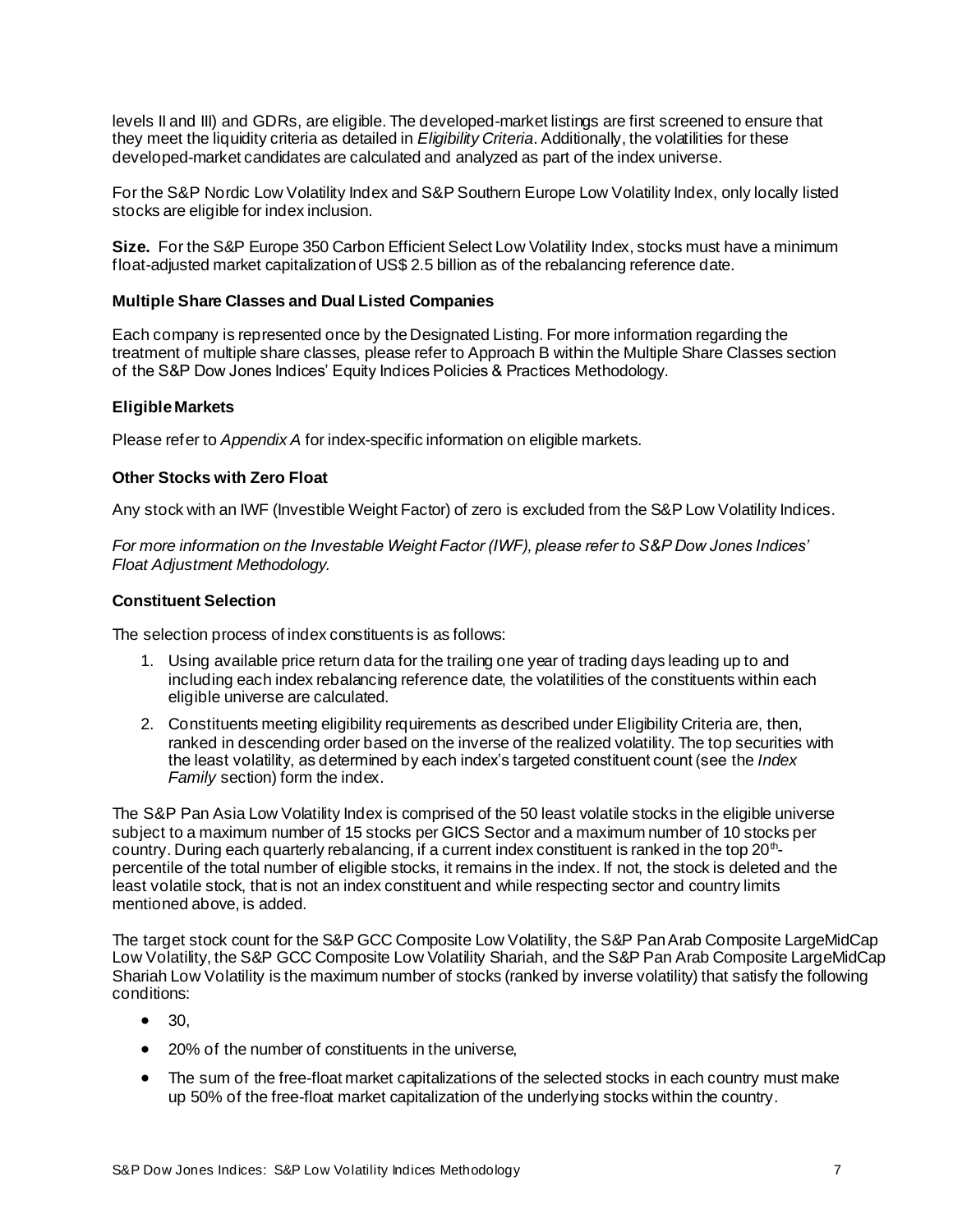**Buffer Rule.** In order to reduce turnover at each rebalancing, a 20% buffer rule based on realized volatility is applied to the security selection process for the S&P Eurozone, S&P Developed Asia, S&P EPAC Ex. Korea, S&P Europe 350 Carbon Efficient Select, S&P Global, S&P Developed Low Volatility, S&P BMI Developed Ex-U.S. Low Volatility, and Dow Jones Islamic Market World Low Volatility 300 indices. Securities are selected as follow:

- 1. All securities ranked within the top 80% of the target stock count are automatically selected for the index.
- 2. Current index constituents not already selected in Step 1 that are within the top 120% of the target stock count are added to the index in rank order until the target stock count has been reached.
- 3. If, following Step 2, the target stock count has not been reached, non-constituent securities not already selected in Step 1 that are ranked from 80% to 100% of the target stock count are added to the index in rank order until the target stock count has been reached.

Additionally, for the S&P GCC Composite Low Volatility, the S&P Pan Arab Composite LargeMidCap Low Volatility, the S&P GCC Composite Low Volatility Shariah, and the S&P Pan Arab Composite LargeMidCap Shariah Low Volatility, if a target of 50% of the free-float market capitalization of the underlying universe has not been reached, remaining stocks are selected by order of rank until this target has been reached. Moreover, the 50% free-float market capitalization target is applied for each country that has constituents in the underlying universe.

## <span id="page-8-0"></span>**Constituent Weightings**

At each rebalancing, the weight, *w*, for each index constituent, *i*, is set inversely proportional to its volatility.

$$
w_i = \frac{\frac{1}{Volatility_i}}{\sum_{i=1}^{N} \frac{1}{Volatility_i}}
$$

Where *N* refers to the index count, the index count for each index is as follows:

| <b>Index</b>                                            | <b>Constituent Count</b> |
|---------------------------------------------------------|--------------------------|
| S&P BMI International Developed Low Volatility          | 200                      |
| S&P BMI Emerging Markets Low Volatility                 | 200                      |
| S&P Emerging Markets Low Volatility Select              | 50                       |
| S&P Europe 350 Low Volatility                           | 100                      |
| S&P Eurozone Low Volatility                             | 80                       |
| <b>S&amp;P Nordic Low Volatility</b>                    | 30                       |
| S&P Southern Europe Low Volatility                      | 25                       |
| S&P Developed Asia Low Volatility                       | 150                      |
| S&P Pan Asia Low Volatility                             | 50                       |
| S&P EPAC Ex. Korea Low Volatility <sup>4</sup>          | 200                      |
| S&P Europe 350 Carbon Efficient Select Low Volatility   | 50                       |
| S&P Global Low Volatility                               | 300                      |
| S&P Developed Low Volatility                            | 200                      |
| Dow Jones Islamic Market World Low Volatility 300 Index | 300                      |
| S&P BMI Developed Ex-U.S. Low Volatility Index          | <b>Top Quintile</b>      |

Volatility is defined as the standard deviation of the security's daily price returns, in local currency, over the prior one year of trading days. It can be mathematically expressed as:

 $4$  Prior to 2005, the constituent count was 100.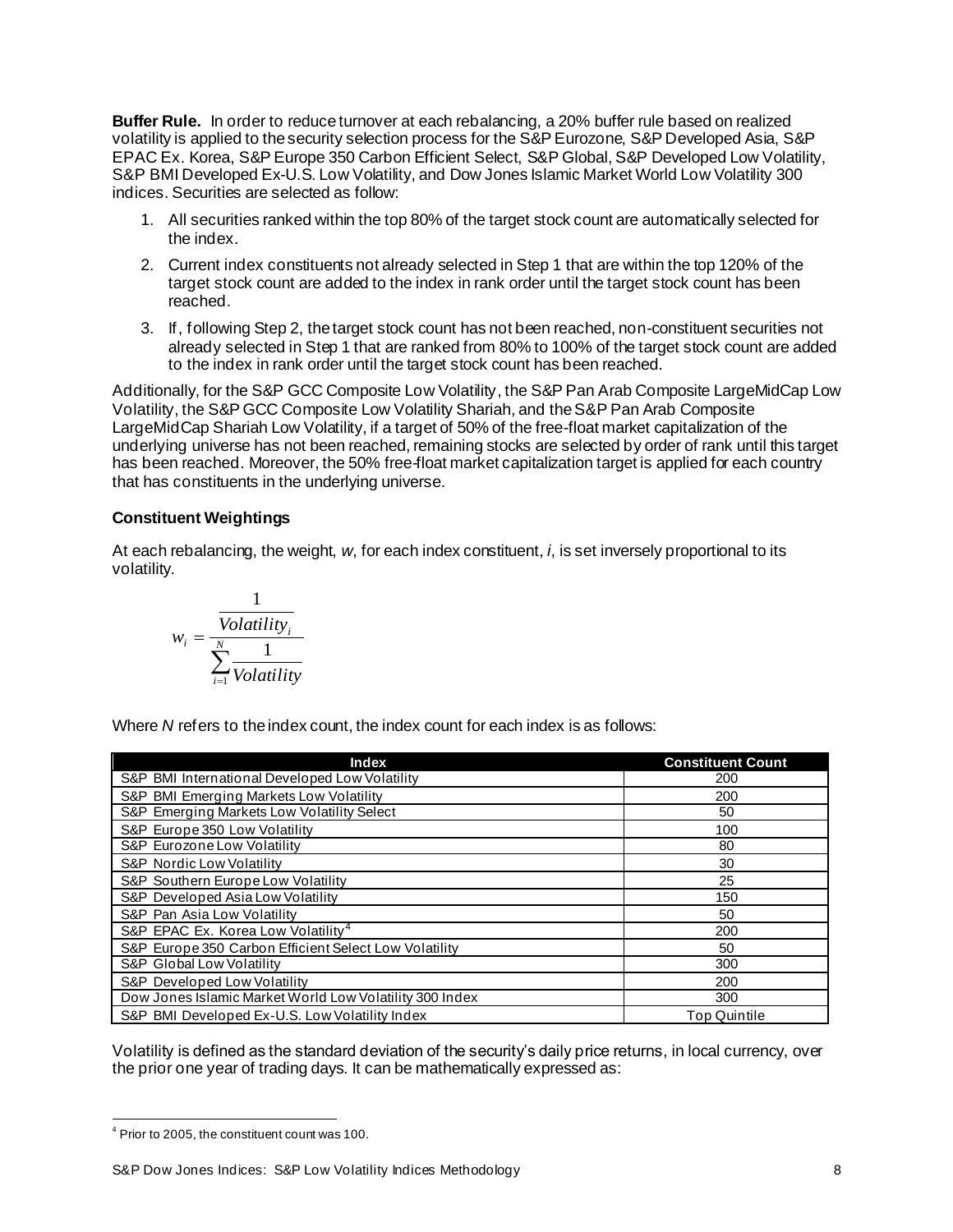$$
\sqrt{\frac{\sum_{i=1}^{N} (X_i - \overline{X})^2}{N-1}}
$$

where:

$$
X_i = \text{Price change} = \frac{P_t}{P_{t-1}} - I
$$

*Pt* = Closing price of the stock on day *t*

*Pt-1* = Closing price of the stock on day *t-1*

$$
t = 1 \text{ to } N
$$

- $\overline{X}$  = Average price change
- $N =$  Number of trading days in a year based on local calendar

In the S&P Pan Asia Low Volatility Index, modifications are made to stock weights at each rebalancing to ensure diversification across individual stocks and countries. At each rebalancing, the weight for each index constituent is constrained between 0.05% and 3.0% and the weight of each country is capped at 20%.

For the S&P GCC Composite Low Volatility and S&P GCC Composite Low Volatility Shariah Indices, the maximum weight for each security is set at 5% or the stock's weight in the universe, whichever is greater. The maximum weight of any country, as defined by a stock's country of domicile, is 60%. Moreover, the weight for each security is also capped at 20 times its market capitalization weight in the underlying index universe. The maximum weight of any given GICS sector is 40%. Each stock's weight is floored at 0.05%. Note that the capping algorithm redistributes the excess weight to the other stocks in proportion to their inverse volatility weights, such that the tracking error is minimized.

For the S&P BMI Developed Ex-U.S. Low Volatility Index, the maximum weight of each security is the lower of 5% and 20 times its market capitalization weight in the eligible universe. Each stock's weight is floored at 0.05%. The maximum weight of any given GICS sector is 40%. The maximum weight of any country, as defined by a stock's country of domicile, is 40%. Where the optimization procedure fails for a given period, the constraints are then relaxed in the following order: the maximum weight of the security, then the maximum weight of the sector, then the maximum weight of the country (if applicable), then 20 times its market capitalization weight.

For the S&P Pan Arab Composite LargeMidCap Low Volatility and S&P Pan Arab Composite LargeMidCap Shariah Low Volatility Indices the maximum weight for each security is set at 5% or the stock's weight in the universe, whichever is greater. The maximum weight of any country, as defined by a stock's country of domicile, is 60%. Moreover, the weight for each security is also capped at 20 times its market capitalization weight in the underlying universe. The maximum weight of any given GICS sector is 50%. Each stock's weight is floored at 0.05%. Note that the capping algorithm redistributes the excess weight to the other stocks in proportion to their inverse volatility weights, such that the tracking error is minimized.

Furthermore, for the S&P GCC Composite and S&P Pan Arab LargeMidCap Indices, the above optimization process includes one additional constraint; the maximum weight of each security should not exceed a multiple of 4 times its liquidity weight (see *Appendix B*). Where the optimization procedure fails for a given period, the constraints are then relaxed in the following order: the maximum weight of the security, then the maximum weight of the sector, then the maximum weight of the country (if applicable), then 20 times its market capitalization weight and finally, four times its liquidity weight.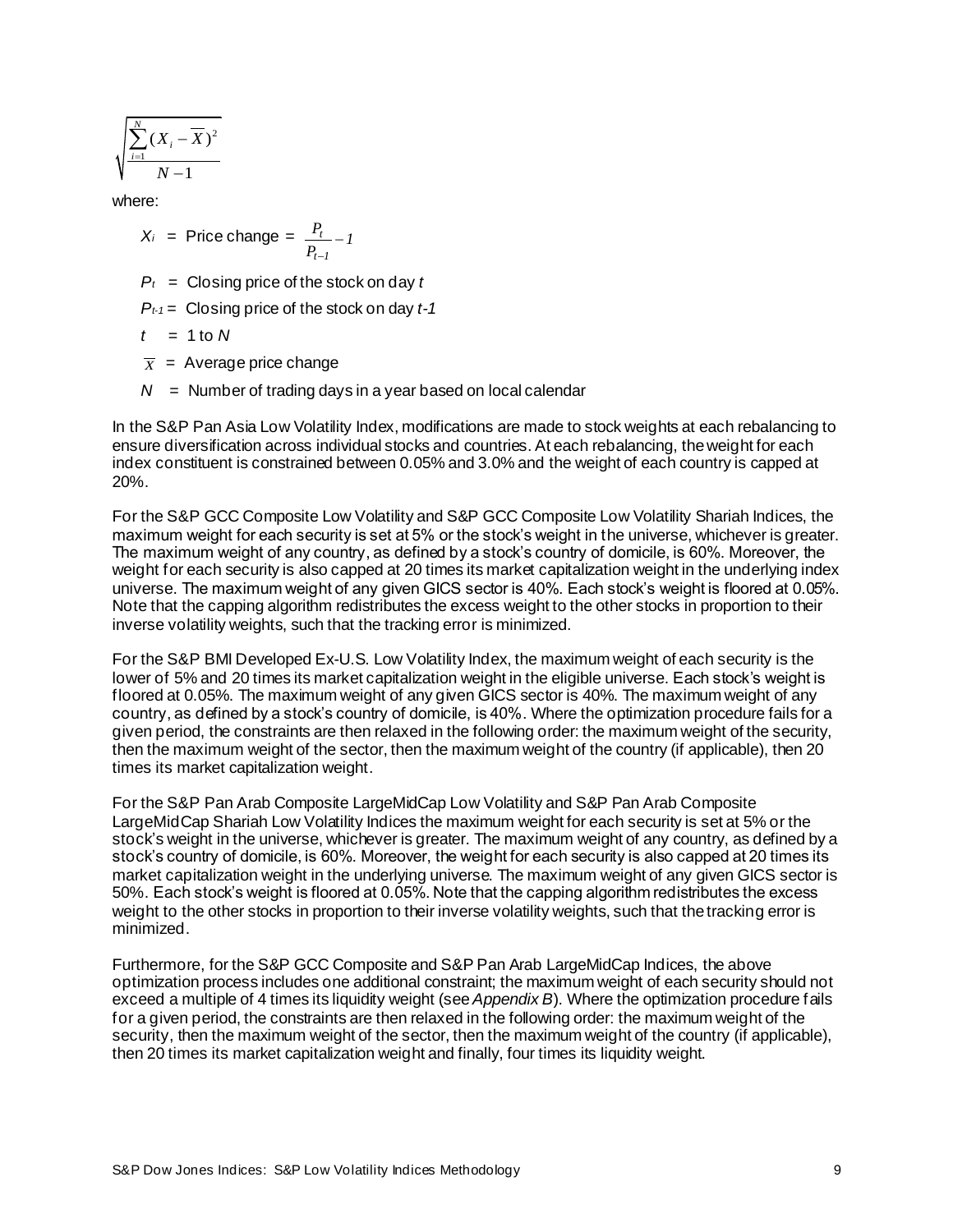# <span id="page-10-0"></span>**Americas Indices**

## <span id="page-10-1"></span>**Eligibility Factors**

**Listing and Trading History.** Stocks must have been issued and trading for at least 252 trading days prior to the rebalancing reference date; however, Index Committee discretion may be used in situations where a stock was subject to a temporary trading halt during that period.

#### **Multiple Share Classes and Dual Listed Companies.**

Each company is represented once by the Designated Listing. For more information regarding the treatment of multiple share classes, please refer to Approach B within the Multiple Share Classes section of the S&P Dow Jones Indices' Equity Indices Policies & Practices Methodology.

## <span id="page-10-2"></span>**Eligible Markets**

<span id="page-10-3"></span>Please refer to *Appendix A* for index-specific information on eligible markets.

## **Constituent Selection**

The selection process of index constituents is as follows:

- 1. Using available price return data for the trailing one year (252 trading days) leading up to each index rebalancing reference date, the volatilities of the constituents within each eligible universe are calculated.
- 2. Constituents meeting eligibility requirements as described under Eligibility Criteria are then ranked in descending order based on the inverse of the realized volatility. The top securities with the least volatility, as determined by each index's targeted constituent count (see Index Family section of the Introduction) form the index.

# <span id="page-10-4"></span>**Constituent Weightings**

At each rebalancing, the weight, *w*, for each index constituent, *i*, is set inversely proportional to its volatility.

$$
w_i = \frac{\frac{1}{Volatility_i}}{\sum_{i=1}^{N} \frac{1}{Volatility}}
$$

Where *N* refers to the index count, the index count for each index is as follows:

| Index                           | <b>Constituent Count</b> |
|---------------------------------|--------------------------|
| S&P 500 Low Volatility          | 10C                      |
| S&P MidCap 400 Low Volatility   | 80                       |
| S&P SmallCap 600 Low Volatility | 12C                      |

Volatility is defined as the standard deviation of the security's daily price returns, in local currency, over 252 trading days. It can be mathematically expressed as:

$$
\sqrt{\frac{\sum_{i=1}^{N} (X_i - \overline{X})^2}{N-1}}
$$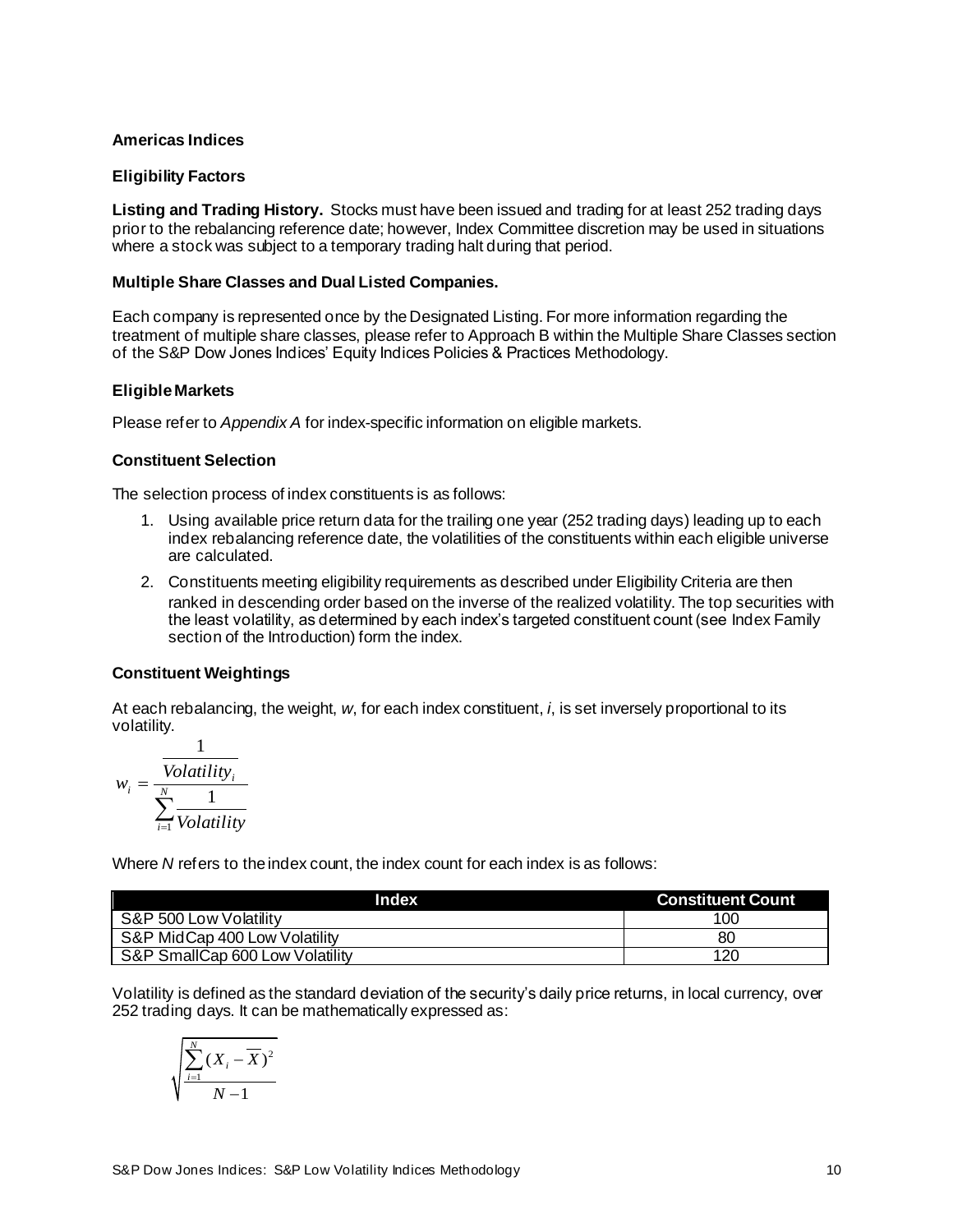where:

$$
X_i = \text{Price change} = \frac{P_t}{P_{t-1}} - I
$$

*Pt* = Closing price of the stock on day *t*

*Pt-1* = Closing price of the stock on day *t-1*

$$
t = 1 \text{ to } N
$$

- $\overline{X}$  = Average price change
- *N* = Number of trading days in a year based on local calendar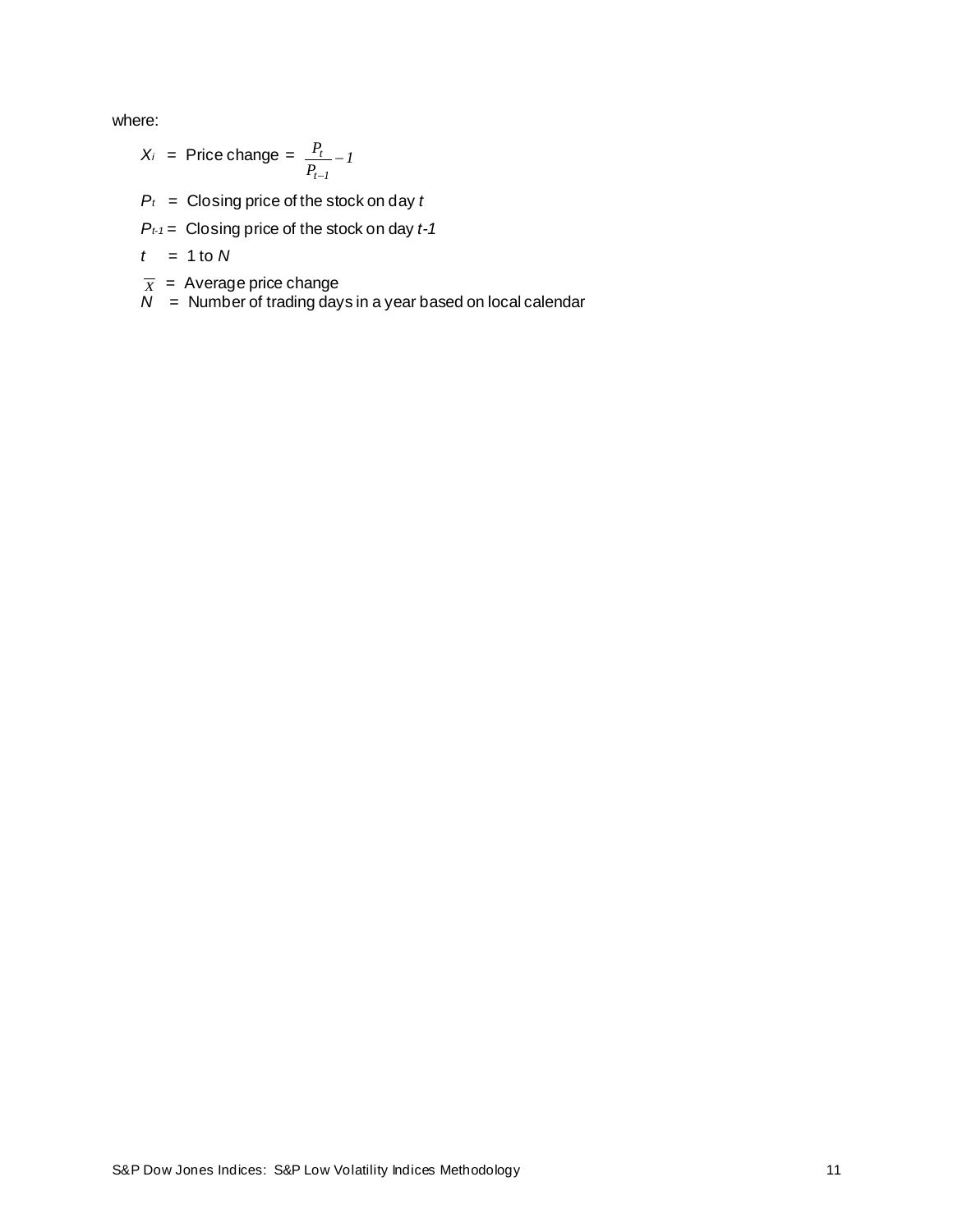# <span id="page-12-0"></span>**Asia/Pacific Indices**

# <span id="page-12-1"></span>**Eligibility Factors**

Liquidity. Stocks must, as of the rebalancing reference date, have a minimum three-month average daily value traded (3M ADVT) over and above their parent indices for the following indices:

|                                  | Minimum ADVT                              |
|----------------------------------|-------------------------------------------|
| Index                            | (Buffer for Current Constituents)         |
| S&P Korea Low Volatility         | 3M ADVT KRW 1 billion (KRW 800 million)   |
| S&P Japan 500 Low Volatility     | 3M ADVT JPY 300 million (JPY 250 million) |
| S&P/ASX 200 Low Volatility       | 3M ADVT AUD 2 million (AUD 1.5 million)   |
| S&P China A-Share Low Volatility | 3M ADVT RMB 20 million (RMB 18 million)   |

**Listing and Trading History.** For the S&P Korea, S&P Japan 500, and S&P/ASX 200 Low Volatility indices, each stock must have been issued and trading for at least one calendar year before becoming an index constituent. However, there is no minimum number of days that each stock must have actually traded. Index Committee discretion may be used in situations where a stock was subject to a temporary trading halt during that period.

To be eligible for the S&P China A-Share Low Volatility Index, stocks must have been issued for at least one calendar year, with a minimum of 180 traded days in the trailing 12 months leading up to the rebalancing reference date.

All Korean preferred stocks and KOSDAQ listed stocks are excluded from the S&P Korea Low Volatility Index. These stocks currently are eligible in the S&P Korea BMI. Stocks that reach their foreign ownership limit continue to be eligible for the S&P Korea Low Volatility Index provided the stocks remains in the S&P Korea BMI.

**Size.** For the S&P China A-Share Low Volatility Index, stocks must have a minimum float-adjusted market capitalization of RMB 1 billion (RMB 900 million for current constituents) as of the rebalancing reference date.

#### <span id="page-12-2"></span>**Multiple Share Classes and Dual Listed Companies.**

Each company is represented once by the Designated Listing. For more information regarding the treatment of multiple share classes, please refer to Approach B within the Multiple Share Classes section of the S&P Dow Jones Indices' Equity Indices Policies & Practices Methodology.

The multiple share class treatment is not relevant to the S&P/ASX 200, S&P Japan 500, or the S&P Korea Low Volatility indices.

# <span id="page-12-3"></span>**Eligible Markets**

<span id="page-12-4"></span>Please refer to *Appendix A* for index-specific information on eligible markets.

#### **Other Stocks with Zero Float**

Any stock with an IWF (Investible Weight Factor) of zero is excluded from the S&P Low Volatility Indices.

*For more information on the Investable Weight Factor (IWF), please refer to S&P Dow Jones Indices' Float Adjustment Methodology.*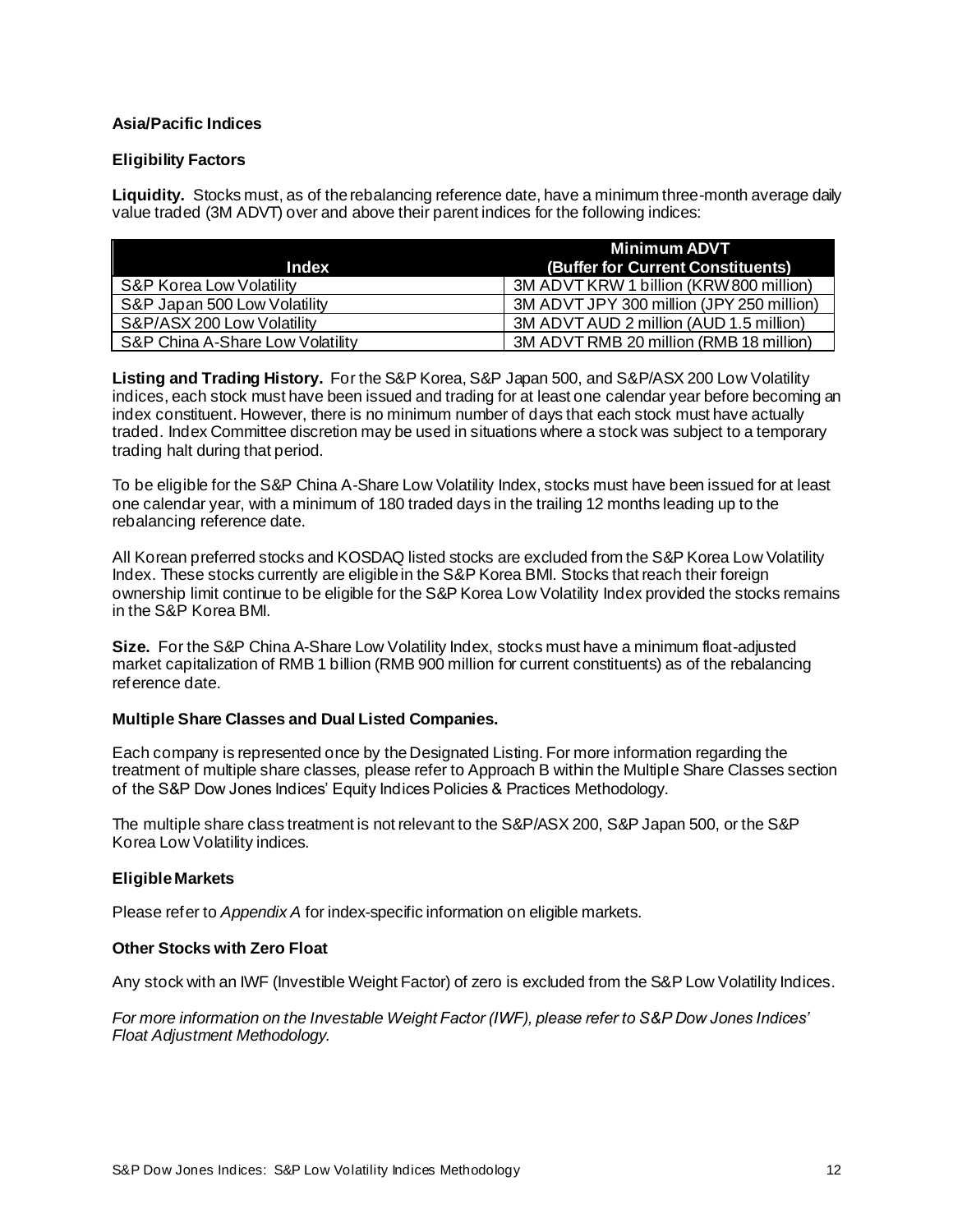# <span id="page-13-0"></span>**Constituent Selection**

The selection process of index constituents is as follows:

- 1. Using available price return data for the trailing one year of trading days leading up to each index rebalancing reference date, the volatilities of the constituents within each eligible universe are calculated.
- 2. Constituents meeting eligibility requirements as described under Eligibility Criteria are, then, ranked in descending order based on the inverse of the realized volatility. The top securities with the least volatility, as determined by each index's targeted constituent count (see Index Family section of the Introduction) form the index.

The S&P Korea Low Volatility Index is comprised of the 50 least volatile stocks in the eligible universe subject to a maximum number of 15 stocks per GICS Sector.

**Buffer Rule.** In order to reduce turnover, at each rebalancing a 20% buffer rule based on realized volatility is applied to the security selection process for the S&P Japan 500, S&P/ASX 200 Low Volatility , and S&P China A-Share Low Volatility indices. Securities are selected as follow:

- 1. All securities ranked within the top 80% of the target stock count are automatically selected for the index.
- 2. Current index constituents not already selected in Step 1 that are within the top 120% of the target stock count are added to the index in rank order until the target stock count has been reached.
- 3. If, following Step 2, the target stock count has not been reached, non-constituent securities not already selected in Step 1 that are ranked from 80% to 100% of the target stock count are added to the index in rank order until the target stock count has been reached.

# <span id="page-13-1"></span>**Constituent Weightings**

At each rebalancing, the weight, *w*, for each index constituent, *i*, is set inversely proportional to its volatility.

$$
w_i = \frac{\frac{1}{Volatility_i}}{\sum_{i=1}^{N} \frac{1}{Volatility}}
$$

Where N refers to the index count, the index count for each index is as follows:

| Index                            | <b>Constituent Count</b> |
|----------------------------------|--------------------------|
| S&P Korea Low Volatility         | 50                       |
| S&P Japan 500 Low Volatility     | 100                      |
| S&P/ASX 200 Low Volatility       | 40                       |
| S&P China A-Share Low Volatility | 100                      |

In the S&P Korea Low Volatility Index, modifications are made to stock weights at each rebalancing to ensure diversification across individual stocks and sectors. At each rebalancing, the weight for each index constituent is constrained between 0.05% and 3.0% and the weight of each sector is capped at 30%.

Volatility is defined as the standard deviation of the security's daily price returns, in local currency, over the prior one year of trading days. It can be mathematically expressed as: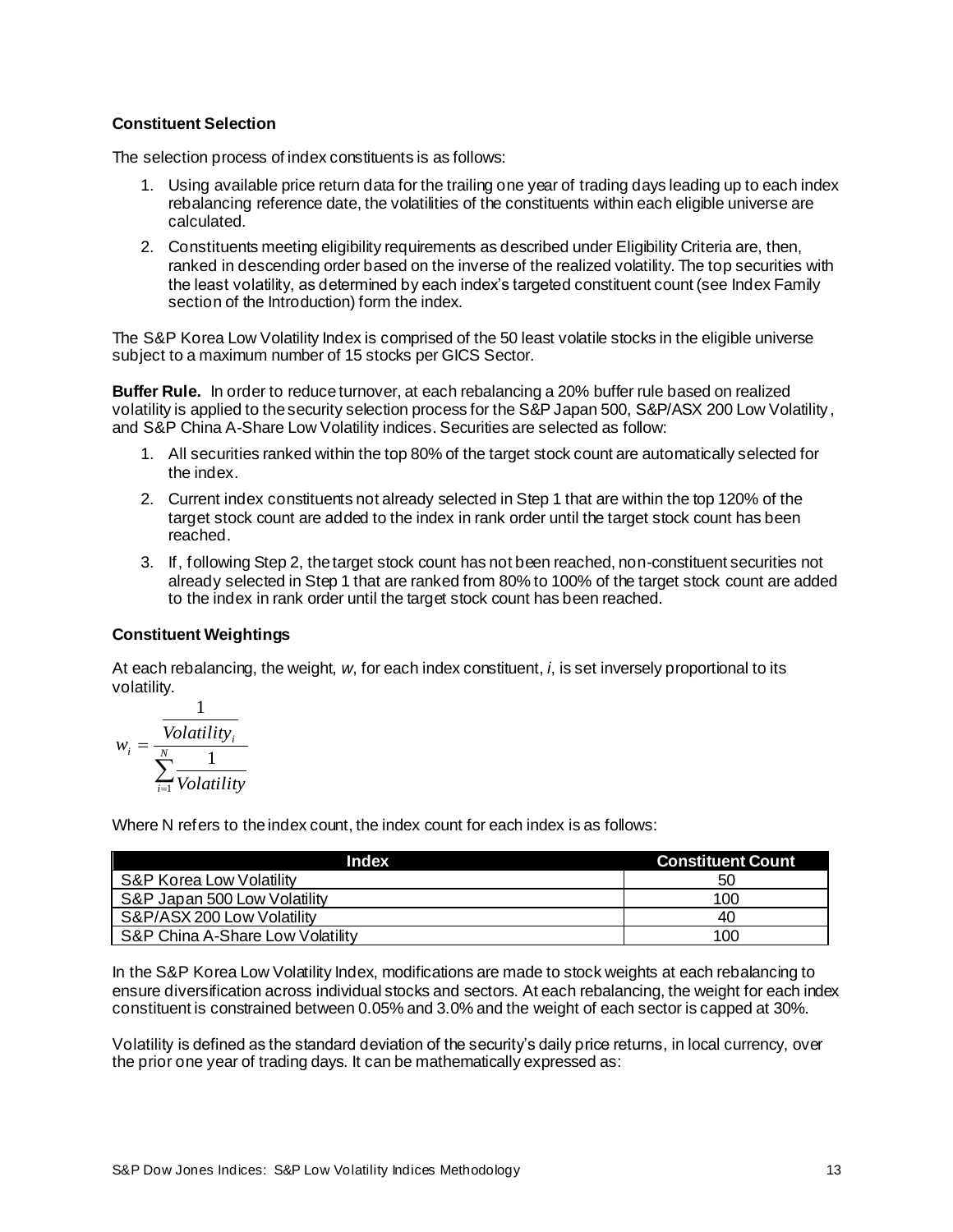$$
\sqrt{\frac{\sum_{i=1}^{N} (X_i - \overline{X})^2}{N-1}}
$$

where:

$$
X_i = \text{Price change} = \frac{P_t}{P_{t-1}} - I
$$

- *Pt* = Closing price of the stock on day *t*
- *Pt-1* = Closing price of the stock on day *t-1*

$$
t = 1 \text{ to } N
$$

- $\overline{X}$  = Average price change
- *N* = Number of trading days in a year based on local calendar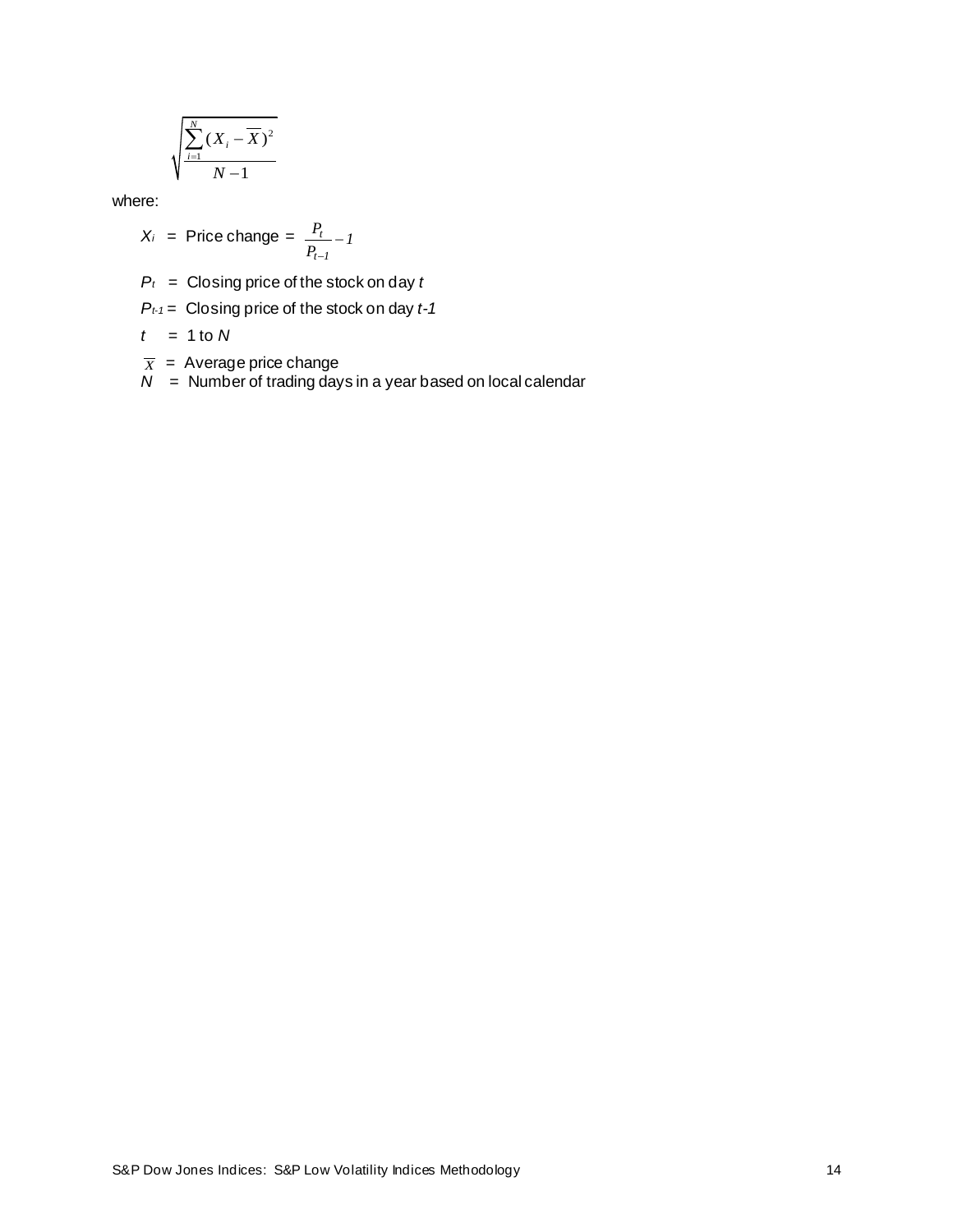# <span id="page-15-0"></span>**EMEA Indices**

# **Eligibility Factors**

**Liquidity.** Stocks must, as of the rebalancing reference date, have a minimum six-month median daily value traded (6M MDVT) over and above their parent indices for the following indices:

|                                               | Minimum MDVT                           |
|-----------------------------------------------|----------------------------------------|
| Index                                         | (Buffer for Current Constituents)      |
| S&P South Africa Low Volatility               | 6M MDVT ZAR 10 million (ZAR 8 million) |
| S&P Saudi Arabia Low Volatility Index         | 6M MDVT US\$ 1 million (US\$ 500,000)  |
| S&P Saudi Arabia Shariah Low Volatility Index | 6M MDVT US\$ 1 million (US\$ 500,000)  |

**Listing and Trading History.** For the S&P South Africa, S&P Saudi Arabia Low Volatility, and S&P Saudi Arabia Shariah Low Volatility indices, each stock must have been issued and trading for at least one calendar year before becoming an index constituent. However, there is no minimum number of days that each stock must have actually traded.

## <span id="page-15-1"></span>**Multiple Share Classes and Dual Listed Companies.**

Each company is represented once by the Designated Listing. For more information regarding the treatment of multiple share classes, please refer to Approach B within the Multiple Share Classes section of the S&P Dow Jones Indices' Equity Indices Policies & Practices Methodology.

## <span id="page-15-2"></span>**Eligible Markets**

<span id="page-15-3"></span>Please refer to *Appendix A* for index-specific information on eligible markets.

#### **Other Stocks with Zero Float**

Any stock with an IWF (Investible Weight Factor) of zero is excluded from the S&P Low Volatility Indices.

*For more information on the Investable Weight Factor (IWF), please refer to S&P Dow Jones Indices' Float Adjustment Methodology.*

#### <span id="page-15-4"></span>**Constituent Selection**

The selection process of index constituents is as follows:

- 1. Using available price return data for the trailing one year of trading days leading up to each index rebalancing reference date, the volatilities of the constituents within each eligible universe are calculated.
- 2. Constituents meeting eligibility requirements as described under *Eligibility Criteria* are, then, ranked in descending order based on the inverse of the realized volatility. The top securities with the least volatility, as determined by each index's targeted constituent count (see *Index Family* section of the *Introduction*) form the index.

The target stock count for the S&P Saudi Arabia Low Volatility Index and S&P Saudi Arabia Shariah Low Volatility Index is the maximum of:

- $\bullet$  30.
- 20% of the number of constituents in the universe,
- The number of stocks (ranked by inverse volatility) such that the sum of their free-float market capitalizations is at least 50% of the free-float market capitalization of the underlying universe.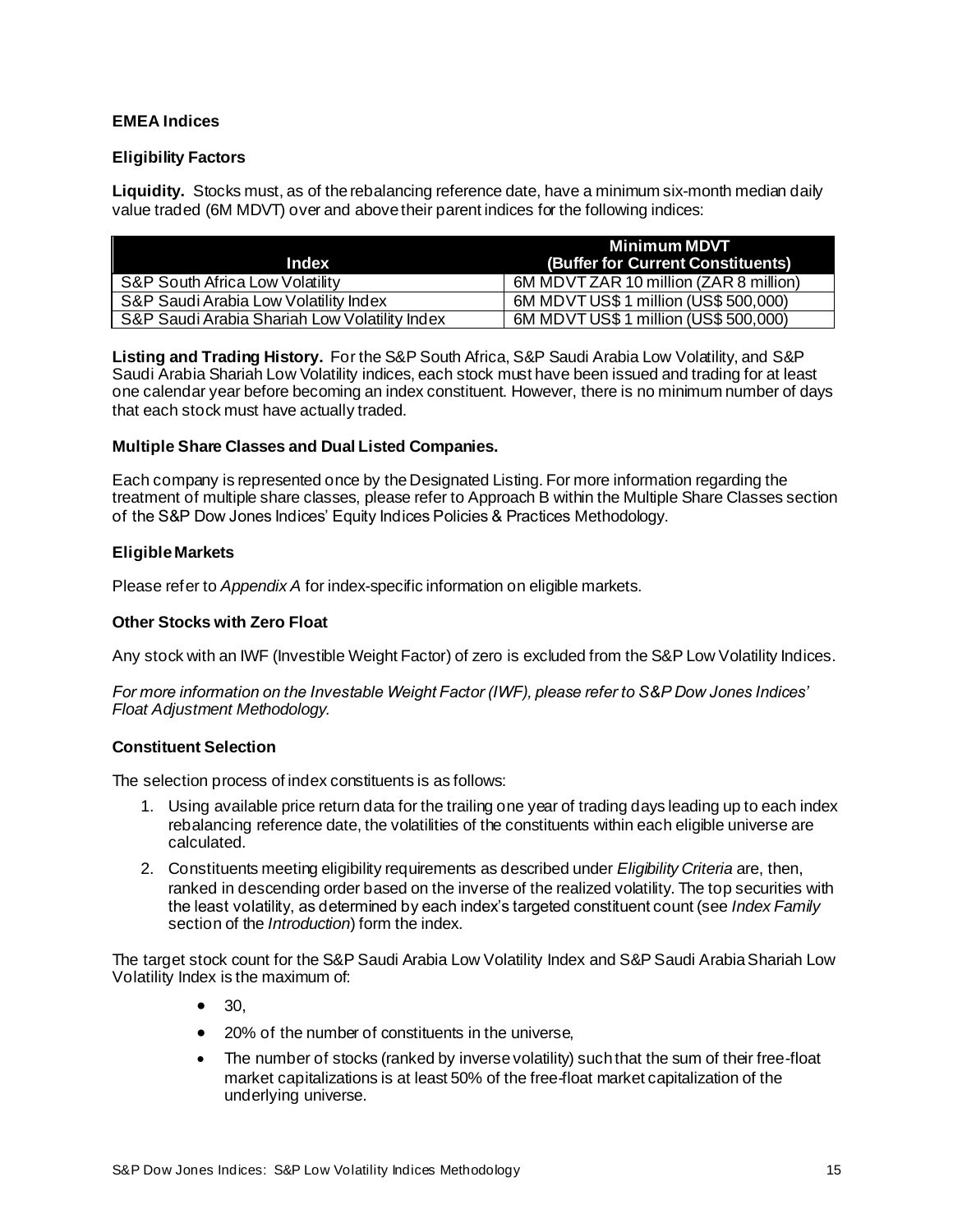If the target stock count results in a fractional company amount, the number of companies selected is rounded to the nearest integer.

**Buffer Rule.** In order to reduce turnover, a 20% buffer rule based on realized volatility is applied to the security selection process at each rebalancing for S&P South Africa Low Volatility index. Securities are selected as follow:

- 1. All securities ranked within the top 80% of the target stock count are automatically selected for the index.
- 2. Current index constituents not already selected in Step 1 that are within the top 120% of the target stock count are added to the index in rank order until the target stock count has been reached.
- 3. If, following Step 2, the target stock count has not been reached, non-constituent securities not already selected in Step 1 that are ranked from 80% to 100% of the target stock count are added to the index in rank order until the target stock count has been reached.

Additionally, for the S&P Saudi Arabia Low Volatility and S&P Saudi Arabia Shariah Low Volatility indices, if a target of 50% of the free-float market capitalization of the underlying universe has not been reached, remaining stocks are selected by order of rank until this target has been reached.

## <span id="page-16-0"></span>**Constituent Weightings**

At each rebalancing, the weight, *w*, for each index constituent, *i*, is set inversely proportional to its volatility.

$$
w_i = \frac{\frac{1}{Volatility_i}}{\sum_{i=1}^{N} \frac{1}{Volatility_i}}
$$

Where N refers to the index count, the index count for each index is as follows:

| Index                                           | <b>Constituent Count</b> |
|-------------------------------------------------|--------------------------|
| .<br>S&P<br>South<br>. Low Volatılıtv<br>Atrica | г.                       |

For the S&P Saudi Arabia Low Volatility and the S&P Saudi Arabia Shariah Low Volatility indices, the maximum weight for each security is set at 8% or the stocks weight in the universe, whichever is greater. Moreover, the weight for each security is also capped at 20 times its market capitalization weight in the underlying universe.

The maximum weight of any given GICS sector is 40%. Each stock's weight is floored at 0.05%. Note that the capping algorithm redistributes the excess weight to the other stocks in proportion to their inverse volatility weights, such that the tracking error is minimized.

Furthermore, for the S&P Saudi Arabia Low Volatility and S&P Saudi Arabia Shariah Low Volatility indices, the above optimization process includes one additional constraint; the maximum weight of each security should not exceed a multiple of 4 times its liquidity weight (see *Appendix B*). Where the optimization procedure fails for a given period, the constraints are then relaxed in the following order: the maximum weight of the security, then the maximum weight of the sector, then the maximum weight of the country (if applicable), then 20 times its market capitalization weight and finally, four times its liquidity weight.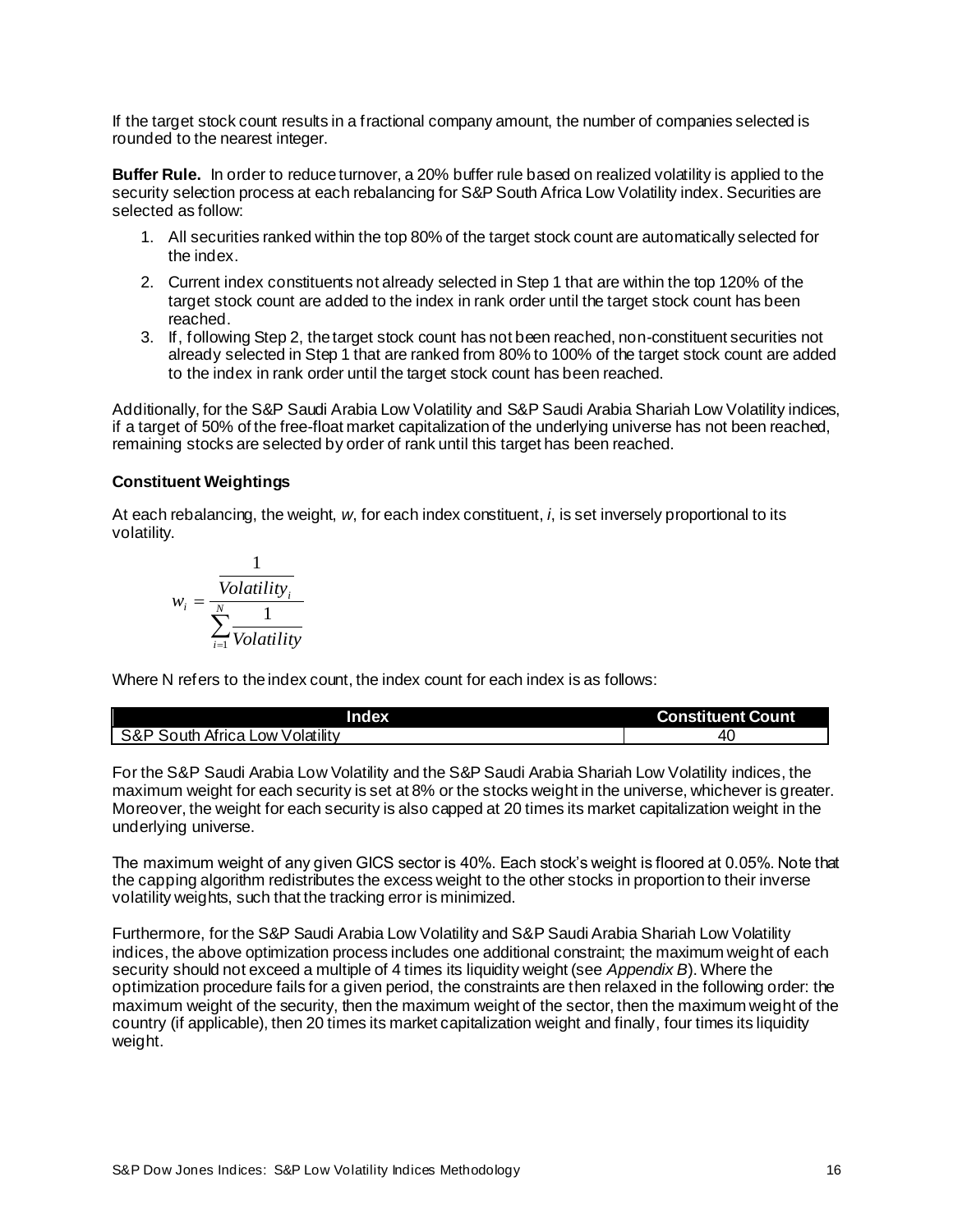# <span id="page-17-0"></span>Index Calculations

The indices are calculated by means of the divisor methodology used in all S&P Dow Jones Indices' equity indices.

*For more information on index calculations, please refer to the Non-Market Capitalization Weighted Indices section of S&P Dow Jones Indices' Index Mathematics Methodology.*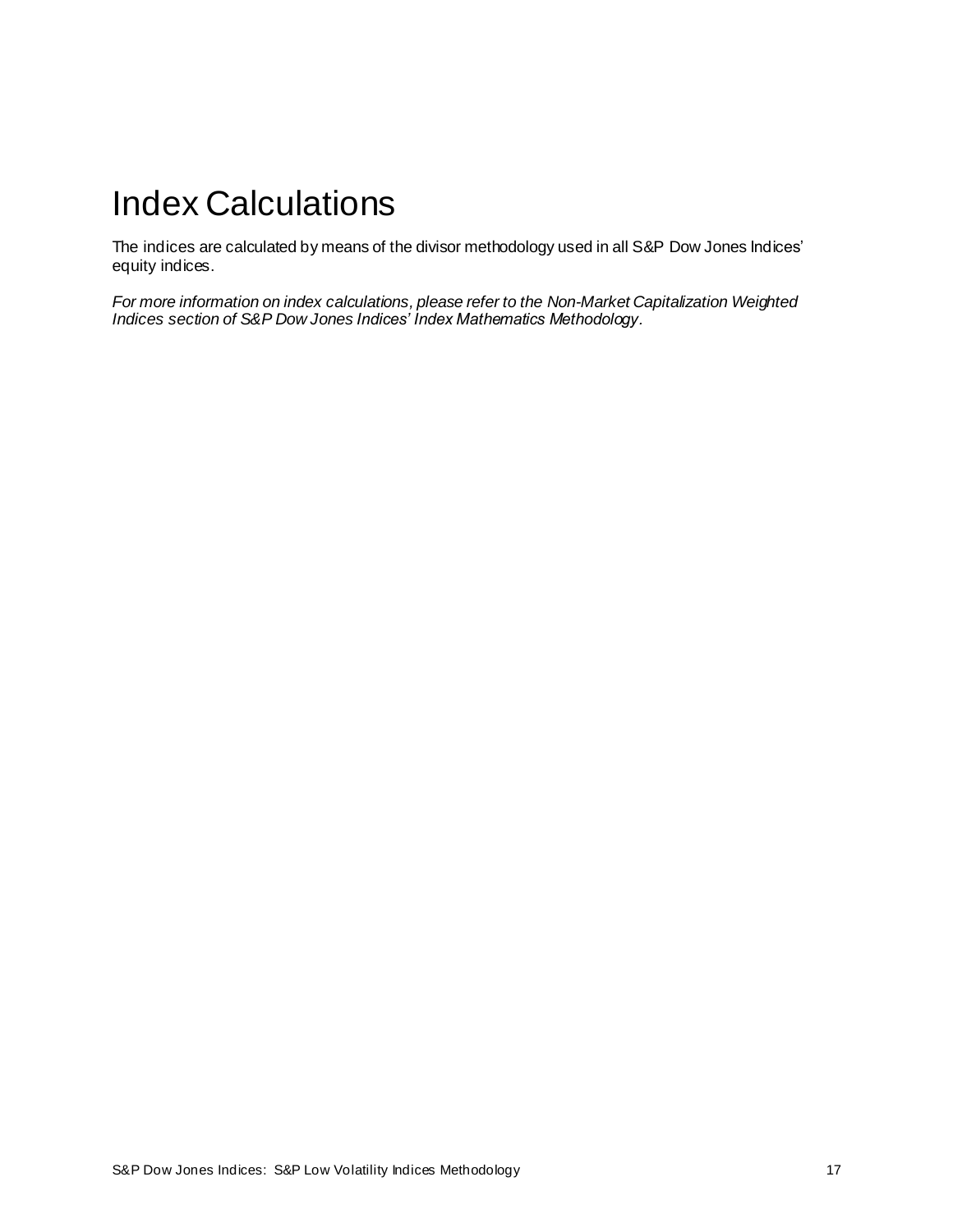# <span id="page-18-0"></span>Index Maintenance

# <span id="page-18-1"></span>**Rebalancing**

|                                                | <b>Effective Date</b>                                | <b>Reference Date</b>                                                                                                                                                                                                                                                                     |  |
|------------------------------------------------|------------------------------------------------------|-------------------------------------------------------------------------------------------------------------------------------------------------------------------------------------------------------------------------------------------------------------------------------------------|--|
| <b>Index</b>                                   | (after the close of)                                 | (after the close of)                                                                                                                                                                                                                                                                      |  |
| S&P 500, S&P MidCap 400, S&P SmallCap 600,     | Third Friday of February,                            | Last trading dates of                                                                                                                                                                                                                                                                     |  |
| and S&P Pan Asia Low Volatility                | May, August, and<br>November                         |                                                                                                                                                                                                                                                                                           |  |
| S&P BMI International Developed Low Volatility |                                                      |                                                                                                                                                                                                                                                                                           |  |
| S&P BMI Emerging Markets Low Volatility        |                                                      |                                                                                                                                                                                                                                                                                           |  |
| S&P Emerging Markets Low Volatility Select     |                                                      |                                                                                                                                                                                                                                                                                           |  |
| S&P Europe 350 Low Volatility                  |                                                      |                                                                                                                                                                                                                                                                                           |  |
| <b>S&amp;P Eurozone Low Volatility</b>         |                                                      |                                                                                                                                                                                                                                                                                           |  |
| <b>S&amp;P Nordic Low Volatility</b>           |                                                      |                                                                                                                                                                                                                                                                                           |  |
| S&P Southern Europe Low Volatility             |                                                      |                                                                                                                                                                                                                                                                                           |  |
| <b>S&amp;P South Africa Low Volatility</b>     |                                                      |                                                                                                                                                                                                                                                                                           |  |
| S&P Developed Asia Low Volatility              | Third Friday of March,                               |                                                                                                                                                                                                                                                                                           |  |
| S&P EPAC Ex. Korea Low Volatility              | June, September, and                                 | January, April, July and<br>October<br>Last trading dates of<br>February, May, August,<br>November<br>Last trading dates of<br>March and September<br>Last trading dates of<br>December, March, June,<br>and September<br>Last trading dates of<br>February, May, August,<br>and November |  |
| S&P Japan 500 Low Volatility                   | December                                             |                                                                                                                                                                                                                                                                                           |  |
| S&P Global Low Volatility                      |                                                      |                                                                                                                                                                                                                                                                                           |  |
| <b>S&amp;P Developed Low Volatility</b>        |                                                      |                                                                                                                                                                                                                                                                                           |  |
| S&P BMI Developed Ex-U.S. Low Volatility Index |                                                      |                                                                                                                                                                                                                                                                                           |  |
| S&P/ASX 200 Low Volatility                     |                                                      |                                                                                                                                                                                                                                                                                           |  |
| S&P China A-Share Low Volatility               |                                                      |                                                                                                                                                                                                                                                                                           |  |
| Dow Jones Islamic Market World Low Volatility  |                                                      |                                                                                                                                                                                                                                                                                           |  |
| 300 Index                                      |                                                      |                                                                                                                                                                                                                                                                                           |  |
| S&P Korea Low Volatility                       | Third Friday of April and<br>October                 |                                                                                                                                                                                                                                                                                           |  |
| S&P Europe 350 Carbon Efficient Low Volatility | Third Friday of January,<br>April, July, and October |                                                                                                                                                                                                                                                                                           |  |
| S&P GCC Composite Low Volatility               |                                                      |                                                                                                                                                                                                                                                                                           |  |
| S&P Saudi Arabia Low Volatility                |                                                      |                                                                                                                                                                                                                                                                                           |  |
| S&P Saudi Arabia Shariah Low Volatility        | Sunday after the third                               |                                                                                                                                                                                                                                                                                           |  |
| S&P Pan Arab Composite LargeMidCap Low         | Friday of March, June,                               |                                                                                                                                                                                                                                                                                           |  |
| Volatility                                     | September, and                                       |                                                                                                                                                                                                                                                                                           |  |
| S&P GCC Composite Low Volatility Shariah       | December                                             |                                                                                                                                                                                                                                                                                           |  |
| S&P Pan Arab Composite LargeMidCap Shariah     |                                                      |                                                                                                                                                                                                                                                                                           |  |
| <b>Low Volatility</b>                          |                                                      |                                                                                                                                                                                                                                                                                           |  |

Index shares are calculated using closing prices on the Wednesday prior to the second Friday of the rebalancing month as the reference price. Index shares are calculated and assigned to each stock to arrive at the weights determined on the reference date. Since index shares are assigned based on prices prior to rebalancing, the actual weight of each constituent at the rebalancing differs somewhat from these weights due to market movements.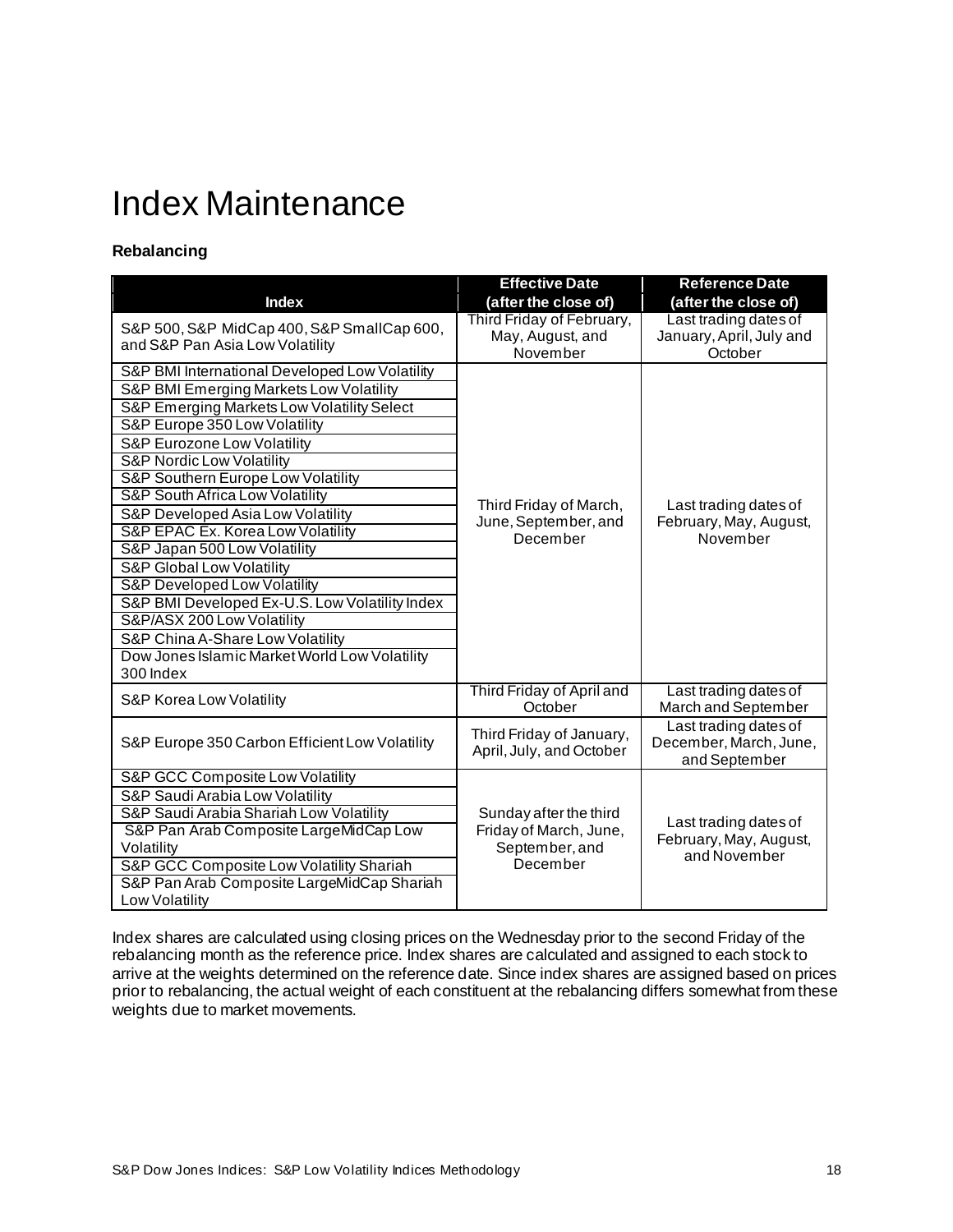# <span id="page-19-0"></span>**Corporate Actions**

| <b>Corporate Action</b>                             | <b>Adjustment Made to the Index</b>                                                                                                                                                                                                                                                                                                                                        | <b>Divisor</b><br><b>Adjustment?</b> |  |
|-----------------------------------------------------|----------------------------------------------------------------------------------------------------------------------------------------------------------------------------------------------------------------------------------------------------------------------------------------------------------------------------------------------------------------------------|--------------------------------------|--|
| Spin-off                                            | The spun-off company is added to all the indices of which the parent is a<br>constituent, at a zero price at the market close of the day before the ex-date<br>(with no divisor adjustment). The spun-off company is removed after at least<br>one day of regular way trading (with a divisor adjustment).                                                                 |                                      |  |
| <b>Rights Offering</b>                              | The price is adjusted to the Price of the Parent Company<br>minus (the Price of the Rights Offering/Rights Ratio). Index<br>shares change so that the company's weight remains the<br>same as its weight before the rights offering.                                                                                                                                       | No.                                  |  |
| <b>Stock Split</b>                                  | Index shares are multiplied by and the price is divided by the<br>split factor.                                                                                                                                                                                                                                                                                            | <b>No</b>                            |  |
| <b>Share Issuance or</b><br><b>Share Repurchase</b> | None. Actual shares outstanding of the company play no role<br>in the daily index calculation.                                                                                                                                                                                                                                                                             | No.                                  |  |
| <b>Special Dividends</b>                            | The price of the stock making the special dividend payment is<br>reduced by the per share special dividend amount after the<br>close of trading on the day before the dividend ex-date.                                                                                                                                                                                    | Yes                                  |  |
|                                                     | Except for spin-offs, there are no intra-rebalancing additions.                                                                                                                                                                                                                                                                                                            |                                      |  |
| <b>Constituent</b><br>Change                        | Deletions due to delistings, acquisition or any other corporate<br>event resulting in the deletion of the stock from the index<br>causes the weight of the rest of the stocks in the index to<br>change. Relative weights stay the same. Constituents<br>removed from their respective benchmark index are also<br>removed from their Low Volatility Index simultaneously. | Yes                                  |  |

*For more information on Corporate Actions, please refer to the Non-Market Capitalization Weighted Indices section of S&P Dow Jones Indices' Equity Indices Policies & Practices Methodology.*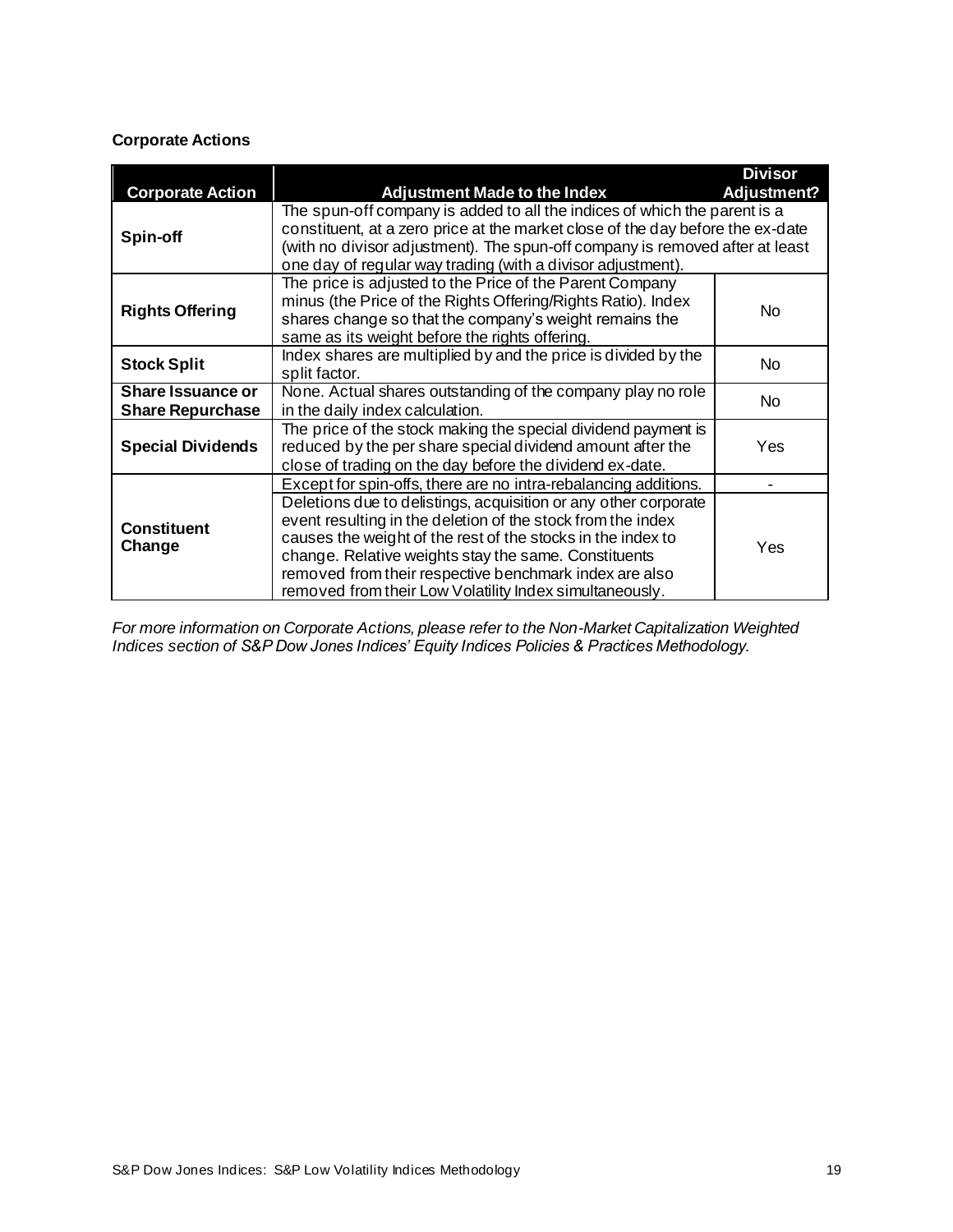# <span id="page-20-0"></span>**Currency of Calculation and Additional Index Return Series**

The indices calculate in the following currencies:

| <b>Index</b>                                                    | <b>Currency of Calculation</b> |
|-----------------------------------------------------------------|--------------------------------|
| S&P 500 Low Volatility                                          | USD, EUR, SEK                  |
| S&P 500 Low Volatility (Hedged)                                 | CAD, EUR                       |
| S&P MidCap 400 Low Volatility                                   | <b>USD</b>                     |
| S&P SmallCap 600 Low Volatility                                 | <b>USD</b>                     |
| S&P BMI International Developed Low Volatility                  | <b>USD</b>                     |
| S&P BMI Emerging Markets Low Volatility                         | <b>USD</b>                     |
| S&P Emerging Markets Low Volatility Select                      | USD, EUR, SEK                  |
| S&P Europe 350 Low Volatility                                   | USD, EUR                       |
| S&P Eurozone Low Volatility Index                               | USD, EUR                       |
| S&P Eurozone Low Volatility USD Hedged Index                    | <b>USD</b>                     |
| <b>S&amp;P Nordic Low Volatility</b>                            | USD, EUR, SEK                  |
| <b>S&amp;P Southern Europe Low Volatility</b>                   | USD, EUR                       |
| S&P Developed Asia Low Volatility                               | <b>USD</b>                     |
| S&P Pan Asia Low Volatility                                     | USD, EUR, SEK                  |
| <b>S&amp;P Korea Low Volatility</b>                             | USD, KRW                       |
| S&P South Africa Low Volatility                                 | USD, ZAR                       |
| S&P EPAC Ex. Korea Low Volatility                               | USD, CAD                       |
| S&P EPAC Ex. Korea Low Volatility (Hedged)                      | USD, CAD                       |
| S&P Japan 500 Low Volatility                                    | USD, JPY                       |
| S&P Japan 500 Low Volatility USD Hedged Index                   | <b>USD</b>                     |
| S&P Europe 350 Carbon Efficient Select Low Volatility           | USD, EUR                       |
| <b>S&amp;P Global Low Volatility</b>                            | <b>USD</b>                     |
| S&P Developed Low Volatility                                    | <b>USD</b>                     |
| S&P BMI Developed Ex-U.S. Low Volatility Index                  | <b>USD</b>                     |
| S&P/ASX 200 Low Volatility                                      | USD, AUD                       |
| S&P China A-Share Low Volatility                                | <b>RMB</b>                     |
| S&P GCC Composite Low Volatility                                | <b>USD</b>                     |
| S&P Saudi Arabia Low Volatility                                 | USD, SAR                       |
| S&P Saudi Arabia Shariah Low Volatility                         | USD, SAR                       |
| Dow Jones Islamic Market World Low Volatility 300 Index         | <b>USD</b>                     |
| S&P Pan Arab Composite LargeMidCap Low Volatility               | <b>USD</b>                     |
| S&P GCC Composite Low Volatility Shariah Index                  | <b>USD</b>                     |
| S&P Pan Arab Composite LargeMidCap Shariah Low Volatility Index | <b>USD</b>                     |

Real-time spot Forex rates, as supplied by Refinitiv, are used for ongoing index calculation of real-time indices.

WM/Refinitiv foreign exchange rates are taken daily at 4:00 PM London time and used in the calculation of the indices. These mid-market fixings are calculated by the WM Company based on Refinitiv data and appear on Refinitiv pages WMRA.

The S&P Korea Low Volatility, S&P Japan 500 Low Volatility and S&P/ASX Low Volatility indices are calculated in U.S. dollars using spot exchange rates taken at 4:17 PM Sydney Time as supplied by Refinitiv so that closing values can be provided in local time zones.

In addition to the indices detailed in this methodology, additional return series versions of the indices may be available, including, but not limited to: currency, currency hedged, decrement, fair value, inverse, leveraged, and risk control versions. For a list of available indices, please refer to the *[S&P DJI](https://www.spglobal.com/spdji/en/governance/methodology-and-regulatory-status/)  [Methodology & Regulatory Status Database](https://www.spglobal.com/spdji/en/governance/methodology-and-regulatory-status/)*.

*For information on the calculation of different types of indices, please refer to S&P Dow Jones Indices' Index Mathematics Methodology*.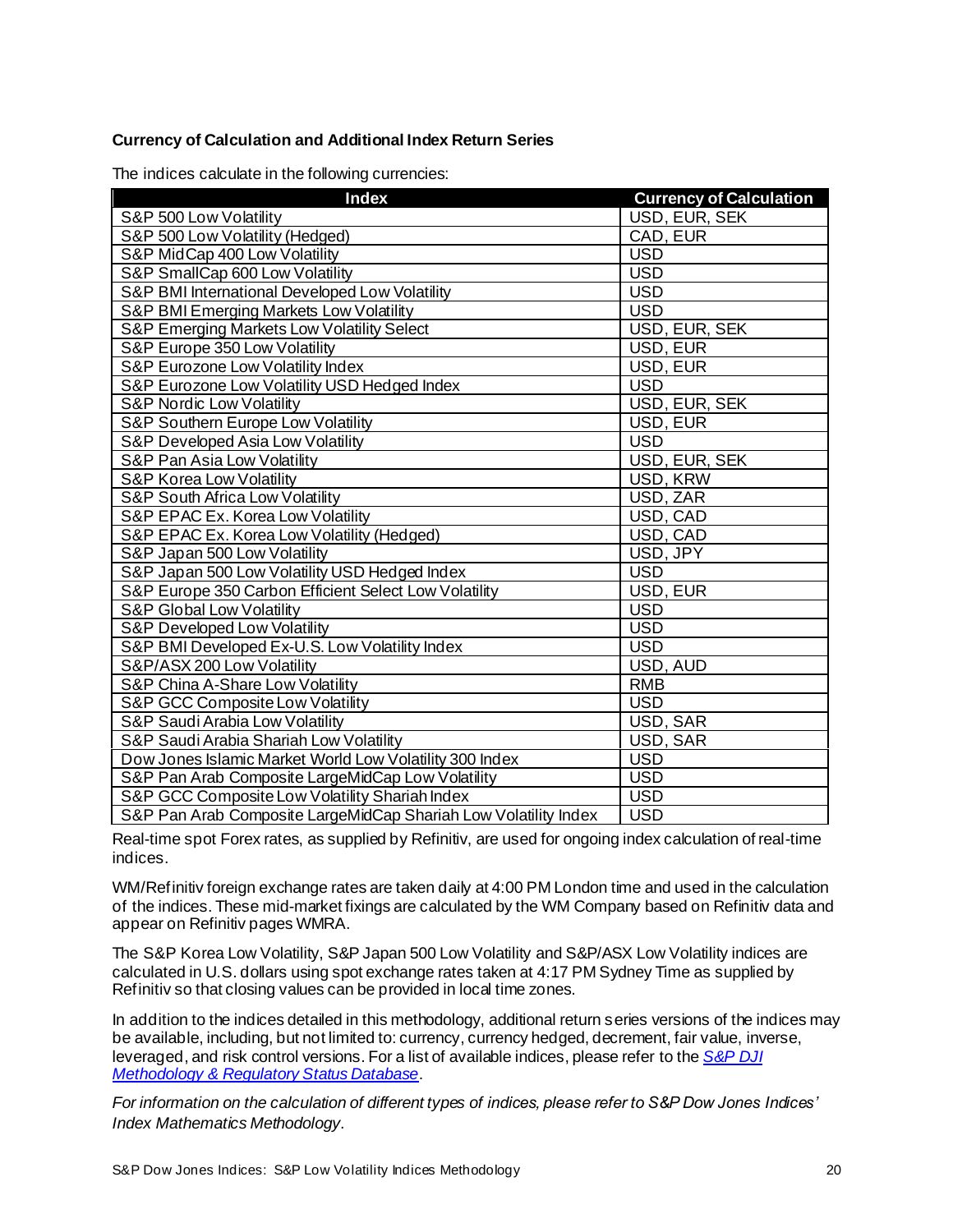*For the inputs necessary to calculate certain types of indices, including decrement, dynamic hedged, fair value, and risk control indices, please refer to the Parameters documents available at [www.spglobal/spdji.com](http://www.spdji.com/).*

# <span id="page-21-0"></span>**Base Dates and History Availability**

Index history availability, base dates, and base values are shown in the table below.

|                                                | Launch      | <b>First Value</b> | <b>Base</b> | <b>Base</b> |
|------------------------------------------------|-------------|--------------------|-------------|-------------|
| Index                                          | <b>Date</b> | <b>Date</b>        | <b>Date</b> | Value       |
| S&P 500 Low Volatility                         | 04/04/2011  | 11/16/1990         | 11/16/1990  | 1000        |
| S&P 500 Low Volatility (CAD Hedged)            | 01/24/2012  | 11/29/2002         | 11/29/2002  | 1000        |
| S&P MidCap 400 Low Volatility                  | 09/24/2012  | 08/16/1991         | 08/16/1991  | 100         |
| S&P SmallCap 600 Low Volatility                | 09/24/2012  | 02/17/1995         | 02/17/1995  | 100         |
| S&P BMI International Developed Low Volatility | 12/05/2011  | 06/21/1991         | 06/21/1991  | 1000        |
| S&P BMI Emerging Markets Low Volatility        | 12/05/2011  | 09/19/1997         | 09/19/1997  | 1000        |
| S&P Emerging Markets Low Volatility Select     | 11/13/2014  | 09/19/1997         | 09/19/1997  | 1000        |
| S&P Europe 350 Low Volatility                  | 07/09/2012  | 03/20/1998         | 03/20/1998  | 1000        |
| S&P Eurozone Low Volatility Index              | 03/30/2015  | 12/17/1999         | 12/17/1999  | 100         |
| S&P Eurozone Low Volatility USD Hedged Index   | 03/30/2015  | 11/29/2002         | 11/29/2002  | 100         |
| <b>S&amp;P Nordic Low Volatility</b>           | 05/17/2013  | 12/20/2002         | 12/20/2002  | 1000        |
| S&P Southern Europe Low Volatility             | 02/28/2014  | 12/17/1999         | 12/17/1999  | 100         |
| S&P Developed Asia Low Volatility              | 08/05/2015  | 12/19/2003         | 12/19/2003  | 100         |
| S&P Pan Asia Low Volatility                    | 11/19/2012  | 11/19/1999         | 11/19/1999  | 1000        |
| <b>S&amp;P Korea Low Volatility</b>            | 05/08/2013  | 04/21/2000         | 04/21/2000  | 1000        |
| S&P South Africa Low Volatility                | 01/29/2014  | 09/19/2008         | 09/19/2008  | 1000        |
| S&P EPAC Ex. Korea Low Volatility              | 05/25/2015  | 03/16/1990         | 03/16/1990  | 100         |
| S&P EPAC Ex. Korea Low Volatility USD          | 05/25/2015  | 11/29/2002         | 11/29/2002  | 100         |
| Hedged Index                                   |             |                    |             |             |
| S&P Japan 500 Low Volatility                   | 06/08/2015  | 03/19/1993         | 03/19/1993  | 100         |
| S&P Japan 500 Low Volatility USD Hedged        | 06/08/2015  | 03/31/1993         | 03/31/1993  | 100         |
| Index                                          |             |                    |             |             |
| S&P Europe 350 Carbon Efficient Select Low     | 01/18/2016  | 01/16/2009         | 01/16/2009  | 1000        |
| Volatility                                     |             |                    |             |             |
| <b>S&amp;P Global Low Volatility</b>           | 04/11/2016  | 03/17/1995         | 03/17/1995  | 1000        |
| <b>S&amp;P Developed Low Volatility</b>        | 04/11/2016  | 03/17/1995         | 03/17/1995  | 1000        |
| S&P BMI Developed Ex-U.S. Low Volatility Index | 11/24/2021  | 03/19/1993         | 03/19/1993  | 1000        |
| S&P/ASX 200 Low Volatility                     | 10/17/2017  | 06/16/2000         | 06/16/2000  | 100         |
| S&P China A-Share Low Volatility               | 07/11/2018  | 06/16/2006         | 06/16/2006  | 1000        |
| S&P GCC Composite Low Volatility               | 01/07/2019  | 12/21/2008         | 12/21/2008  | 100         |
| S&P Saudi Arabia Low Volatility                | 01/07/2019  | 12/21/2008         | 12/21/2008  | 100         |
| S&P Saudi Arabia Shariah Low Volatility        | 01/07/2019  | 12/21/2008         | 12/21/2008  | 100         |
| Dow Jones Islamic Market World Low Volatility  | 05/21/2020  | 12/15/2000         | 12/15/2000  | 100         |
| 300 Index                                      |             |                    |             |             |
| S&P Pan Arab Composite LargeMidCap Low         | 06/29/2020  | 12/21/2008         | 12/21/2008  | 1000        |
| Volatility                                     |             |                    |             |             |
| S&P GCC Composite Low Volatility Shariah       | 05/26/2021  | 12/21/2008         | 12/21/2008  | 100         |
| S&P Pan Arab Composite LargeMidCap Shariah     | 05/31/2021  | 12/21/2008         | 12/21/2008  | 1000        |
| Low Volatility                                 |             |                    |             |             |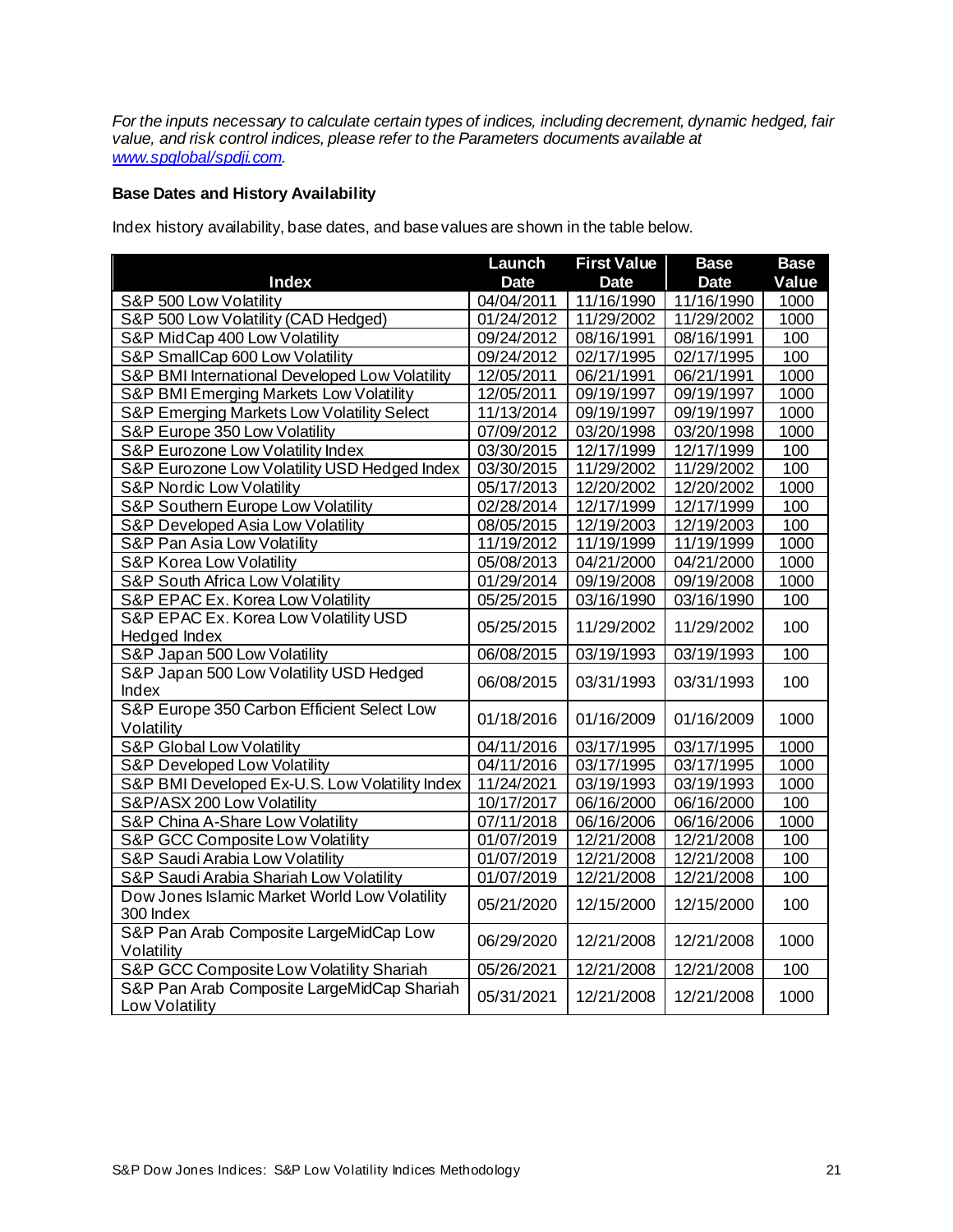# <span id="page-22-0"></span>Index Data

# <span id="page-22-1"></span>**Calculation Return Types**

S&P Dow Jones Indices calculates multiple return types which vary based on the treatment of regular cash dividends. The classification of regular cash dividends is determined by S&P Dow Jones Indices.

- Price Return (PR) versions are calculated without adjustments for regular cash dividends.
- Gross Total Return (TR) versions reinvest regular cash dividends at the close on the ex-date without consideration for withholding taxes.
- Net Total Return (NTR) versions, if available, reinvest regular cash dividends at the close on the ex-date after the deduction of applicable withholding taxes.

In the event there are no regular cash dividends on the ex-date, the daily performance of all three indices will be identical.

For a complete list of indices available, please refer to the daily index levels file (".SDL").

*For more information on the classification of regular versus special cash dividends as well as the tax rates used in the calculation of net return, please refer to S&P Dow Jones Indices' Equity Indices Policies & Practices Methodology*.

*For more information on the calculation of return types, please refer to S&P Dow Jones Indices' Index Mathematics Methodology*.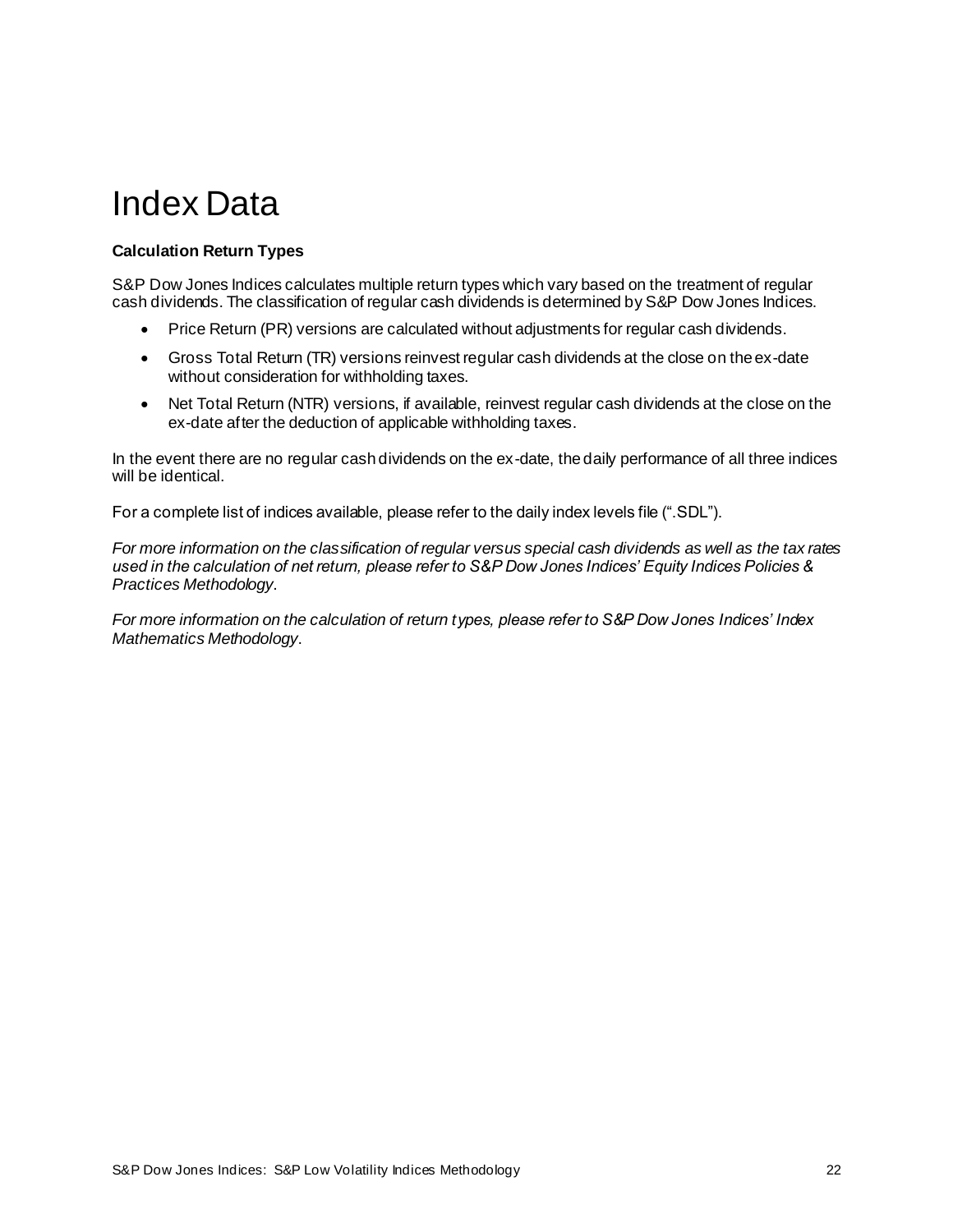# <span id="page-23-0"></span>Index Governance

## <span id="page-23-1"></span>**Index Committee**

S&P Dow Jones Indices' Index Committees manage the indices. The Committees meet regularly. At each meeting, the Committee reviews pending corporate actions that may affect index constituents, statistics comparing the composition of the indices to the market, companies that are being considered as candidates for addition to an index, and any significant market events. In addition, the Index Committee may revise index policy covering rules for selecting companies, treatment of dividends, share counts or other matters.

S&P Dow Jones Indices considers information about changes to its indices and related matters to be potentially market moving and material. Therefore, all Index Committee discussions are confidential.

S&P Dow Jones Indices' Index Committees reserve the right to make exceptions when applying the methodology if the need arises. In any scenario where the treatment differs from the general rules stated in this document or supplemental documents, clients will receive sufficient notice, whenever possible.

In addition to the daily governance of indices and maintenance of index methodologies, at least once within any 12-month period, the Index Committee reviews the methodology to ensure the indices continue to achieve the stated objectives, and that the data and methodology remain effective. In certain instances, S&P Dow Jones Indices may publish a consultation inviting comments from external parties.

*For information on Quality Assurance and Internal Reviews of Methodology, please refer to S&P Dow Jones Indices' Equity Indices Policies & Practices Methodology*.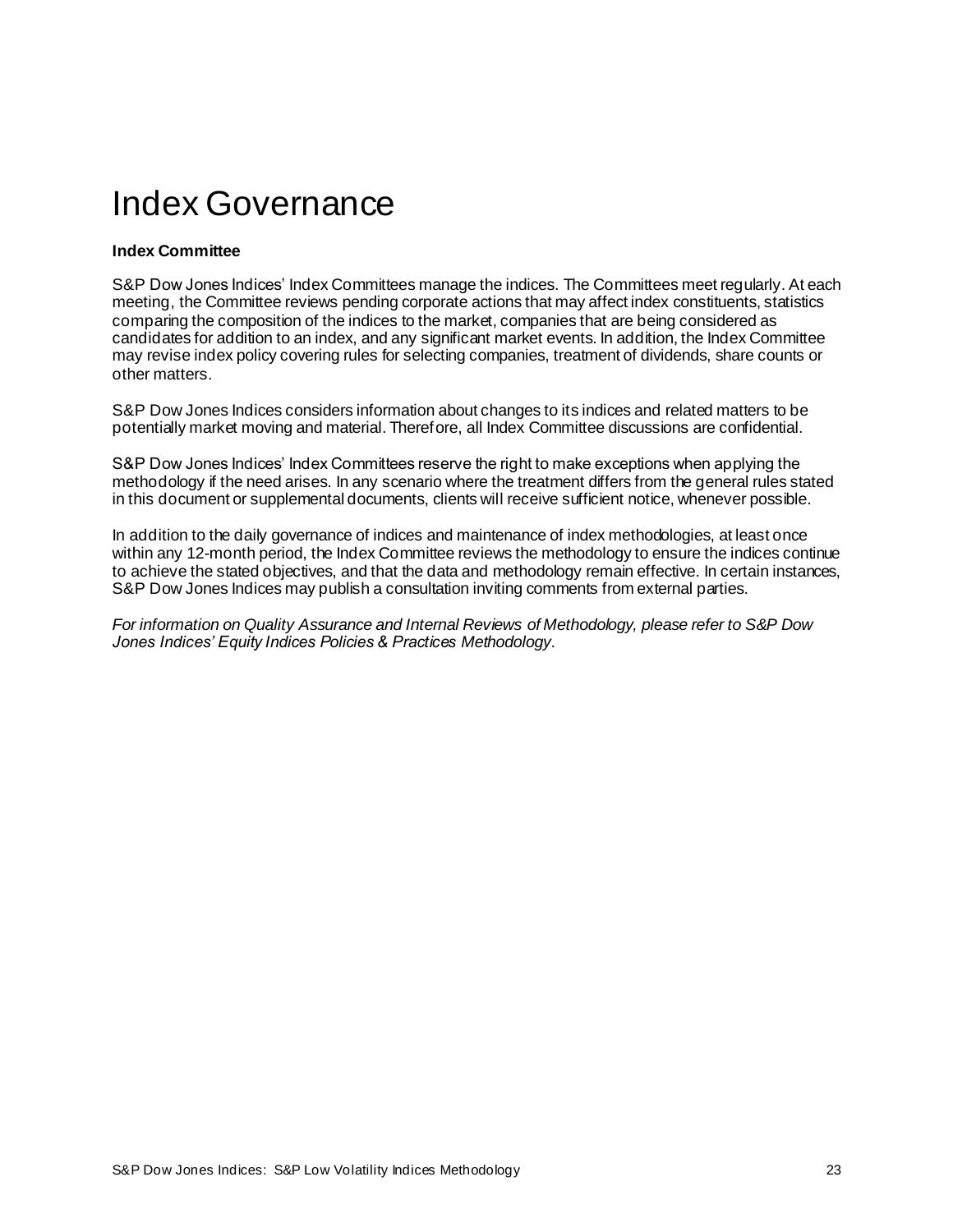# <span id="page-24-0"></span>Index Policy

# <span id="page-24-1"></span>**Announcements**

All index constituents are evaluated daily for data needed to calculate index levels and returns. All events affecting the daily index calculation are typically announced in advance via the Index Corporate Events report (.SDE), delivered daily to all clients. Any unusual treatment of a corporate action or short notice of an event may be communicated via email to clients.

*For more information, please refer to the Announcements section of S&P Dow Jones Indices' Equity Indices Policies & Practices Methodology.*

#### <span id="page-24-2"></span>**Pro-forma Files**

In addition to the corporate events file (.SDE), S&P Dow Jones Indices provides constituent pro-forma files each time the indices rebalance. The pro-forma file is typically provided daily in advance of the rebalancing date and contains all constituents and their corresponding weights and index shares effective for the upcoming rebalancing.

*Please visi[t www.spglobal/spdji.com](http://www.spdji.com/) for a complete schedule of rebalancing timelines and pro-forma delivery times.*

#### <span id="page-24-3"></span>**Holiday Schedule**

The S&P Low Volatility Indices are calculated daily, throughout the calendar year. The only days the indices are not calculated are on days when all exchanges where the S&P Low Volatility Indices' constituents are listed are officially closed.

<span id="page-24-4"></span>*A complete holiday schedule for the year is available a[t www.spglobal/spdji.com](http://www.spdji.com/).*

#### **Rebalancing**

The Index Committee may change the date of a given rebalancing for reasons including market holidays occurring on or around the scheduled rebalancing date. Any such change will be announced with proper advance notice where possible.

#### <span id="page-24-5"></span>**Unexpected Exchange Closures**

For information on Unexpected Exchange Closures, please refer to S&P Dow Jones Indices' Equity Indices Policies & Practices Methodology.

#### <span id="page-24-6"></span>**Recalculation Policy**

For information on the recalculation policy, please refer to S&P Dow Jones Indices' Equity Indices Policies & Practices Methodology.

*For information on Calculations and Pricing Disruptions, Expert Judgment and Data Hierarchy, please refer to S&P Dow Jones Indices' Equity Indices Policies & Practices Methodology*.

#### <span id="page-24-7"></span>**Contact Information**

For any questions regarding an index, please contact[: index\\_services@spglobal.com](mailto:index_services@spglobal.com).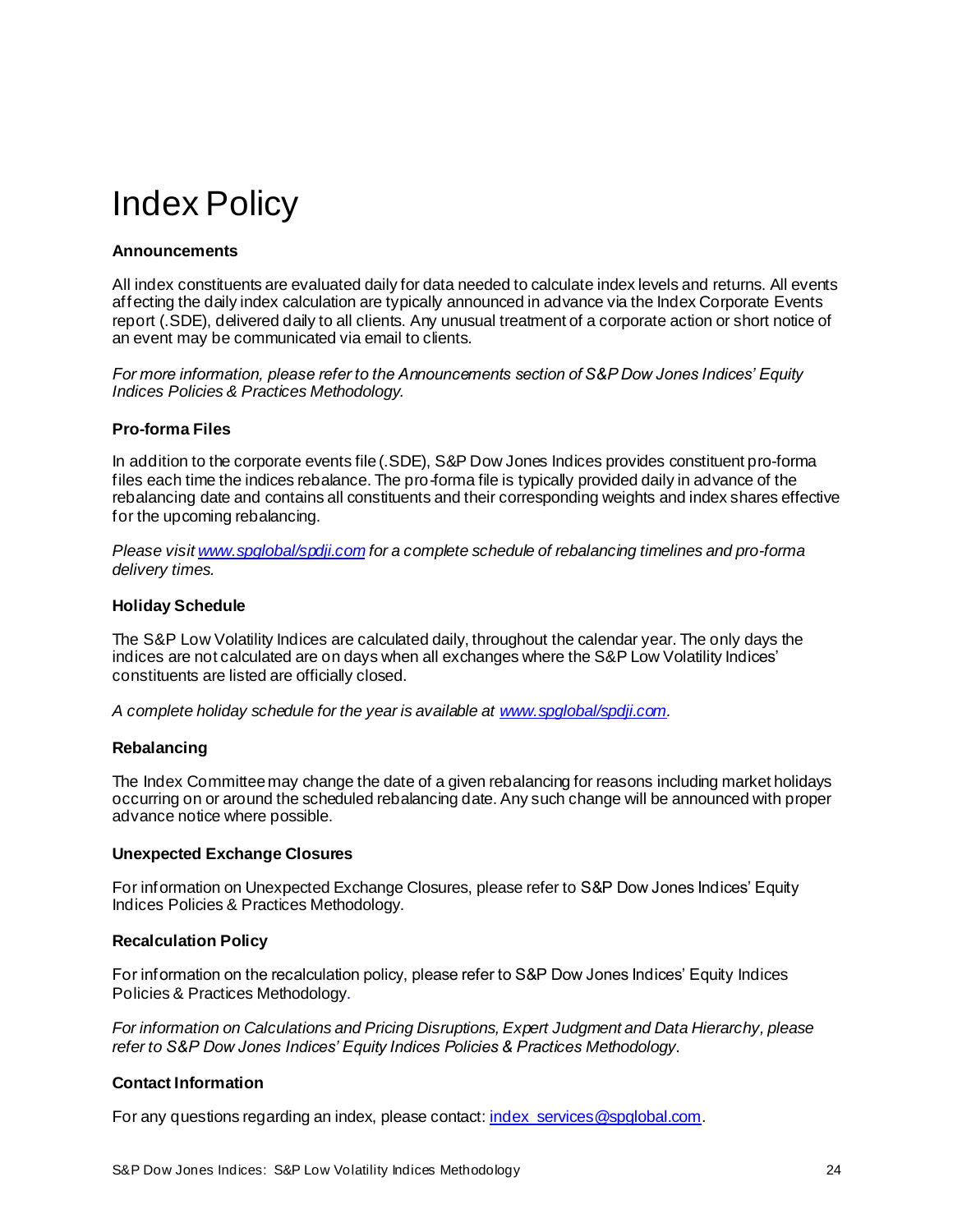# <span id="page-25-0"></span>Index Dissemination

Index levels are available through S&P Dow Jones Indices' Web site at *[www.spglobal/spdji.com](http://www.spdji.com/)*, major quote vendors (see codes below), numerous investment-oriented Web sites, and various print and electronic media.

# <span id="page-25-1"></span>**Tickers**

The table below lists headline indices covered by this document. All versions of the below indices that may exist are also covered by this document. Please refer to the *[S&P DJI Methodology & Regulatory](https://www.spglobal.com/spdji/en/governance/methodology-and-regulatory-status/)  [Status Database](https://www.spglobal.com/spdji/en/governance/methodology-and-regulatory-status/)* for a complete list of indices covered by this document.

| <b>Index (Currency)</b>                                | <b>Return Type</b>                             | <b>Bloomberg</b>                 | <b>RIC</b>               |
|--------------------------------------------------------|------------------------------------------------|----------------------------------|--------------------------|
| S&P 500 Low Volatility Index (USD)                     | Price Return                                   | SP <sub>5LVI</sub>               | .SP5LVI                  |
|                                                        | <b>Total Return</b>                            | SP5LVIT                          | .SP5LVIT                 |
|                                                        | <b>Net Total Return</b>                        | SP5LVIN                          | .SP5LVIN                 |
| S&P 500 Low Volatility Index (EUR)                     | Price Return                                   | SP5LVIE                          |                          |
|                                                        | <b>Total Return</b>                            | SP5LVIET                         |                          |
|                                                        | <b>Net Total Return</b>                        | SP5LVIEN                         | $\overline{a}$           |
| S&P 500 Low Volatility Index (EUR) Hedged              | Price Return                                   | SP5LVHEP                         | $\overline{a}$           |
|                                                        | <b>Total Return</b>                            | SP5LVHET                         | --                       |
|                                                        | <b>Net Total Return</b>                        | SP5LVHEN                         |                          |
| S&P 500 Low Volatility Index (SEK)                     | Price Return                                   | SP5LVIS                          | L.                       |
|                                                        | <b>Total Return</b>                            | SP5LVIST                         |                          |
| S&P 500 Low Volatility Index (CAD) Hedged              | Price Return                                   | SP5LVICH                         | .SP5LVICH                |
|                                                        | <b>Total Return</b>                            | SP5LVCTH                         | .SP5LVCTH                |
|                                                        | <b>Net Total Return</b>                        | SP5LVCNH                         | .SP5LVCNH                |
| S&P MidCap 400 Low Volatility Index (USD)              | Price Return                                   | SP4LVI                           | .SP4LVI                  |
|                                                        | <b>Total Return</b>                            | SP4LVIT                          | .SP4LVIT                 |
|                                                        | <b>Net Total Return</b>                        | SP4LVIN                          | .SP4LVIN                 |
| S&P SmallCap 600 Low Volatility Index (USD)            | Price Return                                   | SP6LVI                           | .SP6LVI                  |
|                                                        | <b>Total Return</b>                            | SP6LVIT                          | .SP6LVIT                 |
|                                                        | <b>Net Total Return</b>                        | SP6LVIN                          | .SP6LVIN                 |
| S&P BMI International Developed Low Volatility         | Price Return                                   | <b>SPIDLVUP</b>                  | L.                       |
| Index (USD)                                            | <b>Total Return</b>                            | SPIDLVUT                         | $\overline{a}$           |
|                                                        | <b>Net Total Return</b>                        | <b>SPIDLVUN</b>                  |                          |
| S&P BMI Emerging Markets Low Volatility Index          | <b>Price Return</b>                            | <b>SPEMLVUP</b>                  | --                       |
| (USD)                                                  | <b>Total Return</b>                            | <b>SPEMLVUT</b>                  |                          |
|                                                        | <b>Net Total Return</b>                        | SPEMLVUN                         | $\overline{\phantom{a}}$ |
| S&P Emerging Markets Low Volatility Select Index (USD) | Price Return                                   | <b>SPBELSUP</b>                  | --                       |
|                                                        | <b>Total Return</b>                            | <b>SPBELSUT</b>                  | $\overline{a}$           |
|                                                        | <b>Net Total Return</b>                        | SPBELSUN                         | --                       |
| S&P Emerging Markets Low Volatility Select Index (EUR) | Price Return                                   | <b>SPBELSEP</b>                  | $\overline{a}$           |
|                                                        | <b>Total Return</b>                            | <b>SPBELSET</b>                  | --                       |
|                                                        | <b>Net Total Return</b>                        | <b>SPBELSEN</b>                  | $\overline{a}$           |
| S&P Emerging Markets Low Volatility Select Index (SEK) | Price Return                                   | <b>SPBELSSP</b>                  | ÷.                       |
|                                                        | <b>Total Return</b>                            | SPBELSST                         | --                       |
|                                                        | <b>Net Total Return</b>                        | <b>SPBELSSN</b>                  | $\overline{a}$           |
| S&P Europe 350 Low Volatility Index (USD)              | Price Return                                   | SPEULV                           | --                       |
|                                                        | <b>Total Return</b>                            | <b>SPEULVT</b><br><b>SPEULVN</b> | --                       |
| S&P Europe 350 Low Volatility Index (EUR)              | <b>Net Total Return</b><br>Price Return        | <b>SPEULVE</b>                   | $\overline{a}$<br>Щ,     |
|                                                        |                                                |                                  |                          |
|                                                        | <b>Total Return</b><br><b>Net Total Return</b> | <b>SPEULVET</b><br>SPEULVEN      | $\overline{a}$<br>--     |
|                                                        |                                                | <b>SPELVUP</b>                   |                          |
| S&P Eurozone Low Volatility Index (USD)                | Price Return<br><b>Total Return</b>            | <b>SPELVUT</b>                   | ц,<br>--                 |
|                                                        | Net Total Return                               | SPELVUN                          | $\overline{a}$           |
|                                                        | Price Return                                   | <b>SPELVEP</b>                   |                          |
| S&P Eurozone Low Volatility Index (EUR)                | <b>Total Return</b>                            | <b>SPELVET</b>                   |                          |
|                                                        | <b>Net Total Return</b>                        | <b>SPELVEN</b>                   |                          |
|                                                        |                                                |                                  |                          |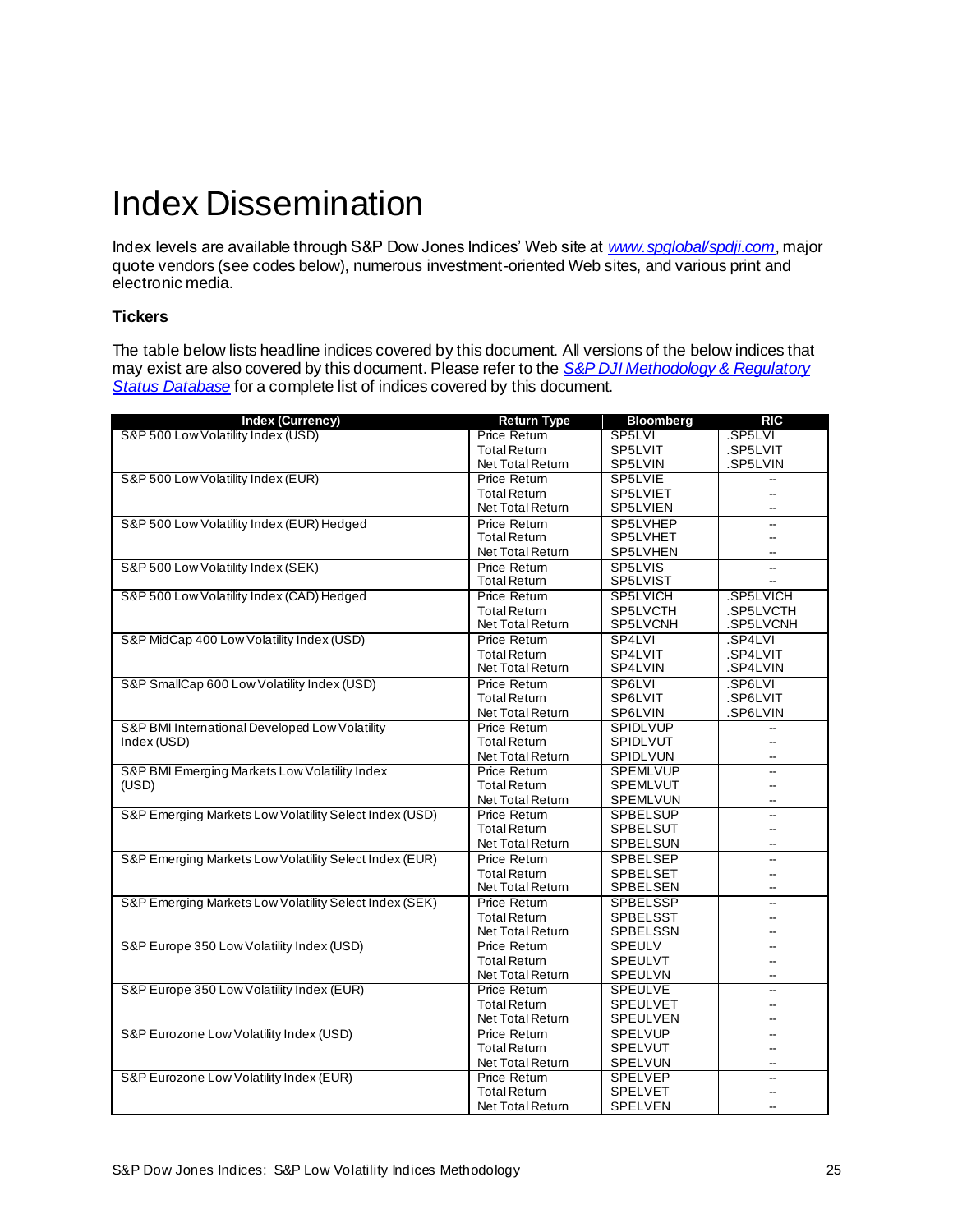| <b>Index (Currency)</b>                               | <b>Return Type</b>                             | <b>Bloomberg</b>                 | <b>RIC</b>     |
|-------------------------------------------------------|------------------------------------------------|----------------------------------|----------------|
| S&P Eurozone Low Volatility USD Hedged Index          | Price Return                                   | <b>SPELVUPH</b>                  |                |
|                                                       | <b>Total Return</b>                            | <b>SPELVUTH</b>                  | --             |
|                                                       | <b>Net Total Return</b>                        | SPELVUNH                         |                |
| S&P Nordic Low Volatility Index (USD)                 | Price Return                                   | <b>SPNLVUP</b>                   | $\overline{a}$ |
|                                                       | <b>Total Return</b>                            | <b>SPNLVUT</b>                   | --             |
|                                                       | <b>Net Total Return</b><br>Price Return        | <b>SPNLVUN</b>                   | --             |
| S&P Nordic Low Volatility Index (EUR)                 | <b>Total Return</b>                            | <b>SPNLVEP</b><br><b>SPNLVET</b> | --             |
|                                                       | Net Total Return                               | SPNLVEN                          | --             |
| S&P Nordic Low Volatility Index (SEK)                 | Price Return                                   | <b>SPNLVSP</b>                   | $\overline{a}$ |
|                                                       | <b>Total Return</b>                            | <b>SPNLVST</b>                   | --             |
|                                                       | <b>Net Total Return</b>                        | <b>SPNLVSN</b>                   |                |
| S&P Southern Europe Low Volatility Index (USD)        | Price Return                                   | <b>SPSELVUP</b>                  | --             |
|                                                       | <b>Total Return</b>                            | <b>SPSELVUT</b>                  | --             |
|                                                       | <b>Net Total Return</b>                        | SPSELVUN                         | --             |
| S&P Southern Europe Low Volatility Index (EUR)        | Price Return                                   | <b>SPSELVEP</b>                  |                |
|                                                       | <b>Total Return</b>                            | <b>SPSELVET</b>                  | --             |
|                                                       | <b>Net Total Return</b>                        | SPSELVEN                         | --             |
| S&P Developed Asia Low Volatility (USD)               | <b>Price Return</b>                            | <b>SPDALVUP</b>                  | --             |
|                                                       | <b>Total Return</b><br><b>Net Total Return</b> | SPDALVUT<br><b>SPDALVUN</b>      | --             |
| S&P Pan Asia Low Volatility Index (USD)               | Price Return                                   | <b>SPPALV</b>                    | --             |
|                                                       | <b>Total Return</b>                            | <b>SPPALVT</b>                   | --             |
|                                                       | <b>Net Total Return</b>                        | <b>SPPALVN</b>                   | --             |
| S&P Pan Asia Low Volatility Index (EUR)               | Price Return                                   | <b>SPPALVE</b>                   | --             |
|                                                       | <b>Total Return</b>                            | <b>SPPALVET</b>                  | --             |
|                                                       | <b>Net Total Return</b>                        | SPPALVEN                         |                |
| S&P Pan Asia Low Volatility Index (SEK)               | Price Return                                   | <b>SPPALVS</b>                   | --             |
|                                                       | <b>Total Return</b>                            | <b>SPPALVST</b>                  |                |
|                                                       | <b>Net Total Return</b>                        | <b>SPPALVSN</b>                  |                |
| S&P Korea Low Volatility Index (USD)                  | Price Return                                   | <b>SPKLVUP</b>                   | Ц,             |
|                                                       | <b>Total Return</b>                            | <b>SPKLVUT</b>                   |                |
|                                                       | <b>Net Total Return</b><br>Price Return        | <b>SPKLVUN</b>                   | --             |
| S&P Korea Low Volatility Index (KRW)                  | <b>Total Return</b>                            | <b>SPKLVKP</b><br><b>SPKLVKT</b> | --             |
|                                                       | <b>Net Total Return</b>                        | <b>SPKLVKN</b>                   |                |
| S&P South Africa Low Volatility Index (USD)           | Price Return                                   | <b>SPSALVUP</b>                  | .SPSALVUP      |
|                                                       | <b>Total Return</b>                            | SPSALVUT                         | .SPSALVUT      |
|                                                       | <b>Net Total Return</b>                        | SPSALVUN                         | .SPSALVUN      |
| S&P South Africa Low Volatility Index (ZAR)           | <b>Price Return</b>                            | <b>SPSALVZP</b>                  | .SPSALVZP      |
|                                                       | <b>Total Return</b>                            | <b>SPSALVZT</b>                  | .SPSALVZT      |
|                                                       | <b>Net Total Return</b>                        | SPSALVZN                         | .SPSALVZN      |
| S&P EPAC Ex. Korea Low Volatility Index (USD)         | <b>Price Return</b>                            | <b>SPEPLVUP</b>                  |                |
|                                                       | <b>Total Return</b>                            | SPEPLVUT                         |                |
|                                                       | <b>Net Total Return</b>                        | SPEPLVUN                         |                |
| S&P EPAC Ex. Korea Low Volatility USD Hedged<br>Index | Price Return<br><b>Total Return</b>            | <b>SPEPLVUPH</b><br>SPEPLVUTH    |                |
|                                                       | Net Total Return                               | SPEPLVUNH                        |                |
| S&P EPAC Ex-Korea Low Volatility Index (CAD)          | Price Return                                   |                                  |                |
|                                                       | <b>Total Return</b>                            | <b>SPEXLCT</b>                   | .SPEXLCT       |
|                                                       | Net Return                                     | <b>SPEXLCN</b>                   | .SPEXLCN       |
| S&P EPAC Ex-Korea Low Volatility Index (CAD) Hedged   | Price Return                                   |                                  |                |
|                                                       | <b>Total Return</b>                            | SPEXLCHT                         | .SPEXLCHT      |
|                                                       | Net Return                                     | <b>SPEXLCHN</b>                  | .SPEXLCHN      |
| S&P Japan 500 Low Volatility Index (USD)              | Price Return                                   | SPJ5LVUP                         |                |
|                                                       | <b>Total Return</b>                            | SPJ5LVUT                         | --             |
| S&P Japan 500 Low Volatility Index (JPY)              | Net Total Return<br>Price Return               | SPJ5LVUN<br>SPJ5LVJP             | ш.             |
|                                                       | <b>Total Return</b>                            | SPJ5LVJT                         | --             |
|                                                       | <b>Net Total Return</b>                        | SPJ5LVJN                         |                |
| S&P Japan 500 Low Volatility USD Hedged Index         | Price Return                                   | <b>SPJ5LHUP</b>                  | ш,             |
|                                                       | <b>Total Return</b>                            | SPJ5LHUT                         | --             |
|                                                       | <b>Net Total Return</b>                        | SPJ5LHUN                         | --             |
| S&P Europe 350 Carbon Efficient Select Low            | Price Return                                   | <b>SPEUCLUP</b>                  |                |
| Volatility Index (USD)                                | <b>Total Return</b>                            | SPEUCLUT                         | -−             |
|                                                       | <b>Net Total Return</b>                        | SPEUCLUN                         | --             |
| S&P Europe 350 Carbon Efficient Select Low            | <b>Price Return</b>                            | <b>SPEUCLEP</b>                  | ш,             |
| Volatility Index (EUR)                                | <b>Total Return</b>                            | <b>SPEUCLET</b>                  | --             |
|                                                       | <b>Net Total Return</b>                        | SPEUCLEN                         |                |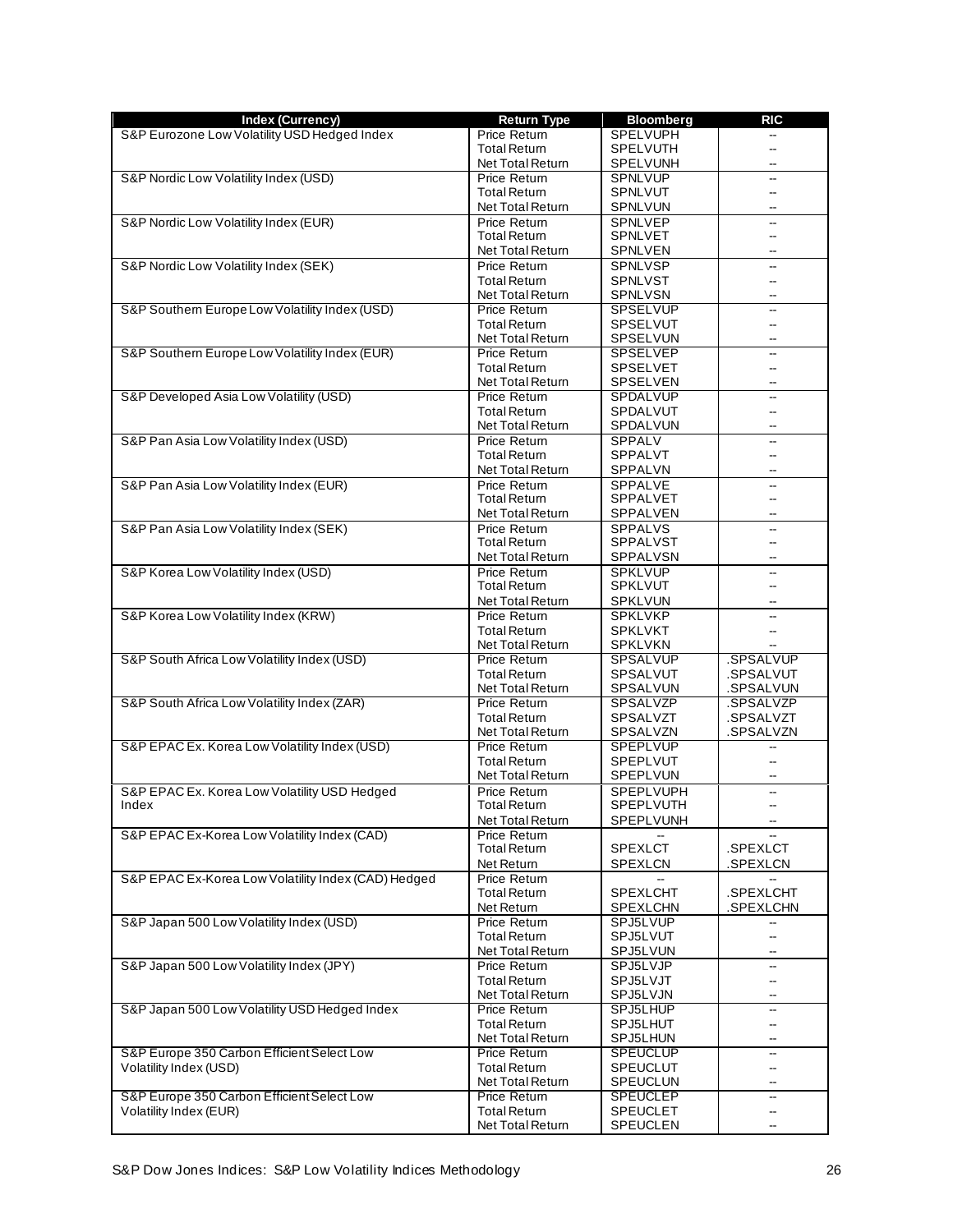| <b>Index (Currency)</b>                                 | <b>Return Type</b>      | <b>Bloomberg</b> | <b>RIC</b> |
|---------------------------------------------------------|-------------------------|------------------|------------|
| S&P Global Low Volatility Index (USD)                   | Price Return            | <b>SPGLLVUP</b>  |            |
|                                                         | <b>Total Return</b>     | <b>SPGLLVUT</b>  |            |
|                                                         | <b>Net Total Return</b> | <b>SPGLLVUN</b>  |            |
| S&P Developed Low Volatility Index (USD)                | Price Return            | <b>SPDELVUP</b>  | --         |
|                                                         | <b>Total Return</b>     | <b>SPDELVUT</b>  |            |
|                                                         | <b>Net Total Return</b> | SPDELVUN         |            |
| S&P BMI Developed Ex-U.S. Low Volatility Index (USD)    | Price Return            | <b>SPDULVUP</b>  |            |
|                                                         | <b>Total Return</b>     | <b>SPDULVUT</b>  |            |
|                                                         | <b>Net Total Return</b> | <b>SPDULVUN</b>  |            |
| S&P/ASX 200 Low Volatility Index (AUD)                  | Price Return            | <b>SPLVAXAP</b>  |            |
|                                                         | <b>Total Return</b>     | <b>SPLVAXAT</b>  |            |
|                                                         | <b>Net Total Return</b> |                  |            |
| S&P China A-Share Low Volatility Index (CNY)            | Price Return            | <b>SPCALVCP</b>  |            |
|                                                         | <b>Total Return</b>     | <b>SPCALVCT</b>  |            |
|                                                         | <b>Net Total Return</b> | <b>SPCALVCN</b>  |            |
| S&P GCC Composite Low Volatility (USD)                  | Price Return            |                  |            |
|                                                         | <b>Total Return</b>     | <b>SPGCLVUT</b>  |            |
|                                                         | <b>Net Total Return</b> | --               |            |
| S&P Saudi Arabia Low Volatility (SAR)                   | Price Return            | $\overline{a}$   |            |
|                                                         | <b>Total Return</b>     | <b>SPSDLVST</b>  |            |
|                                                         | <b>Net Total Return</b> | --               |            |
| S&P Saudi Arabia Shariah Low Volatility (SAR)           | Price Return            |                  | --         |
|                                                         | <b>Total Return</b>     | <b>SPSSLVST</b>  |            |
|                                                         | <b>Net Total Return</b> |                  | --         |
| Dow Jones Islamic Market World Low Volatility 300 Index | Price Return            | DJIML3UP         | --         |
| (USD)                                                   | <b>Total Return</b>     | DJIML3UT         |            |
|                                                         | <b>Net Total Return</b> | DJIML3UN         |            |
| S&P Pan Arab Composite LargeMidCap Low Volatility (USD) | Price Return            | <b>SPLPALUP</b>  | --         |
|                                                         | <b>Total Return</b>     | <b>SPLPALUT</b>  |            |
|                                                         | <b>Net Total Return</b> | <b>SPLPALUN</b>  |            |
| S&P GCC Composite Low Volatility Shariah Index (USD)    | Price Return            | <b>SPGSLVUP</b>  |            |
|                                                         | <b>Total Return</b>     | SPGSLVUT         |            |
|                                                         | Net Total Return        | SPGSLVUN         |            |
| S&P Pan Arab Composite LargeMidCap Shariah Low          | Price Return            | <b>SPPSLVUP</b>  |            |
| Volatility Index (USD)                                  | <b>Total Return</b>     | <b>SPPSLVUT</b>  |            |
|                                                         | <b>Net Total Return</b> | <b>SPPSLVUN</b>  |            |

# <span id="page-27-0"></span>**Index Data**

Daily constituent and index level data are available via subscription.

*For product information, please contact S&P Dow Jones Indices[, www.spglobal/spdji.com/contact-us](http://www.spdji.com/contact-us)*.

# <span id="page-27-1"></span>**Web site**

*For further information, please refer to S&P Dow Jones Indices' Web site a[t www.spglobal/spdji.com](http://www.spdji.com/).*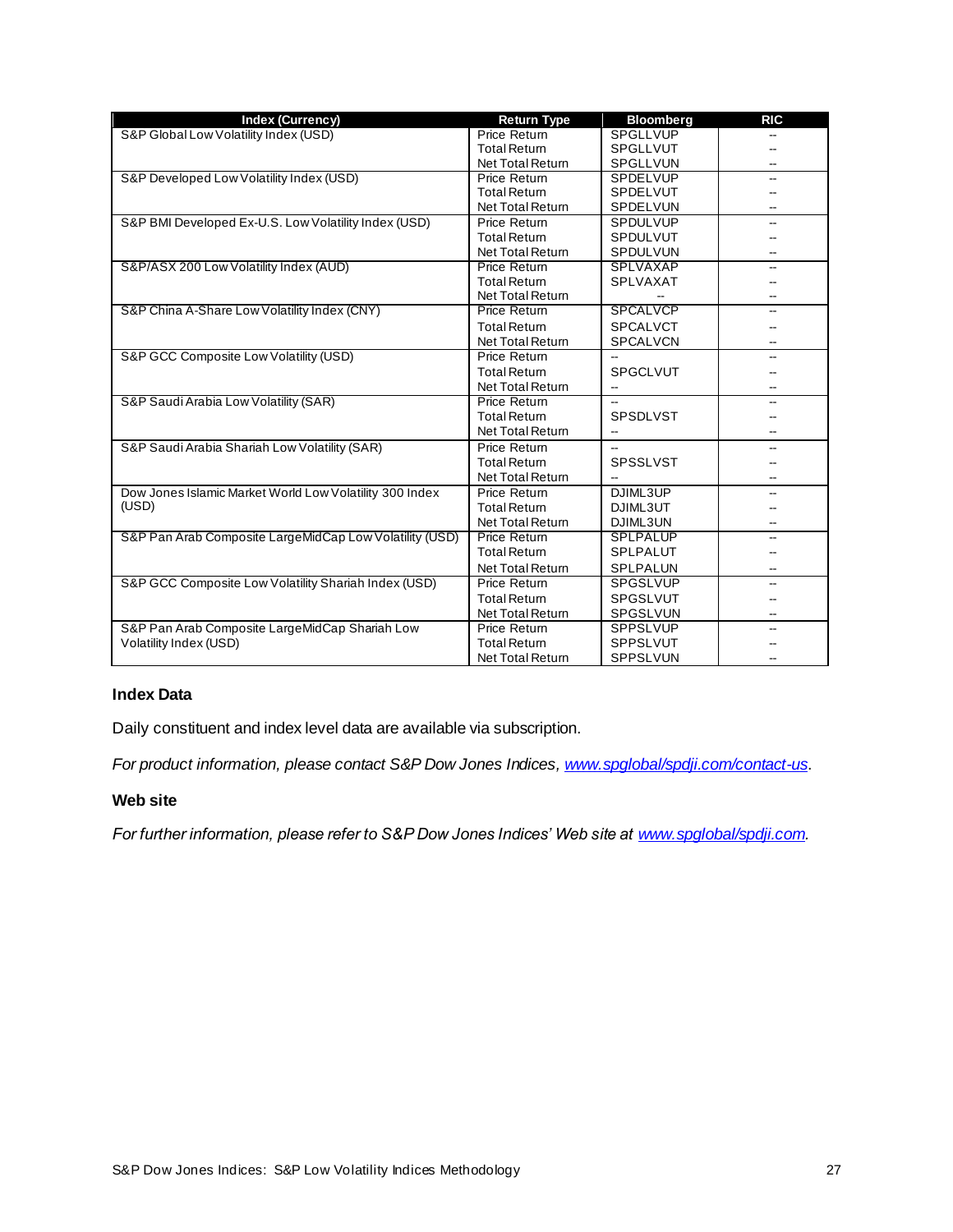# <span id="page-28-0"></span>Appendix A – Eligible Markets per Index

|                 | <b>S&amp;P Low Volatility Indices</b>                         |                                                  |                                                         |                                                           |                              |                 |
|-----------------|---------------------------------------------------------------|--------------------------------------------------|---------------------------------------------------------|-----------------------------------------------------------|------------------------------|-----------------|
| <b>Markets</b>  | S&P 500, S&P<br>MidCap 400,<br><b>S&amp;P SmallCap</b><br>600 | <b>S&amp;P BMI</b><br>International<br>Developed | <b>S&amp;P BMI</b><br><b>Emerging</b><br><b>Markets</b> | S&P<br><b>Emerging</b><br><b>Markets</b><br><b>Select</b> | <b>S&amp;P Europe</b><br>350 | S&P<br>Eurozone |
| Australia       |                                                               | $\bullet$                                        |                                                         |                                                           |                              |                 |
| Austria         |                                                               | $\bullet$                                        |                                                         |                                                           | $\bullet$                    | $\bullet$       |
| Belgium         |                                                               | $\bullet$                                        |                                                         |                                                           | $\bullet$                    | $\bullet$       |
| <b>Brazil</b>   |                                                               |                                                  | $\bullet$                                               | $\Delta$                                                  |                              |                 |
| Canada          |                                                               | $\bullet$                                        |                                                         |                                                           |                              |                 |
| Chile           |                                                               |                                                  | $\bullet$                                               | $\Delta$                                                  |                              |                 |
| China           |                                                               |                                                  | $\Box$                                                  | $\Box$                                                    |                              |                 |
| Colombia        |                                                               |                                                  |                                                         |                                                           |                              |                 |
|                 |                                                               |                                                  | $\bullet$                                               | $\Delta$                                                  |                              |                 |
| Czech Republic  |                                                               |                                                  | $\bullet$                                               | $\bullet$                                                 |                              |                 |
| Denmark         |                                                               | $\bullet$                                        |                                                         |                                                           | $\bullet$                    |                 |
| Egypt           |                                                               |                                                  | $\bullet$                                               | $\Delta$                                                  |                              |                 |
| Finland         |                                                               | $\bullet$                                        |                                                         |                                                           | $\bullet$                    | $\bullet$       |
| France          |                                                               | $\bullet$                                        |                                                         |                                                           | $\bullet$                    | $\bullet$       |
| Germany         |                                                               | $\bullet$                                        |                                                         |                                                           | $\bullet$                    | $\bullet$       |
| Greece          |                                                               |                                                  | $\bullet$                                               | $\bullet$                                                 |                              | $\bullet$       |
| Hong Kong       |                                                               | $\bullet$                                        |                                                         |                                                           |                              |                 |
| Hungary         |                                                               |                                                  | $\bullet$                                               | $\bullet$                                                 |                              |                 |
| India           |                                                               |                                                  | $\Box$                                                  | $\Box$                                                    |                              |                 |
| Indonesia       |                                                               |                                                  | $\bullet$                                               | $\bullet$                                                 |                              |                 |
| Ireland         |                                                               | $\bullet$                                        |                                                         |                                                           | $\bullet$                    | $\bullet$       |
| <b>Israel</b>   |                                                               | $\bullet$                                        |                                                         |                                                           |                              |                 |
| Italy           |                                                               | $\bullet$                                        |                                                         |                                                           | $\bullet$                    | $\bullet$       |
| Japan           |                                                               | $\bullet$                                        |                                                         |                                                           |                              |                 |
| Kuwait          |                                                               | $\bullet$                                        | $\bullet$                                               | $\bullet$                                                 |                              |                 |
|                 |                                                               |                                                  |                                                         |                                                           |                              |                 |
| Luxembourg      |                                                               | $\bullet$                                        |                                                         |                                                           | $\bullet$                    | $\bullet$       |
| Malaysia        |                                                               |                                                  | $\bullet$                                               | $\bullet$                                                 |                              |                 |
| Mexico          |                                                               |                                                  | $\bullet$                                               | $\Delta$                                                  |                              |                 |
| Morocco         |                                                               |                                                  | $\bullet$                                               | $\Delta$                                                  |                              |                 |
| Netherlands     |                                                               | $\bullet$                                        |                                                         |                                                           | $\bullet$                    | $\bullet$       |
| New Zealand     |                                                               | $\bullet$                                        |                                                         |                                                           |                              |                 |
| Norway          |                                                               | $\bullet$                                        |                                                         |                                                           | $\bullet$                    |                 |
| Pakistan        |                                                               |                                                  | $\bullet$                                               | $\bullet$                                                 |                              |                 |
| Peru            |                                                               |                                                  | $\bullet$                                               | Δ                                                         |                              |                 |
| Philippines     |                                                               |                                                  | $\bullet$                                               | $\bullet$                                                 |                              |                 |
| Poland          |                                                               |                                                  | $\bullet$                                               | $\bullet$                                                 |                              |                 |
| Portugal        |                                                               | $\bullet$                                        |                                                         |                                                           | $\bullet$                    | $\bullet$       |
| Qatar           |                                                               |                                                  | $\bullet$                                               | $\Delta$                                                  |                              |                 |
| Russia          |                                                               |                                                  | $\Box$                                                  | $\Box$                                                    |                              |                 |
| Saudi Arabia    |                                                               | ٠                                                | $\bullet$                                               | $\bullet$                                                 |                              |                 |
| Singapore       |                                                               | $\bullet$                                        |                                                         |                                                           |                              |                 |
| South Africa    |                                                               |                                                  | $\bullet$                                               | $\bullet$                                                 |                              |                 |
| South Korea     |                                                               |                                                  |                                                         | $\bullet$                                                 |                              |                 |
| Spain           |                                                               | $\bullet$                                        |                                                         |                                                           | $\bullet$                    | $\bullet$       |
| Sweden          |                                                               | $\bullet$                                        |                                                         |                                                           | $\bullet$                    |                 |
| Switzerland     |                                                               | $\bullet$                                        |                                                         |                                                           | $\bullet$                    |                 |
| Taiwan          |                                                               |                                                  | $\bullet$                                               | $\bullet$                                                 |                              |                 |
| Thailand        |                                                               |                                                  | $\bullet$                                               | $\bullet$                                                 |                              |                 |
| Turkey          |                                                               |                                                  | $\bullet$                                               | $\bullet$                                                 |                              |                 |
| UAE             |                                                               |                                                  | $\bullet$                                               | Δ                                                         |                              |                 |
| <b>UK</b><br>US | $\bullet$                                                     | $\bullet$                                        |                                                         |                                                           | $\bullet$                    |                 |
|                 |                                                               |                                                  |                                                         |                                                           |                              |                 |

For China, India, and Russia, only developed market listings are eligible. These may include HK, NY and LSE listings.

∆ Constituents from these countries must be trading in Developed markets.

In September 2014, Greece was reclassified to emerging market status from developed market status. Qatar and the UAE were reclassified to emerging market status from frontier market status.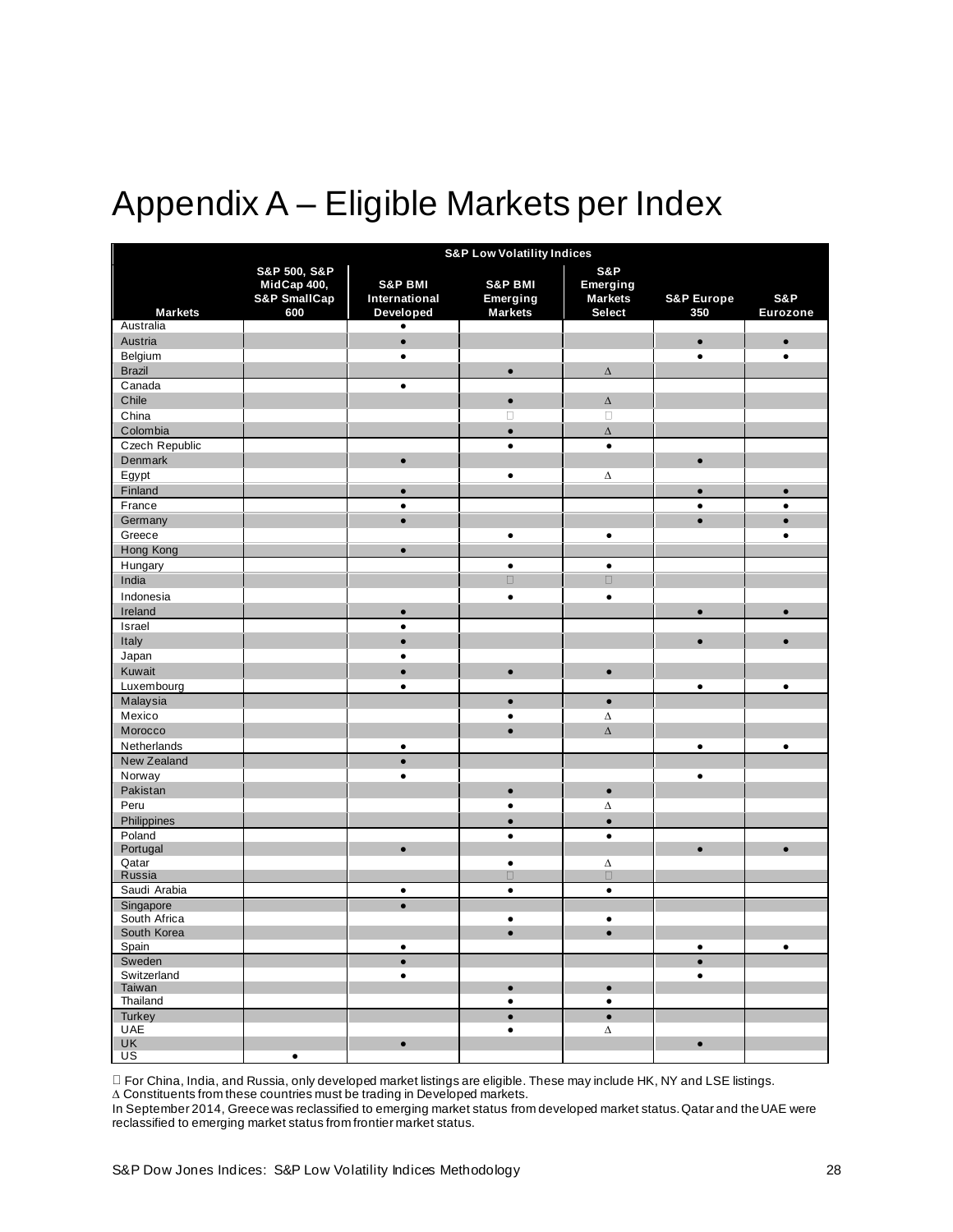| <b>S&amp;P Low Volatility Indices</b> |                          |                                          |                                  |                 |                      |  |
|---------------------------------------|--------------------------|------------------------------------------|----------------------------------|-----------------|----------------------|--|
| <b>Markets</b>                        | <b>S&amp;P</b><br>Nordic | <b>S&amp;P Southern</b><br><b>Europe</b> | <b>S&amp;P Developed</b><br>Asia | S&P Pan<br>Asia | <b>S&amp;P Korea</b> |  |
| Australia                             |                          |                                          | $\bullet$                        | $\bullet$       |                      |  |
| Austria                               |                          |                                          |                                  |                 |                      |  |
| Belgium                               |                          |                                          |                                  |                 |                      |  |
| <b>Brazil</b>                         |                          |                                          |                                  |                 |                      |  |
| Canada                                |                          |                                          |                                  |                 |                      |  |
| Chile                                 |                          |                                          |                                  |                 |                      |  |
| China                                 |                          |                                          |                                  | $\Box$          |                      |  |
| Colombia                              |                          |                                          |                                  |                 |                      |  |
| Czech Republic                        |                          |                                          |                                  |                 |                      |  |
| Denmark                               | $\bullet$                |                                          |                                  |                 |                      |  |
| Egypt                                 |                          |                                          |                                  |                 |                      |  |
| Finland                               | $\bullet$                |                                          |                                  |                 |                      |  |
| France                                |                          |                                          |                                  |                 |                      |  |
| Germany                               |                          |                                          |                                  |                 |                      |  |
| Greece                                |                          |                                          |                                  |                 |                      |  |
| Hong Kong                             |                          |                                          | $\bullet$                        | $\bullet$       |                      |  |
| Hungary                               |                          |                                          |                                  |                 |                      |  |
| India                                 |                          |                                          |                                  | $\Box$          |                      |  |
| Indonesia                             |                          |                                          |                                  | $\bullet$       |                      |  |
| Ireland                               |                          |                                          |                                  |                 |                      |  |
| Israel                                |                          |                                          |                                  |                 |                      |  |
| Italy                                 |                          | $\bullet$                                |                                  |                 |                      |  |
| Japan                                 |                          |                                          | $\bullet$                        | $\bullet$       |                      |  |
| Luxembourg                            |                          |                                          |                                  |                 |                      |  |
| Malaysia                              |                          |                                          |                                  | $\bullet$       |                      |  |
| Mexico                                |                          |                                          |                                  |                 |                      |  |
| Morocco                               |                          |                                          |                                  |                 |                      |  |
| Netherlands                           |                          |                                          |                                  |                 |                      |  |
| New Zealand                           |                          |                                          | $\bullet$                        |                 |                      |  |
| Norway                                | $\bullet$                |                                          |                                  |                 |                      |  |
| Pakistan                              |                          |                                          |                                  | $\bullet$       |                      |  |
| Peru                                  |                          |                                          |                                  |                 |                      |  |
| Philippines                           |                          |                                          |                                  | $\bullet$       |                      |  |
| Poland                                |                          |                                          |                                  |                 |                      |  |
| Portugal                              |                          | $\bullet$                                |                                  |                 |                      |  |
| Qatar                                 |                          |                                          |                                  |                 |                      |  |
| Russia                                |                          |                                          |                                  |                 |                      |  |
| Singapore                             |                          |                                          | $\bullet$                        | $\bullet$       |                      |  |
| South Africa<br>South Korea           |                          |                                          | $\bullet$                        | $\bullet$       | $\bullet$            |  |
| Spain                                 |                          | $\bullet$                                |                                  |                 |                      |  |
| Sweden                                | $\bullet$                |                                          |                                  |                 |                      |  |
| Switzerland                           |                          |                                          |                                  |                 |                      |  |
| Taiwan                                |                          |                                          |                                  | $\bullet$       |                      |  |
| Thailand                              |                          |                                          |                                  | $\bullet$       |                      |  |
| Turkey                                |                          |                                          |                                  |                 |                      |  |
| UAE                                   |                          |                                          |                                  |                 |                      |  |
| <b>UK</b>                             |                          |                                          |                                  |                 |                      |  |
| US                                    |                          |                                          |                                  |                 |                      |  |

For China, India, and Russia, only developed market listings are eligible. These may include HK, NY and LSE listings. In September 2014, Greece was reclassified to emerging market status from developed market status. Qatar and the UAE were reclassified to emerging market status from frontier market status.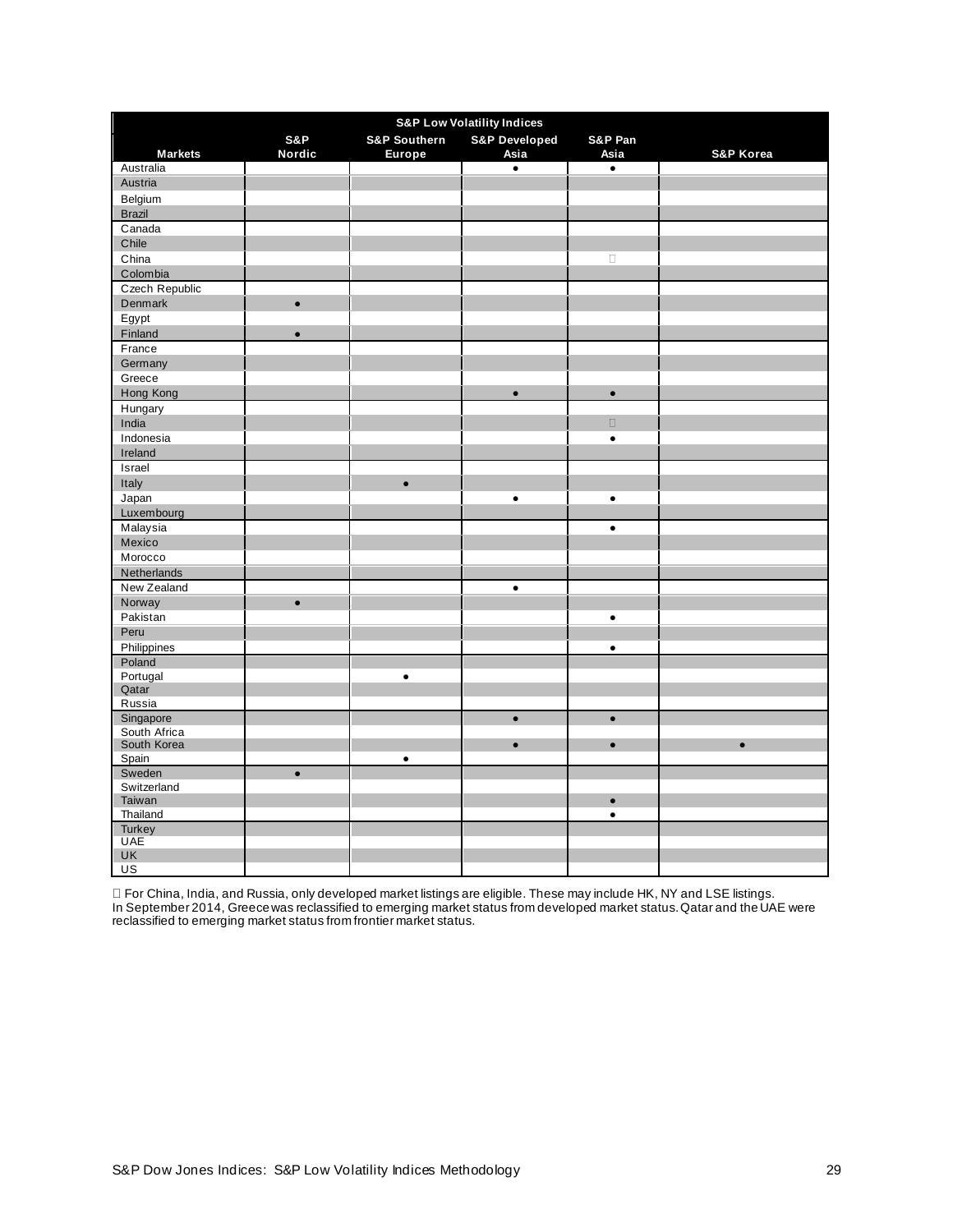|                       | <b>S&amp;P Low Volatility Indices</b> |                        |               |                        |                  |                |  |
|-----------------------|---------------------------------------|------------------------|---------------|------------------------|------------------|----------------|--|
| <b>Markets</b>        | <b>S&amp;P South</b><br>Africa        | S&P EPAC Ex.<br>Korea  | S&P Japan 500 | <b>S&amp;P Global</b>  | S&P<br>Developed | S&P/ASX<br>200 |  |
| Australia             |                                       | $\bullet$              |               | $\bullet$              | $\bullet$        | $\bullet$      |  |
| Austria               |                                       | $\bullet$              |               | $\bullet$              | $\bullet$        |                |  |
| Belgium               |                                       | $\bullet$              |               | $\bullet$              | $\bullet$        |                |  |
| <b>Brazil</b>         |                                       |                        |               | $\bullet$              |                  |                |  |
| Canada                |                                       |                        |               | $\bullet$              | $\bullet$        |                |  |
| Chile                 |                                       |                        |               | $\bullet$              |                  |                |  |
| China                 |                                       |                        |               | о                      |                  |                |  |
| Colombia              |                                       |                        |               | $\bullet$              |                  |                |  |
| Czech Republic        |                                       |                        |               | $\bullet$              |                  |                |  |
| Denmark               |                                       | $\bullet$              |               | $\bullet$              | $\bullet$        |                |  |
| Egypt                 |                                       |                        |               | $\bullet$              |                  |                |  |
| Finland               |                                       | $\bullet$              |               | $\bullet$              | $\bullet$        |                |  |
| France                |                                       | $\bullet$              |               | $\bullet$              | $\bullet$        |                |  |
| Germany               |                                       | $\bullet$              |               | $\bullet$              | $\bullet$        |                |  |
|                       |                                       |                        |               |                        |                  |                |  |
| Greece                |                                       | $\bullet$              |               | $\bullet$<br>$\bullet$ | $\bullet$        |                |  |
| Hong Kong             |                                       |                        |               |                        |                  |                |  |
| Hungary               |                                       |                        |               | $\bullet$<br>$\Box$    |                  |                |  |
| India                 |                                       |                        |               |                        |                  |                |  |
| Indonesia             |                                       |                        |               | $\bullet$              |                  |                |  |
| Ireland               |                                       | $\bullet$              |               | $\bullet$              | $\bullet$        |                |  |
| Israel                |                                       | $\bullet$              |               | $\bullet$              | $\bullet$        |                |  |
| Italy                 |                                       | $\bullet$              |               | $\bullet$              | $\bullet$        |                |  |
| Japan                 |                                       | $\bullet$              | $\bullet$     | $\bullet$              | $\bullet$        |                |  |
| Kuwait                |                                       |                        |               | $\bullet$              | $\bullet$        |                |  |
| Luxembourg            |                                       | $\bullet$              |               | $\bullet$              | $\bullet$        |                |  |
| Malaysia              |                                       |                        |               | $\bullet$              |                  |                |  |
| Mexico                |                                       |                        |               | $\bullet$              |                  |                |  |
| Morocco               |                                       |                        |               | $\bullet$              |                  |                |  |
| Netherlands           |                                       | $\bullet$              |               | $\bullet$              | $\bullet$        |                |  |
| New Zealand           |                                       | $\bullet$              |               | $\bullet$              | $\bullet$        |                |  |
| Norway                |                                       | $\bullet$              |               | $\bullet$              | $\bullet$        |                |  |
| Pakistan              |                                       |                        |               | $\bullet$              |                  |                |  |
| Peru                  |                                       |                        |               | $\bullet$              |                  |                |  |
| Philippines           |                                       |                        |               | $\bullet$              |                  |                |  |
| Poland                |                                       |                        |               | $\bullet$              |                  |                |  |
| Portugal              |                                       | $\bullet$              |               | $\bullet$              | $\bullet$        |                |  |
| Qatar                 |                                       |                        |               | $\bullet$              |                  |                |  |
| Russia                |                                       |                        |               | $\Box$                 |                  |                |  |
| Saudi Arabia          |                                       |                        |               | $\bullet$              | $\bullet$        |                |  |
| Singapore             |                                       | $\bullet$              |               | $\bullet$              | $\bullet$        |                |  |
| South Africa          | ă                                     |                        |               | $\bullet$              |                  |                |  |
| South Korea           |                                       |                        |               | $\bullet$              |                  |                |  |
| Spain                 |                                       | $\bullet$              |               | $\bullet$              | $\bullet$        |                |  |
| Sweden<br>Switzerland |                                       | $\bullet$<br>$\bullet$ |               | $\bullet$<br>$\bullet$ | $\bullet$        |                |  |
| Taiwan                |                                       |                        |               | $\bullet$              | $\bullet$        |                |  |
| Thailand              |                                       |                        |               | $\bullet$              |                  |                |  |
| Turkey                |                                       |                        |               | $\bullet$              |                  |                |  |
| <b>UAE</b>            |                                       |                        |               | $\bullet$              |                  |                |  |
| UK                    |                                       | $\bullet$              |               | $\bullet$              | $\bullet$        |                |  |
| US                    |                                       |                        |               | $\bullet$              | $\bullet$        |                |  |

For China <u>and<del>,</del></u> India<del>, and Russia</del>, only developed market listings are eligible. These may include HK, NY, and LSE listings. In September 2014, Greece was reclassified to emerging market status from developed market status. Qatar and the UAE were reclassified to emerging market status from frontier market status.

 $\overline{\phantom{a}}$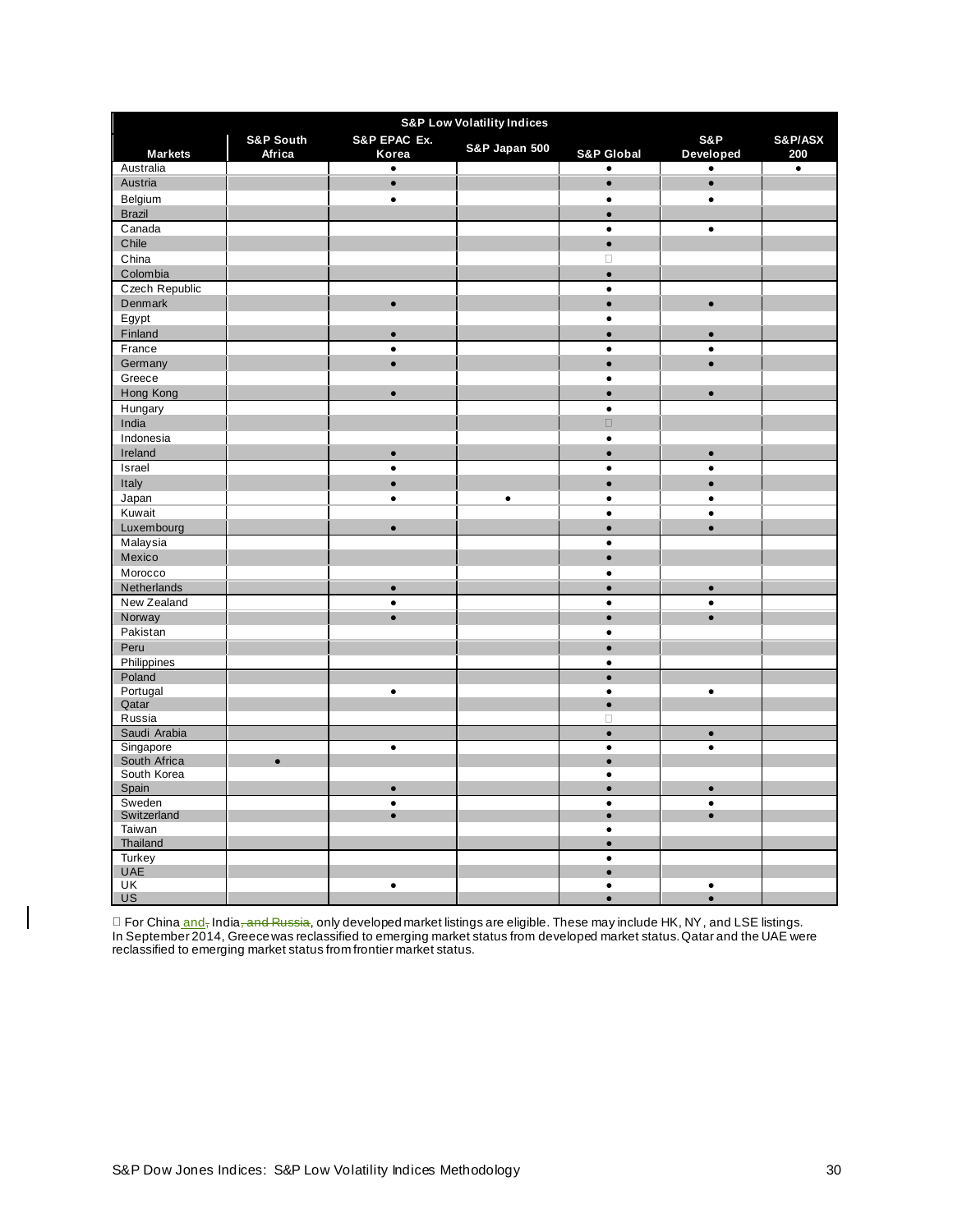|                                  | S&P GCC & Pan Arab Low Volatility Indices            |                                                                     |                                                                   |                                                                           |                                                  |                                                                 |  |  |
|----------------------------------|------------------------------------------------------|---------------------------------------------------------------------|-------------------------------------------------------------------|---------------------------------------------------------------------------|--------------------------------------------------|-----------------------------------------------------------------|--|--|
| GCC & Pan<br><b>Arab Markets</b> | <b>S&amp;P GCC</b><br>Composite<br>Low<br>Volatility | <b>S&amp;P GCC</b><br>Composite<br><b>Low Volatility</b><br>Shariah | S&P Pan Arab<br>Composite<br>LargeMidCap<br><b>Low Volatility</b> | S&P Pan Arab<br>Composite<br>LargeMidCap Low<br><b>Volatility Shariah</b> | <b>S&amp;P Saudi</b><br>Arabia Low<br>Volatility | <b>S&amp;P Saudi Arabia</b><br><b>Shariah Low</b><br>Volatility |  |  |
| Bahrain                          |                                                      |                                                                     |                                                                   |                                                                           |                                                  |                                                                 |  |  |
| Kuwait                           |                                                      |                                                                     |                                                                   |                                                                           |                                                  |                                                                 |  |  |
| Oman                             |                                                      |                                                                     |                                                                   |                                                                           |                                                  |                                                                 |  |  |
| Qatar                            |                                                      |                                                                     |                                                                   |                                                                           |                                                  |                                                                 |  |  |
| Saudi Arabia                     |                                                      |                                                                     |                                                                   |                                                                           |                                                  |                                                                 |  |  |
| <b>UAE</b>                       |                                                      |                                                                     |                                                                   |                                                                           |                                                  |                                                                 |  |  |
| Jordan                           |                                                      |                                                                     |                                                                   |                                                                           |                                                  |                                                                 |  |  |
| Tunisia                          |                                                      |                                                                     |                                                                   |                                                                           |                                                  |                                                                 |  |  |
| Morocco                          |                                                      |                                                                     |                                                                   |                                                                           |                                                  |                                                                 |  |  |
| Eavpt                            |                                                      |                                                                     |                                                                   |                                                                           |                                                  |                                                                 |  |  |

| Dow Jones Islamic Market Low Volatility Indices |                                                         |  |  |  |
|-------------------------------------------------|---------------------------------------------------------|--|--|--|
| <b>Markets</b>                                  | Dow Jones Islamic Market World Low Volatility 300 Index |  |  |  |
| Developed                                       |                                                         |  |  |  |
| Emerging                                        |                                                         |  |  |  |
| Frontier                                        |                                                         |  |  |  |

 $^5$  For China only developed market listings are eligible. Such listings may include HK, NY, and LSE listings.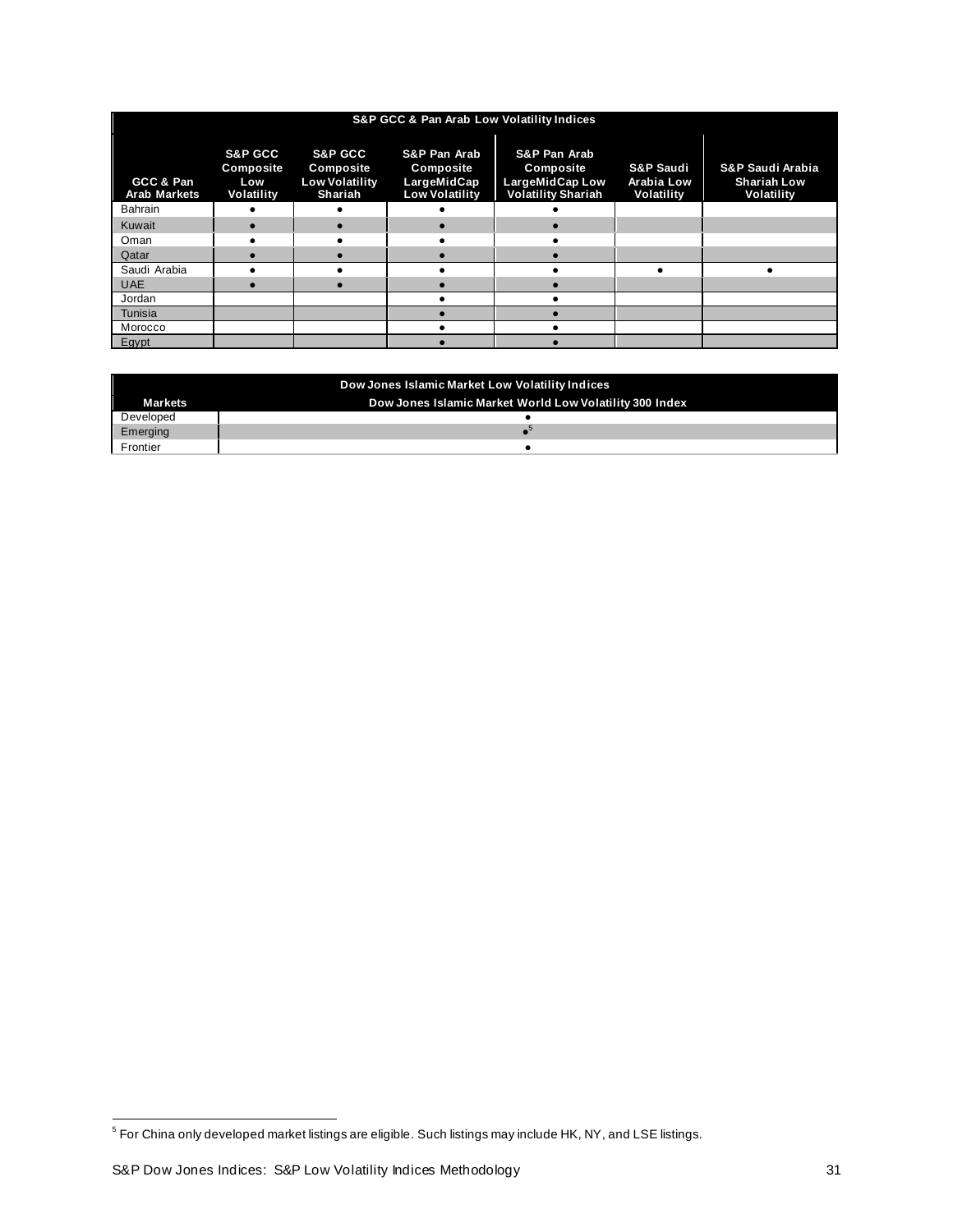# <span id="page-32-0"></span>Appendix B – Liquidity Weight Computation

The liquidity weight of a given stock is defined as:

$$
lw_i = \frac{l'_{i}}{\sum_{1}^{N} l'_{j}}
$$

where:

 $N =$  number of selected stocks

 $l'_i$  = capped stock liquidity

To maintain optimization stability the liquidity of a given stock is capped as follows:

 $l'_i = MIN( l_i, 20 \times MinLB )$ 

where:

 $l_i$  = stock liquidity

 $MinLB = minimum$  liquidity of selected stocks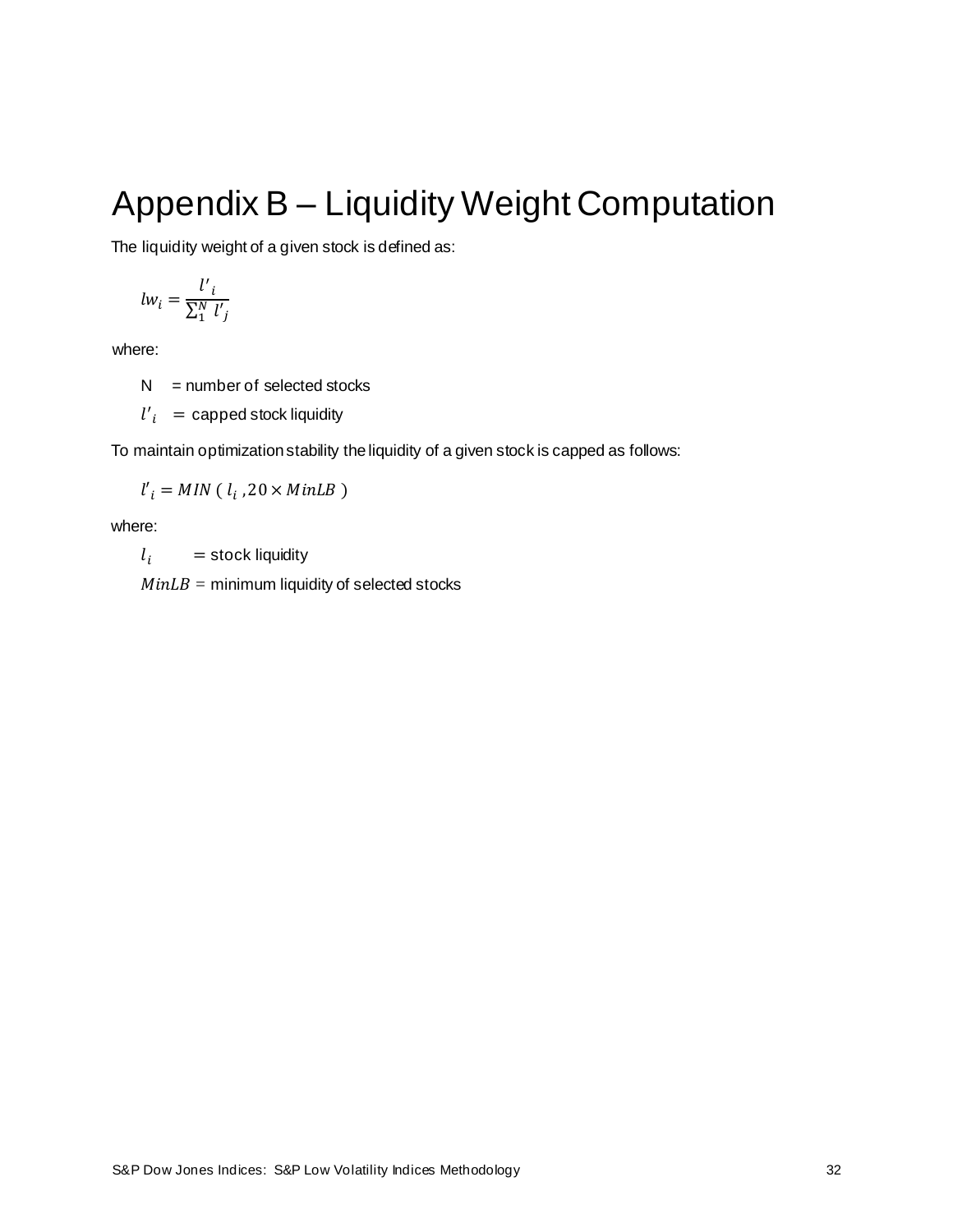# <span id="page-33-0"></span>Appendix D – Back-tested History

#### <span id="page-33-1"></span>**Back-tested History**

Certain index rules differ in the index history versus the rules at launch. The following historical deviations exist.

**S&P EPAC Ex. Korea Low Volatility.** For history prior to 2005, there was no liquidity minimum above the S&P Global BMI liquidity threshold.

**S&P Developed Ex. US Low Volatility.** For history prior to 2001, the MDVT threshold was US \$2 million (current constituents US \$1.5 million).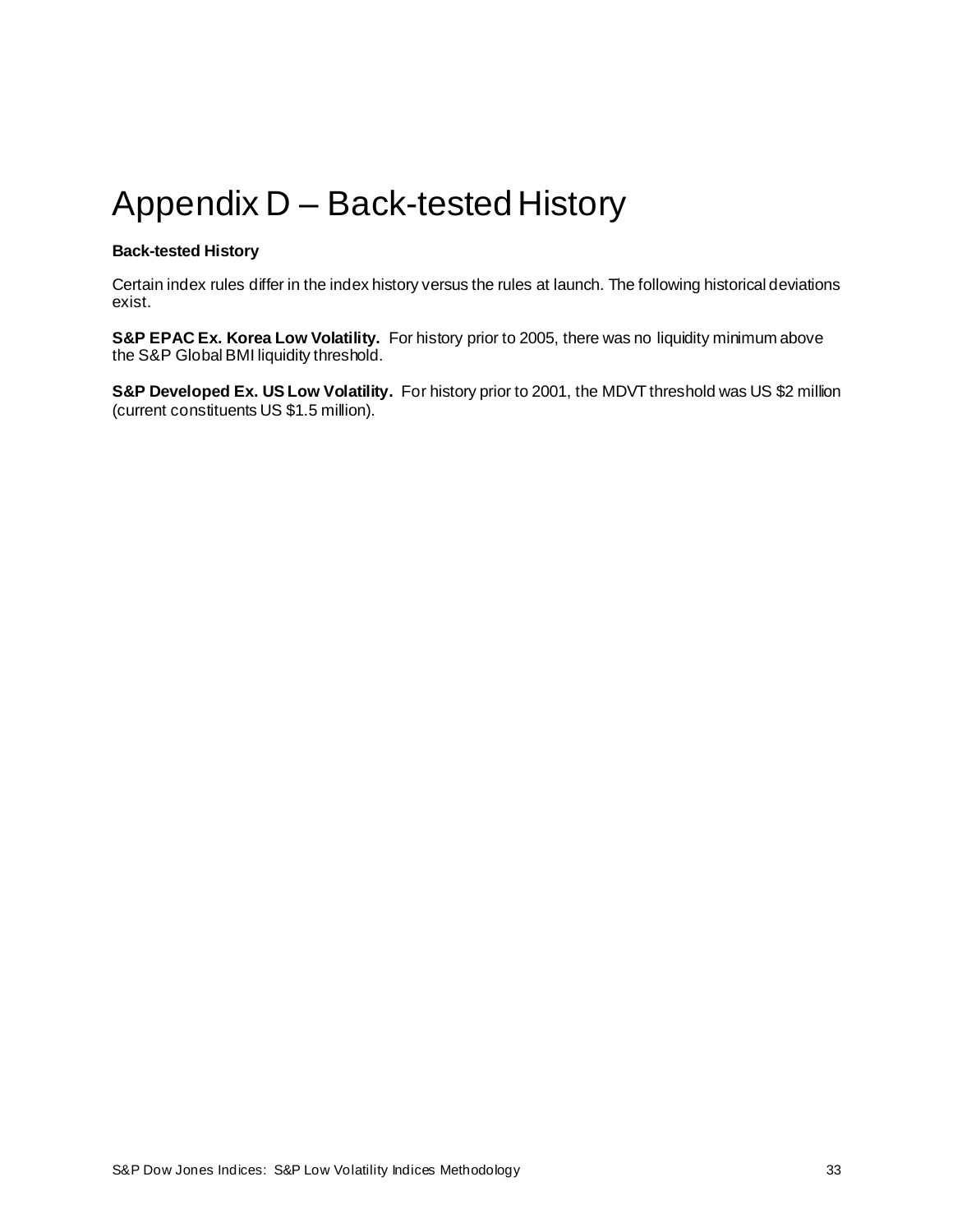# <span id="page-34-0"></span>Appendix C – Methodology Changes

Methodology changes since January 1, 2015, are as follows:

|                                                                                                                                                                                                                                                              | <b>Effective Date</b>       |                                                                                                                                         | Methodology                                                                                                                                                                                                                                                                                                                                                                                          |
|--------------------------------------------------------------------------------------------------------------------------------------------------------------------------------------------------------------------------------------------------------------|-----------------------------|-----------------------------------------------------------------------------------------------------------------------------------------|------------------------------------------------------------------------------------------------------------------------------------------------------------------------------------------------------------------------------------------------------------------------------------------------------------------------------------------------------------------------------------------------------|
| Change<br>S&P China A-<br>Share Low<br>Volatility Index:<br>Addition of<br>Investor<br>Perspective                                                                                                                                                           | (After Close)<br>09/18/2020 | <b>Previous</b>                                                                                                                         | <b>Updated</b><br>Subject to S&P Dow Jones Indices'<br>compliance with the applicable law<br>(including, without limitation, sanctions<br>law), the index is maintained from a<br>China based investor perspective <sup>6</sup> and<br>may include securities that would not be<br>eligible for inclusion if maintained from a<br>U.S./U.K./EU investor perspective.                                 |
| S&P China A-<br>Share Low<br>Volatility Index:<br><b>Index Universe</b>                                                                                                                                                                                      | 09/18/2020                  | S&P China A Domestic BMI and S&P<br>China A Venture Enterprises Index.                                                                  | S&P China A Domestic BML                                                                                                                                                                                                                                                                                                                                                                             |
| <b>S&amp;P 500 Low</b><br>Volatility, S&P<br>MidCap 400 Low<br>Volatility, and<br>S&P SmallCap<br>600 Low Volatility:<br>Rebalancing-<br>Reference Price<br>for Calculation of<br><b>Index Shares</b>                                                        | 04/29/2020                  | Constituents' shares are calculated using<br>closing prices on the second Friday of<br>the rebalancing month as the reference<br>price. | Index shares are calculated using closing<br>prices on the Wednesday prior to the<br>second Friday of the rebalancing month<br>as the reference price.                                                                                                                                                                                                                                               |
| S&P Emerging<br>Markets Low<br><b>Volatility Select,</b><br>S&P Nordic Low<br>Volatility, S&P<br>Southern Europe<br>Low Volatility, and<br>S&P Europe 350<br>Carbon Efficient<br>Select Low<br>Volatility:<br>Addition of<br><b>Liquidity Buffer</b><br>Rule | 08/10/2018                  | $\overline{a}$                                                                                                                          | For current index constituents, the<br>minimum three-month average daily<br>value traded (ADVT) is as follows:<br>• S&P Emerging Markets Low Volatility<br>Select: US\$ 6 million<br>S&P Nordic Low Volatility: US\$ 1.2<br>$\bullet$<br>million<br>• S&P Southern Europe Low Volatility:<br>EUR 4 million<br>S&P Europe 350 Carbon Efficient<br>$\bullet$<br>Select Low Volatility: EUR 5.6 million |
| S&P South Africa<br>Low Volatility:<br>Change of Index<br><b>Eligibility Liquidity</b><br>Measure                                                                                                                                                            | 08/10/2018                  | Three-month average daily value traded<br>(3M ADVT) of ZAR 10 million.                                                                  | Six-month median daily value traded (6M<br>MDVT) of ZAR 10 million (ZAR 8 million<br>for current constituents.                                                                                                                                                                                                                                                                                       |
| S&P South Africa<br>Low Volatility:<br>Addition of<br>Selection Buffer<br>for Current<br>Constituents                                                                                                                                                        | 08/10/2018                  |                                                                                                                                         | A 20% buffer rule based on realized<br>volatility is applied to the security<br>selection process at each rebalancing                                                                                                                                                                                                                                                                                |

 $^6$  The investor perspective is the viewpoint of the investor relative to the index and component securities.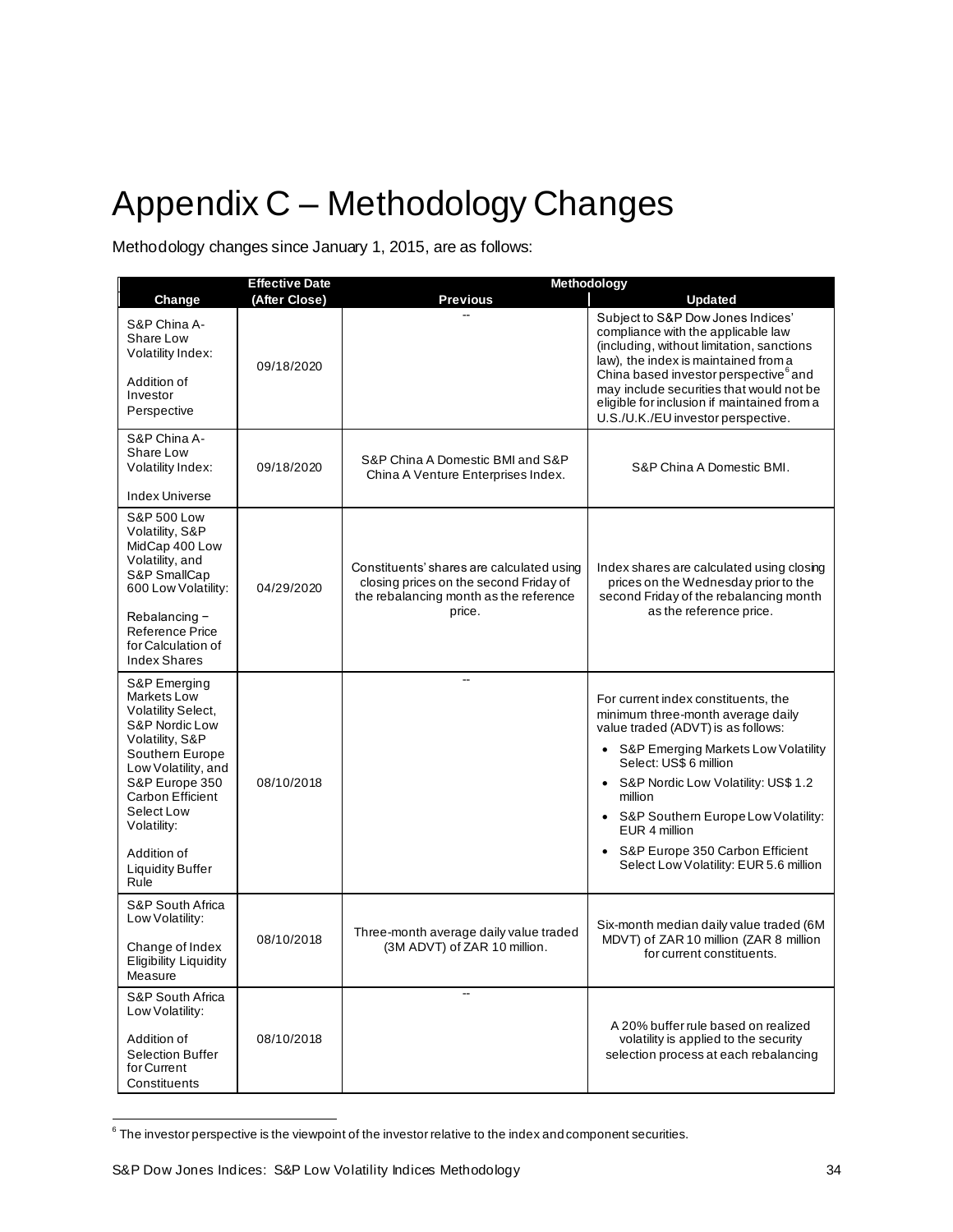|                                                                                            | <b>Effective Date</b> | Methodology                                                                                                                                                                                                                                                                                                                                                                                                                                                                                                                                                                                                                                                                                                                                                                                                                                                                                                                 |                                                                                                                                                                                                                                                                                                                                                                                                                                                                                                                                                                                                                |  |
|--------------------------------------------------------------------------------------------|-----------------------|-----------------------------------------------------------------------------------------------------------------------------------------------------------------------------------------------------------------------------------------------------------------------------------------------------------------------------------------------------------------------------------------------------------------------------------------------------------------------------------------------------------------------------------------------------------------------------------------------------------------------------------------------------------------------------------------------------------------------------------------------------------------------------------------------------------------------------------------------------------------------------------------------------------------------------|----------------------------------------------------------------------------------------------------------------------------------------------------------------------------------------------------------------------------------------------------------------------------------------------------------------------------------------------------------------------------------------------------------------------------------------------------------------------------------------------------------------------------------------------------------------------------------------------------------------|--|
| Change                                                                                     | (After Close)         | <b>Previous</b>                                                                                                                                                                                                                                                                                                                                                                                                                                                                                                                                                                                                                                                                                                                                                                                                                                                                                                             | <b>Updated</b>                                                                                                                                                                                                                                                                                                                                                                                                                                                                                                                                                                                                 |  |
| S&P Korea Low<br>Volatility:<br>Addition of<br><b>Liquidity Buffer</b><br>Rule             | 10/20/2017            |                                                                                                                                                                                                                                                                                                                                                                                                                                                                                                                                                                                                                                                                                                                                                                                                                                                                                                                             | For current index constituents, the<br>minimum three-month average daily<br>value traded (ADVT) is KRW 800 million.                                                                                                                                                                                                                                                                                                                                                                                                                                                                                            |  |
| Dual Listed<br>Companies                                                                   | 06/19/2017            | --                                                                                                                                                                                                                                                                                                                                                                                                                                                                                                                                                                                                                                                                                                                                                                                                                                                                                                                          | Some companies may have more than<br>one listing in the respective benchmark<br>index. In the S&P Low Volatility Indices,<br>each company is represented once by<br>the primary listing, which is generally the<br>most liquid listing.                                                                                                                                                                                                                                                                                                                                                                        |  |
| S&P Developed<br>Asia Low<br>Volatility:<br>Addition of<br><b>Liquidity Buffer</b><br>Rule | 12/18/2015            |                                                                                                                                                                                                                                                                                                                                                                                                                                                                                                                                                                                                                                                                                                                                                                                                                                                                                                                             | For current index constituents, the<br>minimum three-month average daily<br>value traded (ADVT) is US\$ 2.5 million.                                                                                                                                                                                                                                                                                                                                                                                                                                                                                           |  |
| Treatment of<br>Spin-offs                                                                  | 09/30/2015            | Spin-offs are generally not added to the<br>indices and there is no weight change to<br>the parent stock. The price of the parent<br>company is adjusted to the Price of the<br>Parent Company minus (the Price of the<br>Spun-off Company/Share Exchange<br>Ratio). Index shares change so that the<br>company's weight remains the same as<br>its weight before the spin-off. There is no<br>index divisor change.<br>However, when the price of the spin-off is<br>not known, the spun-off company is<br>added to the index at a zero price. Once<br>the spun-off company trades, the<br>company is dropped from the index and<br>the parent's index shares are adjusted so<br>that the company's weight remains the<br>same as the combined weight of parent<br>and the spin-off, determined on the first<br>day of trading.                                                                                            | The spun-off company is added to all the<br>indices of which the parent is a<br>constituent, at a zero price at the market<br>close of the day before the ex-date (with<br>no divisor adjustment). The spun-off<br>company is removed after at least one<br>day of regular way trading (with a divisor<br>adjustment).                                                                                                                                                                                                                                                                                         |  |
| Holiday Schedule                                                                           | 06/23/2015            | With the exception of the S&P Pan Asia<br>Low Volatility Index, the S&P Low<br>Volatility Indices are calculated daily,<br>throughout the calendar year. The only<br>days the indices are not calculated are<br>on days when all exchanges where the<br>S&P Low Volatility Indices' constituents<br>are listed are officially closed.<br>The S&P Pan Asia Low Volatility Index is<br>not calculated on any index calculation<br>day when stocks representing 10% or<br>more of the total weight of the underlying<br>index are not trading due to an exchange<br>holiday. Similarly, the Risk Control<br>indices based on S&P Pan Asia Low<br>Volatility Indices are not calculated on<br>any index calculation day when stocks<br>representing 10% or more of the total<br>weight of the underlying index are not<br>trading due to an exchange holiday.<br>These days are determined at each<br>annual index rebalancing. | The S&P Low Volatility Indices are<br>calculated daily, throughout the calendar<br>year. The only days the indices are not<br>calculated are on days when all<br>exchanges where the S&P Low Volatility<br>Indices' constituents are listed are<br>officially closed.<br>The Risk Control indices based on the<br>S&P Pan Asia Low Volatility Index are<br>not rebalanced on any index calculation<br>day when stocks representing 15% or<br>more of the total weight of the underlying<br>index are not trading due to an exchange<br>holiday. These days are determined at<br>each annual index rebalancing. |  |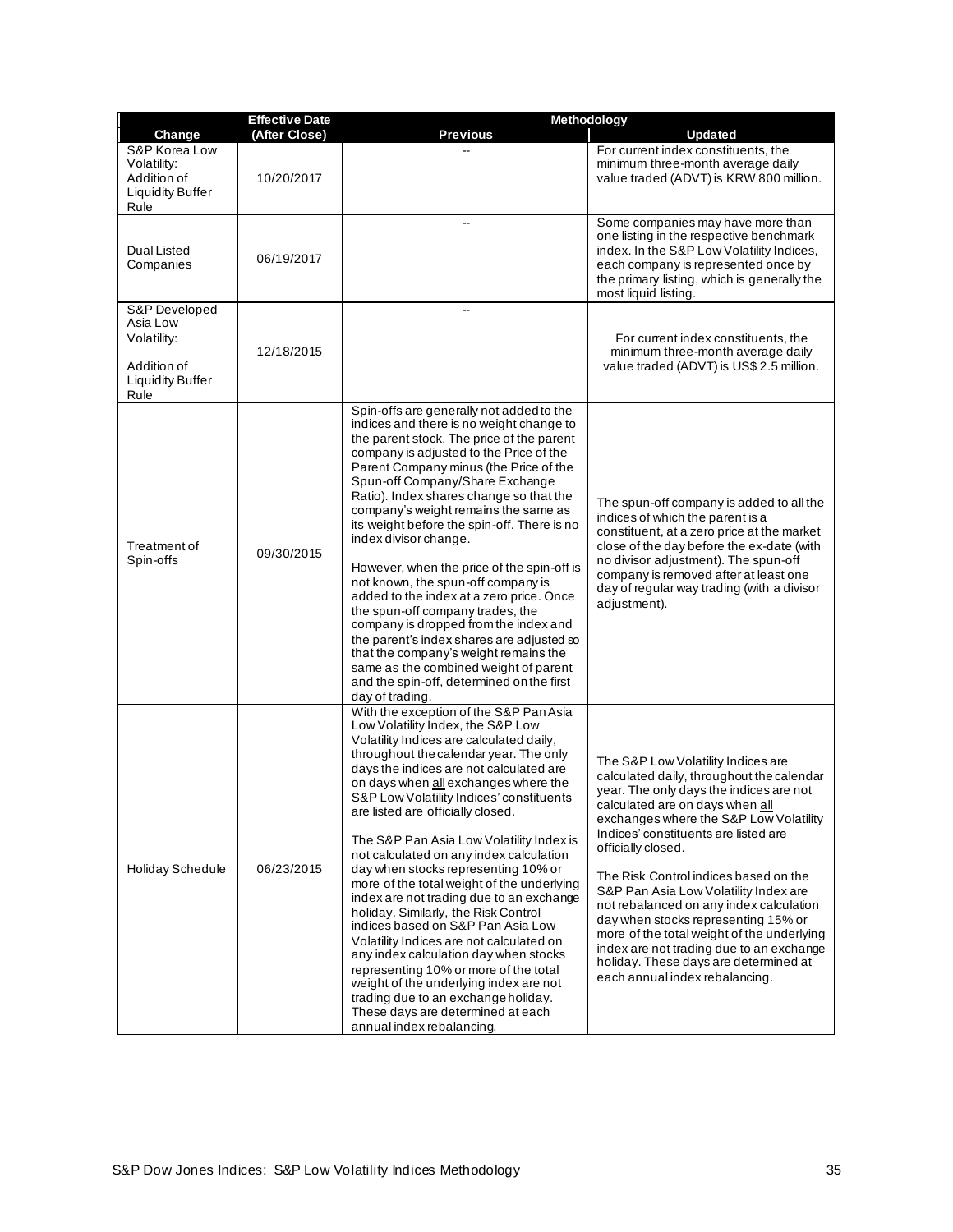# <span id="page-36-0"></span>Disclaimer

© 2022 S&P Dow Jones Indices. All rights reserved. S&P, S&P 500, S&P 500 LOW VOLATILITY INDEX, S&P 100, S&P COMPOSITE 1500, S&P 400, S&P MIDCAP 400, S&P 600, S&P SMALLCAP 600, S&P GIVI, GLOBAL TITANS, DIVIDEND ARISTOCRATS, S&P TARGET DATE INDICES, S&P PRISM, S&P STRIDE, GICS, SPIVA, SPDR and INDEXOLOGY are registered trademarks of S&P Global, Inc. ("S&P Global") or its affiliates. DOW JONES, DJ, DJIA, THE DOW and DOW JONES INDUSTRIAL AVERAGE are registered trademarks of Dow Jones Trademark Holdings LLC ("Dow Jones"). These trademarks together with others have been licensed to S&P Dow Jones Indices LLC. Redistribution or reproduction in whole or in part are prohibited without written permission of S&P Dow Jones Indices LLC. This document does not constitute an offer of services in jurisdictions where S&P Dow Jones Indices LLC, S&P Global, Dow Jones or their respective affiliates (collectively "S&P Dow Jones Indices") do not have the necessary licenses. Except for certain custom index calculation services, all information provided by S&P Dow Jones Indices is impersonal and not tailored to the needs of any person, entity or group of persons. S&P Dow Jones Indices receives compensation in connection with licensing its indices to third parties and providing custom calculation services. Past performance of an index is not an indication or guarantee of future results.

It is not possible to invest directly in an index. Exposure to an asset class represented by an index may be available through investable instruments based on that index. S&P Dow Jones Indices does not sponsor, endorse, sell, promote or manage any investment fund or other investment vehicle that is offered by third parties and that seeks to provide an investment return based on the performance of any index. S&P Dow Jones Indices makes no assurance that investment products based on the index will accurately track index performance or provide positive investment returns. S&P Dow Jones Indices LLC is not an investment advisor, and S&P Dow Jones Indices makes no representation regarding the advisability of investing in any such investment fund or other investment vehicle. A decision to invest in any such investment fund or other investment vehicle should not be made in reliance on any of the statements set forth in this document. Prospective investors are advised to make an investment in any such fund or other vehicle only after carefully considering the risks associated with investing in such funds, as detailed in an offering memorandum or similar document that is prepared by or on behalf of the issuer of the investment fund or other investment product or vehicle. S&P Dow Jones Indices LLC is not a tax advisor. A tax advisor should be consulted to evaluate the impact of any tax-exempt securities on portfolios and the tax consequences of making any particular investment decision. Inclusion of a security within an index is not a recommendation by S&P Dow Jones Indices to buy, sell, or hold such security, nor is it considered to be investment advice.

These materials have been prepared solely for informational purposes based upon information generally available to the public and from sources believed to be reliable. No content contained in these materials (including index data, ratings, credit-related analyses and data, research, valuations, model, software or other application or output therefrom) or any part thereof ("Content") may be modified, reverseengineered, reproduced or distributed in any form or by any means, or stored in a database or retrieval system, without the prior written permission of S&P Dow Jones Indices. The Content shall not be used for any unlawful or unauthorized purposes. S&P Dow Jones Indices and its third-party data providers and licensors (collectively "S&P Dow Jones Indices Parties") do not guarantee the accuracy, completeness, timeliness or availability of the Content. S&P Dow Jones Indices Parties are not responsible for any errors or omissions, regardless of the cause, for the results obtained from the use of the Content. THE CONTENT IS PROVIDED ON AN "AS IS" BASIS. S&P DOW JONES INDICES PARTIES DISCLAIM ANY AND ALL EXPRESS OR IMPLIED WARRANTIES, INCLUDING, BUT NOT LIMITED TO, ANY WARRANTIES OF MERCHANTABILITY OR FITNESS FOR A PARTICULAR PURPOSE OR USE, FREEDOM FROM BUGS, SOFTWARE ERRORS OR DEFECTS, THAT THE CONTENT'S FUNCTIONING WILL BE UNINTERRUPTED OR THAT THE CONTENT WILL OPERATE WITH ANY SOFTWARE OR HARDWARE CONFIGURATION. In no event shall S&P Dow Jones Indices Parties be